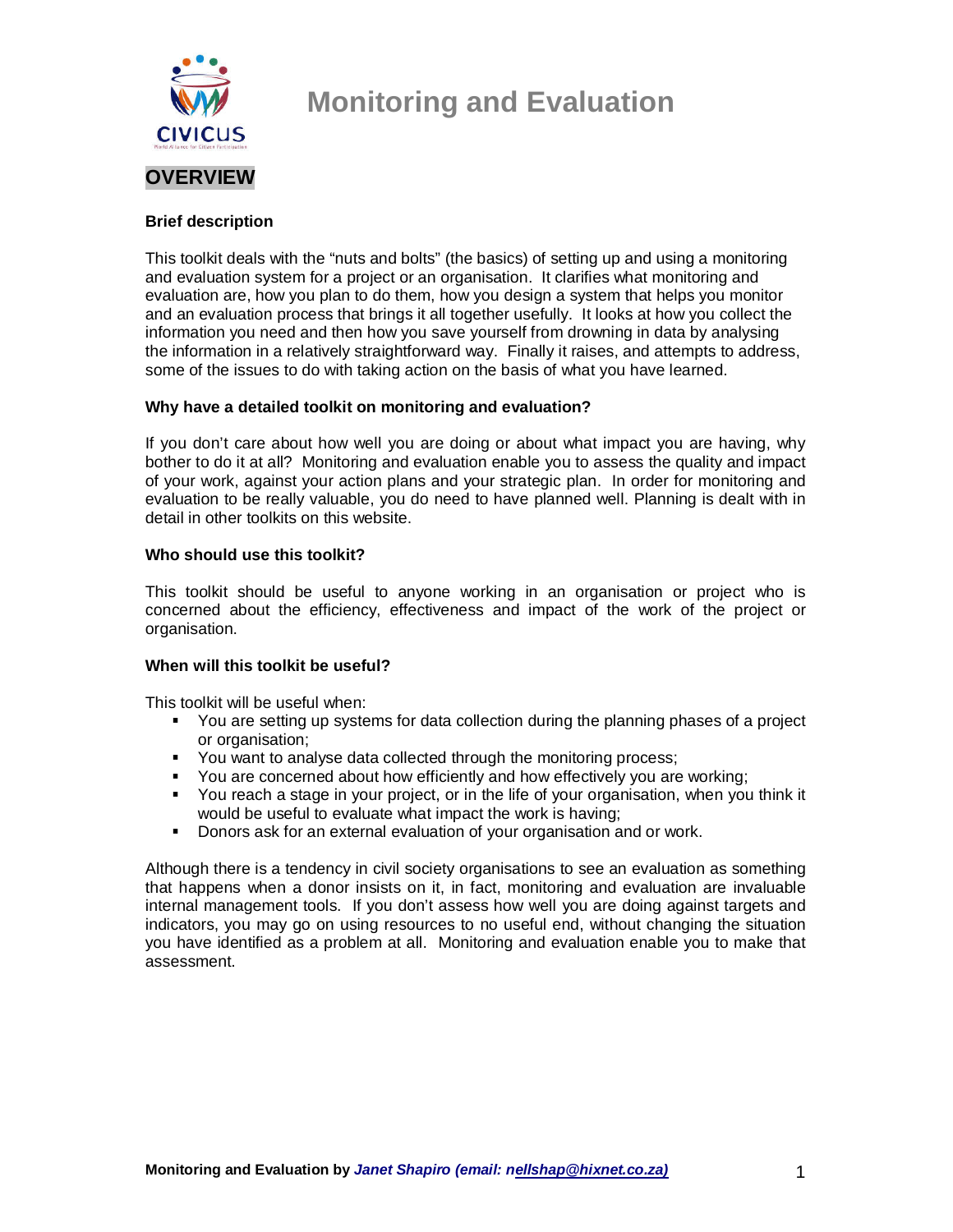



2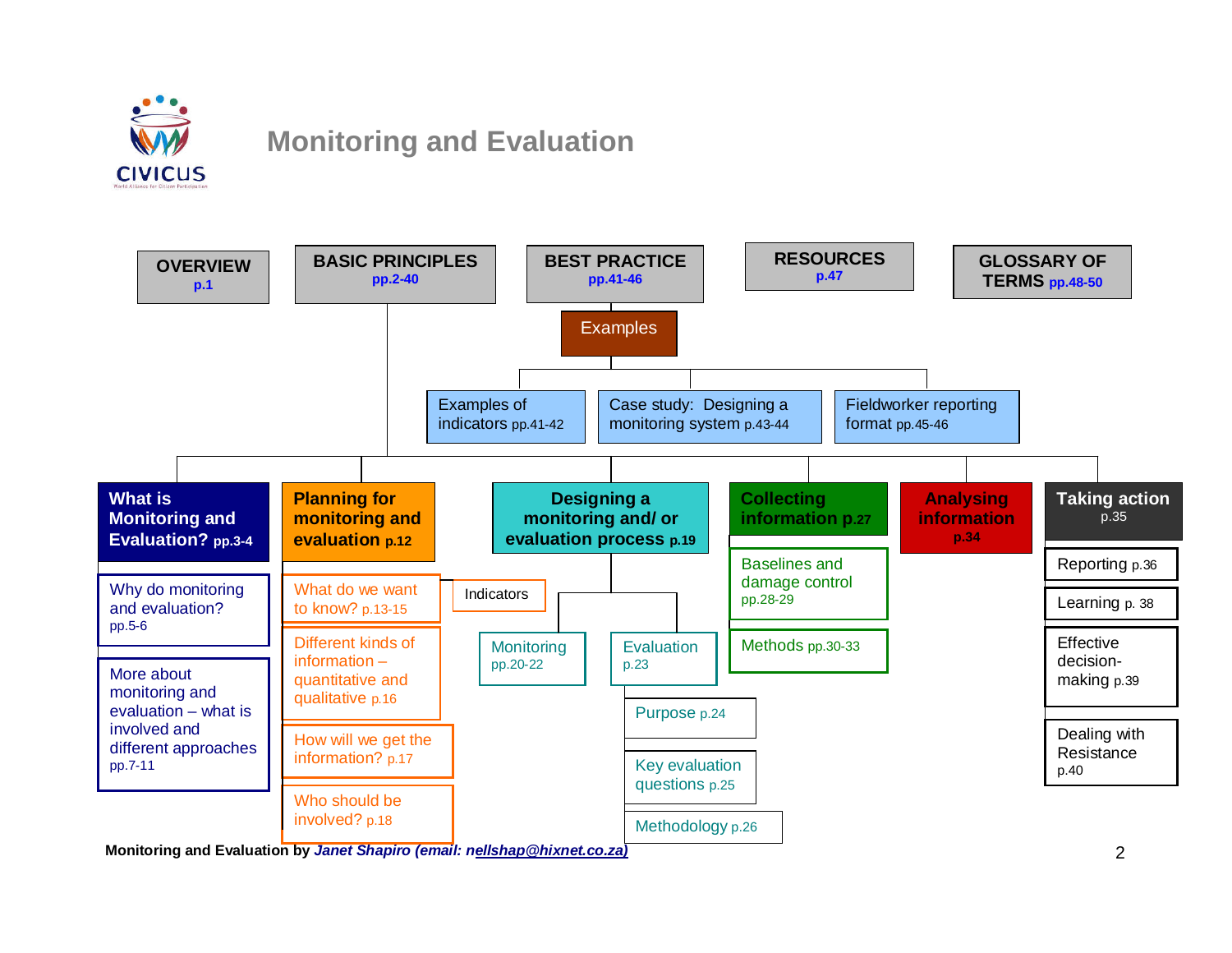

### **BASIC PRINCIPLES**

### **What is monitoring and evaluation?**

Although the term "monitoring and evaluation" tends to get run together as if it is only one thing, monitoring and evaluation are, in fact, two distinct sets of organisational activities, related but not identical.

**Monitoring** is the systematic collection and analysis of information as a project progresses. It is aimed at improving the efficiency and effectiveness of a project or organisation. It is based on targets set and activities planned during the planning phases of work. It helps to keep the work on track, and can let management know when things are going wrong. If done properly, it is an invaluable tool for good management, and it provides a useful base for evaluation. It enables you to determine whether the resources you have available are sufficient and are being well used, whether the capacity you have is sufficient and appropriate, and whether you are doing what you planned to do (see also the toolkit on Action Planning).

**Evaluation** is the comparison of actual project impacts against the agreed strategic plans. It looks at what you set out to do, at what you have accomplished, and how you accomplished it. It can be **formative** (taking place during the life of a project or organisation, with the intention of improving the strategy or way of functioning of the project or organisation). It can also be **summative** (drawing learnings from a completed project or an organisation that is no longer functioning). Someone once described this as the difference between a check-up and an autopsy!

What monitoring and evaluation have in common is that they are geared towards learning from what you are doing and how you are doing it, by focusing on:

- **Efficiency**
- **Effectiveness**
- **Impact**

**Efficiency** tells you that the input into the work is appropriate in terms of the output. This could be input in terms of money, time, staff, equipment and so on. When you run a project and are concerned about its replicability or about going to scale (see Glossary of Terms), then it is very important to get the efficiency element right.

**Effectiveness** is a measure of the extent to which a development programme or project achieves the specific objectives it set. If, for example, we set out to improve the qualifications of all the high school teachers in a particular area, did we succeed?

**Impact** tells you whether or not what you did made a difference to the problem situation you were trying to address. In other words, was your strategy useful? Did ensuring that teachers were better qualified improve the pass rate in the final year of school? Before you decide to get bigger, or to replicate the project elsewhere, you need to be sure that what you are doing makes sense in terms of the impact you want to achieve.

From this it should be clear that monitoring and evaluation are best done when there has been proper planning against which to assess progress and achievements. There are three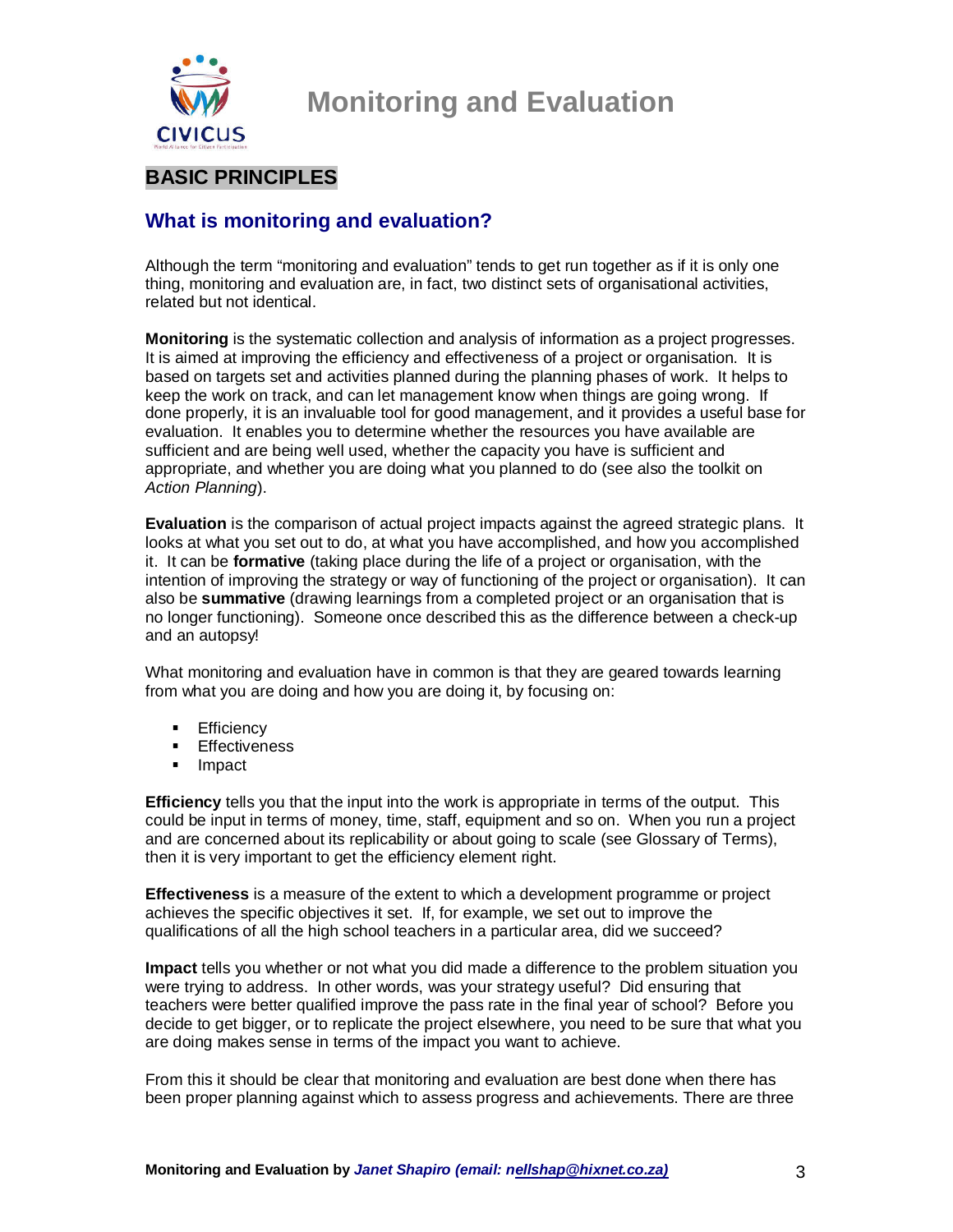

toolkits in this set that deal with planning – the overview of planning, strategic planning and action planning.

In this section we look in more detail at **why do monitoring and evaluation**? and **at more about monitoring and evaluation** and what they involve. This includes a discussion of different approaches to monitoring and evaluation and of what to think about when you use an external evaluator.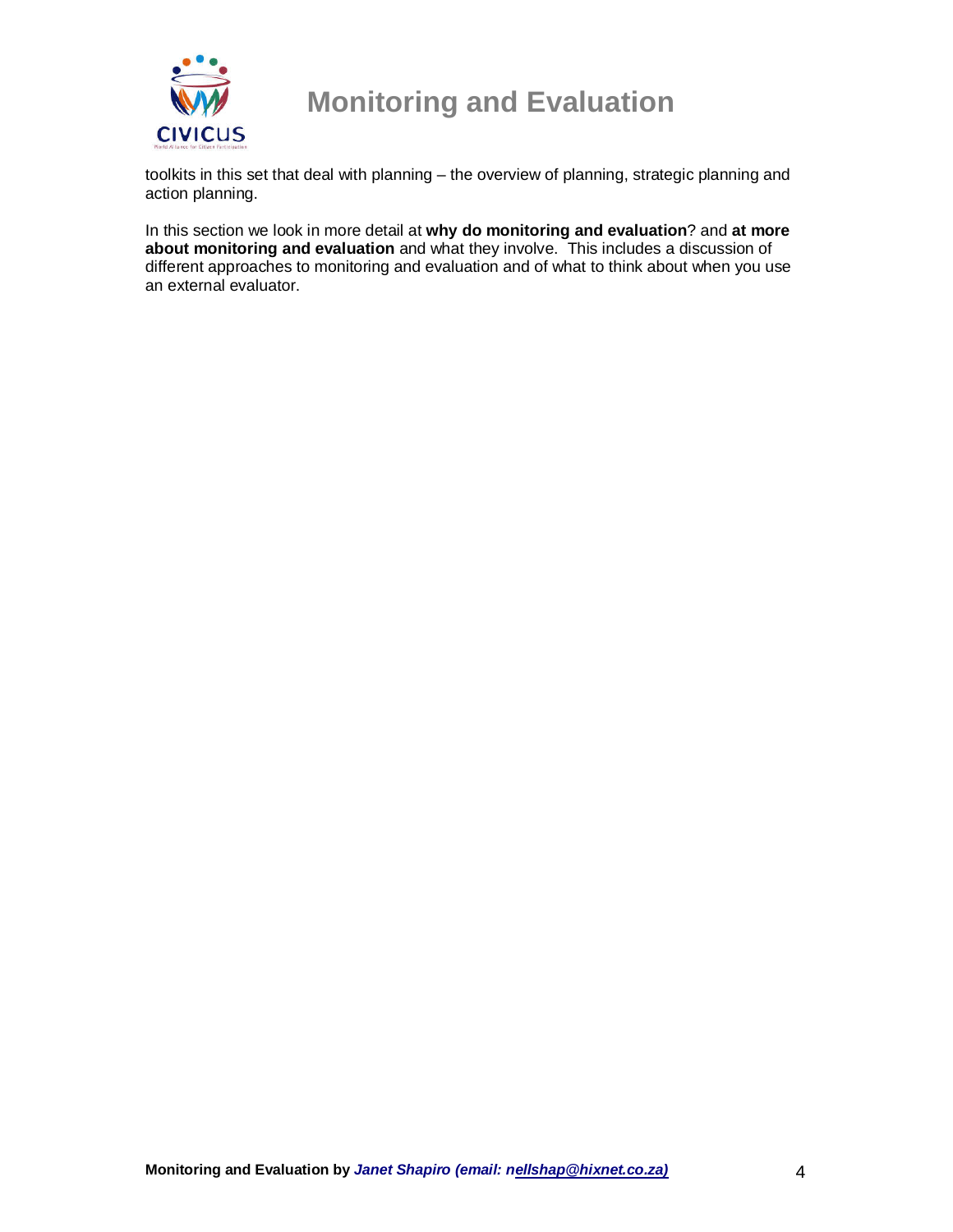

### **WHY DO MONITORING AND EVALUATION?**

Monitoring and evaluation enable you to check the "bottom line" (see Glossary of Terms) of development work: Not "are we making a profit?" but "are we making a difference?" Through monitoring and evaluation, you can:

- **Review progress;**
- **IDENTIFY FROM IDENTIFY IN THE INCOCO EXAMPLEM** IDENTIFY IDENTIFY IDENTIFY IDENTIFY IDENTIFY IDENTIFY IDENTIFY IDENTIFY IDENTIFY IDENTIFY IDENTIFY IDENTIFY IDENTIFY IDENTIFY IDENTIFY IDENTIFY IDENTIFY IDENTIFY IDENTIFY IDE
- Make adjustments so that you are more likely to "make a difference".

In many organisations, "monitoring and evaluation" is something that that is seen as a donor requirement rather than a management tool. Donors are certainly entitled to know whether their money is being properly spent, and whether it is being well spent. But the primary (most important) use of monitoring and evaluation should be for the organisation or project itself to see how it is doing against objectives, whether it is having an impact, whether it is working efficiently, and to learn how to do it better.

Plans are essential but they are not set in concrete (totally fixed). If they are not working, or if the circumstances change, then plans need to change too. Monitoring and evaluation are both tools which help a project or organisation know when plans are not working, and when circumstances have changed. They give management the information it needs to make decisions about the project or organisation, about changes that are necessary in strategy or plans. Through this, the constants remain the pillars of the strategic framework: the problem analysis, the vision, and the values of the project or organisation. Everything else is negotiable. (See also the toolkit on strategic planning) Getting something wrong is not a crime. Failing to learn from past mistakes because you are not monitoring and evaluating, is.

The effect of monitoring and evaluation can be seen in the following cycle. Note that you will monitor and adjust several times before you are ready to evaluate and replan.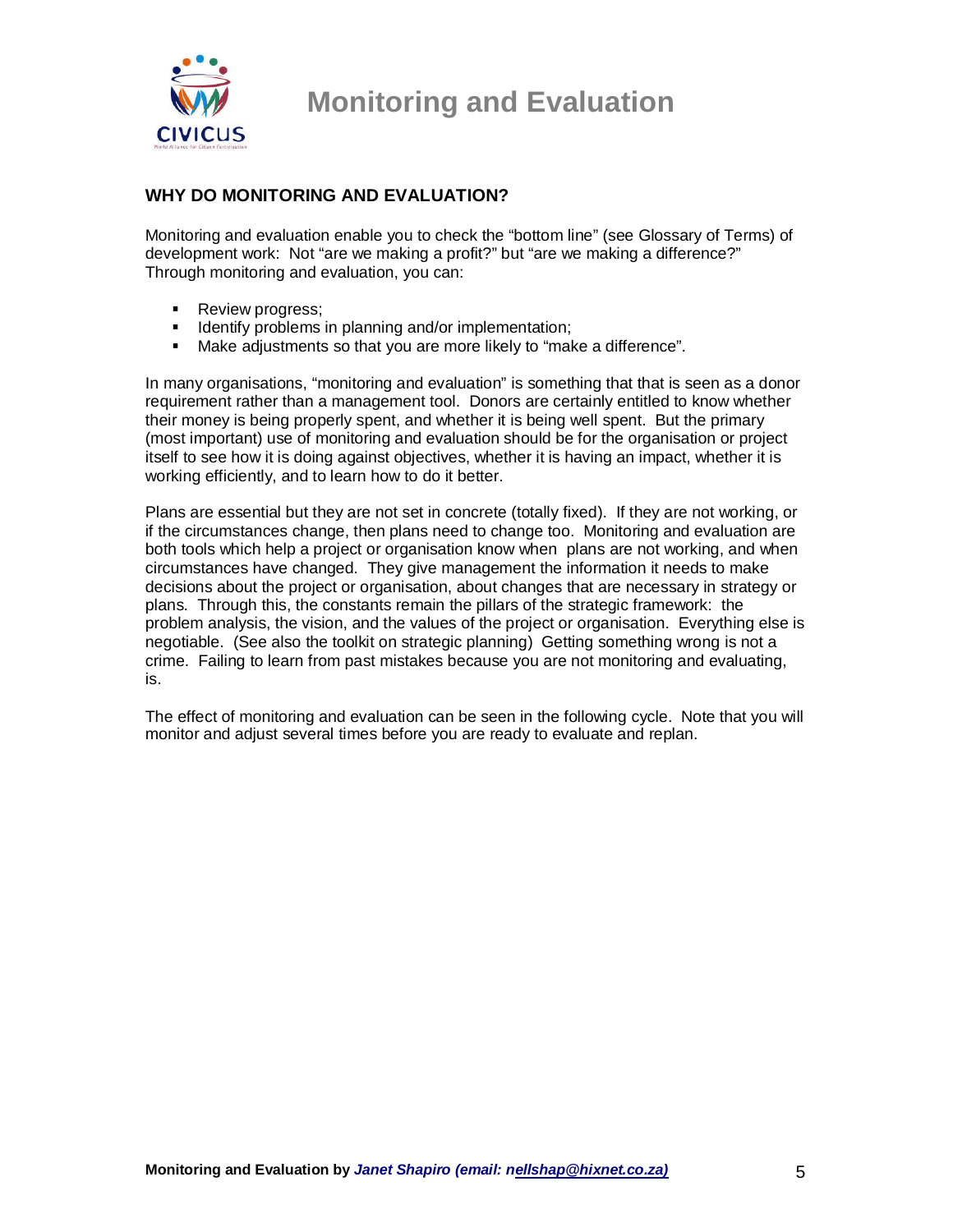

It is important to recognise that monitoring and evaluation are not magic wands that can be waved to make problems disappear, or to cure them, or to miraculously make changes without a lot of hard work being put in by the project or organisation. In themselves, they are not a solution, but they are valuable tools. Monitoring and evaluation can:

- Help you identify problems and their causes;
- **Suggest possible solutions to problems;**
- Raise questions about assumptions and strategy;
- **Push you to reflect on where you are going and how you are getting there;**
- **Provide you with information and insight;**
- **Encourage you to act on the information and insight;**
- **Increase the likelihood that you will make a positive development difference.**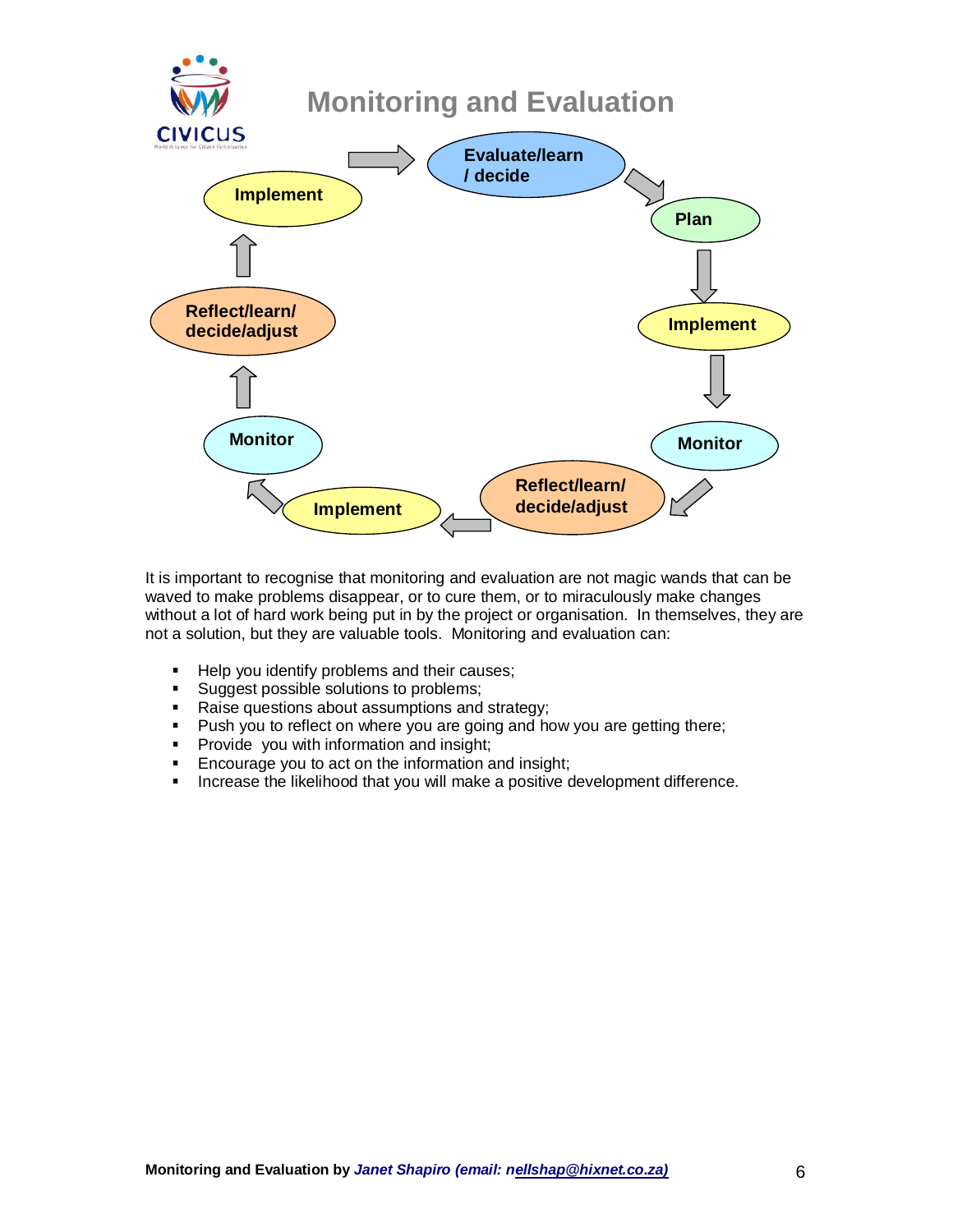

### **MORE ABOUT MONITORING AND EVALUATION**

#### **Monitoring involves:**

- Establishing indicators (See Glossary of Terms) of efficiency, effectiveness and impact;
- Setting up systems to collect information relating to these indicators;
- Collecting and recording the information;
- **Analysing the information;**
- Using the information to inform day-to-day management.

Monitoring is an internal function in any project or organisation.

#### **Evaluation involves:**

- Looking at what the project or organisation intended to achieve what difference did it want to make? What impact did it want to make?
- Assessing its progress towards what it wanted to achieve, its impact targets.
- **Looking at the strategy of the project or organisation.** Did it have a strategy? Was it effective in following its strategy? Did the strategy work? If not, why not?
- Looking at how it worked. Was there an efficient use of resources? What were the opportunity costs (see Glossary of Terms) of the way it chose to work? How sustainable is the way in which the project or organisation works? What are the implications for the various stakeholders in the way the organisation works.

In an evaluation, we look at efficiency, effectiveness and impact (see Glossary of Terms).

There are many different ways of doing an evaluation. Some of the more common terms you may have come across are:

- **Self-evaluation**: This involves an organisation or project holding up a mirror to itself and assessing how it is doing, as a way of learning and improving practice. It takes a very self-reflective and honest organisation to do this effectively, but it can be an important learning experience.
- **Participatory evaluation**: This is a form of internal evaluation. The intention is to involve as many people with a direct stake in the work as possible. This may mean project staff and beneficiaries working together on the evaluation. If an outsider is called in, it is to act as a facilitator of the process, not an evaluator.
- **Rapid Participatory Appraisal:** Originally used in rural areas, the same methodology can, in fact, be applied in most communities**.** This is a qualitative (see Glossary of Terms) way of doing evaluations. It is semi-structured and carried out by an interdisciplinary team over a short time. It is used as a starting point for understanding a local situation and is a quick, cheap, useful way to gather information. It involves the use of secondary (see Glossary of Terms) data review, direct observation, semi-structured interviews, key informants, group interviews, games, diagrams, maps and calendars. In an evaluation context, it allows one to get valuable input from those who are supposed to be benefiting from the development work. It is flexible and interactive.
- **External evaluation:** This is an evaluation done by a carefully chosen outsider or outsider team.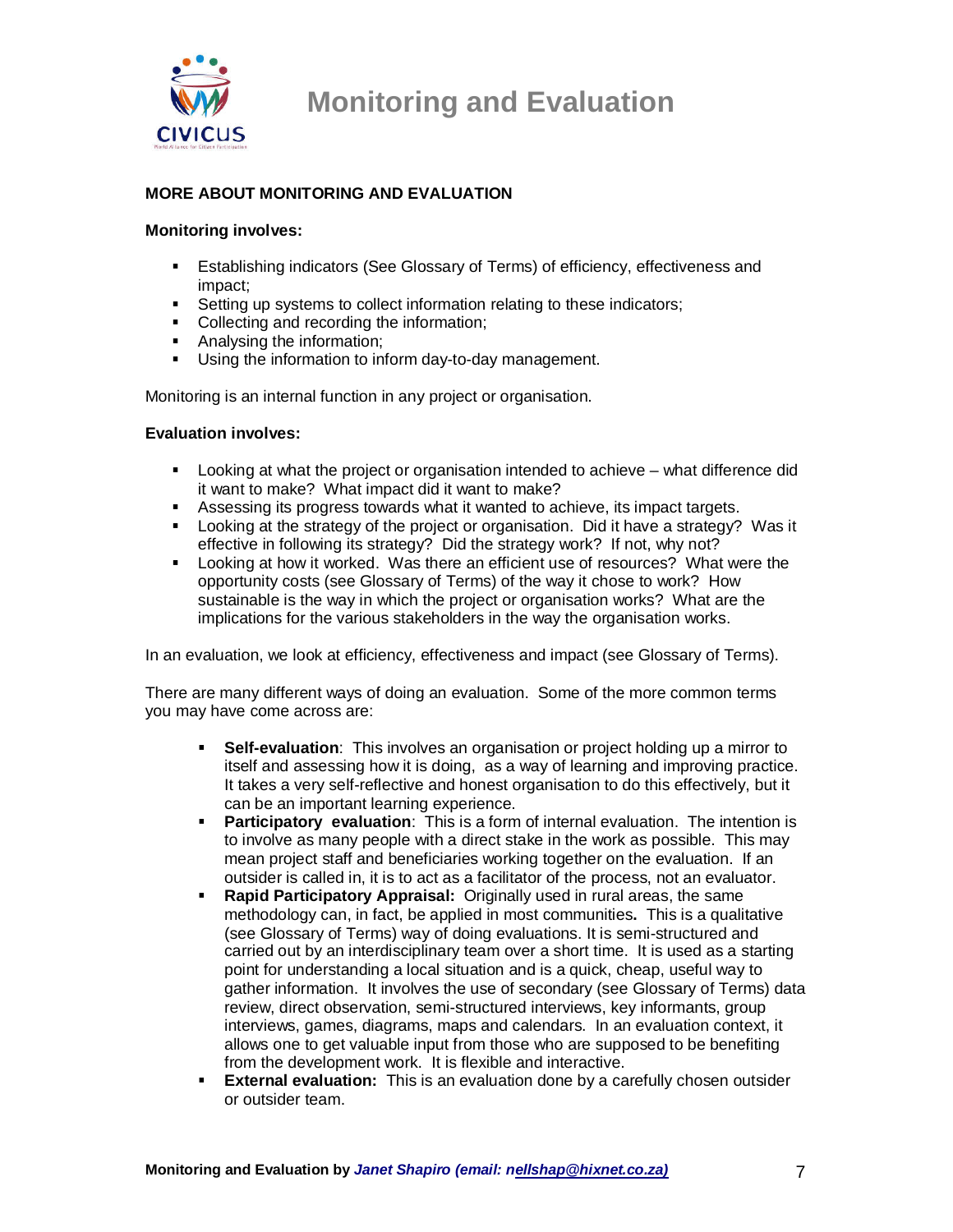

**Interactive evaluation:** This involves a very active interaction between an outside evaluator or evaluation team and the organisation or project being evaluated. Sometimes an insider may be included in the evaluation team.

For more on the advantages and disadvantages of external and internal evaluations, go to the next page.

For more on selecting an external evaluator, go to Page 13.

For more on different approaches to evaluation, go to Page 14.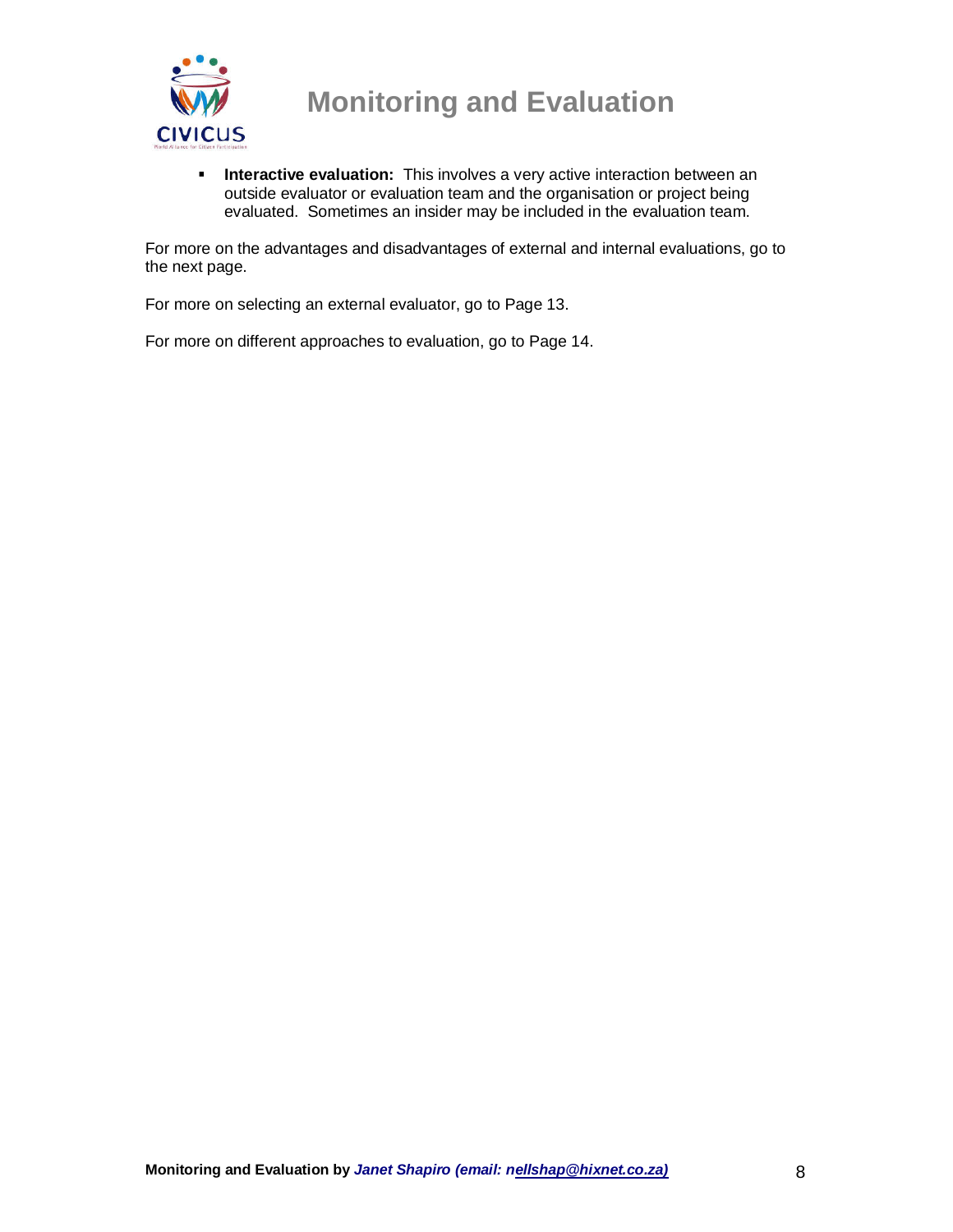

### Ξ **ADVANTAGES AND DISADVANTAGES OF INTERNAL AND EXTERNAL EVALUATIONS**

|                                     | <b>Advantages</b>                                                                                                                            | <b>Disadvantages</b>                                                                                                                                             |
|-------------------------------------|----------------------------------------------------------------------------------------------------------------------------------------------|------------------------------------------------------------------------------------------------------------------------------------------------------------------|
| <b>Internal evaluation</b>          | The evaluators are very familiar<br>with the work, the organisational<br>culture and the aims and<br>objectives.                             | The evaluation team may have<br>a vested interest in reaching<br>positive conclusions about the<br>work or organisation. For this<br>reason, other stakeholders, |
|                                     | Sometimes people are more<br>willing to speak to insiders than<br>to outsiders.                                                              | such as donors, may prefer an<br>external evaluation.<br>The team may not be                                                                                     |
|                                     | An internal evaluation is very<br>clearly a management tool, a<br>way of self-correcting, and                                                | specifically skilled or trained in<br>evaluation.                                                                                                                |
|                                     | much less threatening than an<br>external evaluation. This may<br>make it easier for those<br>involved to accept findings and<br>criticisms. | The evaluation will take up a<br>considerable amount of<br>organisational time - while it<br>may cost less than an external<br>evaluation, the opportunity       |
|                                     | An internal evaluation will cost<br>less than an external<br>evaluation.                                                                     | costs (see Glossary of Terms)<br>may be high.                                                                                                                    |
| <b>External evaluation (done by</b> | The evaluation is likely to be                                                                                                               | Someone from outside the                                                                                                                                         |
| a team or person with no            | more objective as the<br>evaluators will have some                                                                                           | organisation or project may not<br>understand the culture or even                                                                                                |
| vested interest in the project)     | distance from the work.<br>The evaluators should have a                                                                                      | what the work is trying to<br>achieve.                                                                                                                           |
|                                     | range of evaluation skills and<br>experience.                                                                                                | Those directly involved may feel<br>threatened by outsiders and be<br>less likely to talk openly and co-                                                         |
|                                     | Sometimes people are more<br>willing to speak to outsiders<br>than to insiders.                                                              | operate in the process.<br>External evaluation can be very                                                                                                       |
|                                     | Using an outside evaluator                                                                                                                   | costly.                                                                                                                                                          |
|                                     | gives greater credibility to<br>findings, particularly positive<br>findings.                                                                 | An external evaluator may<br>misunderstand what you want<br>from the evaluation and not give<br>you what you need.                                               |

If you decide to go for external evaluation, you will find some ideas for criteria to use in choosing an external evaluator on the next page.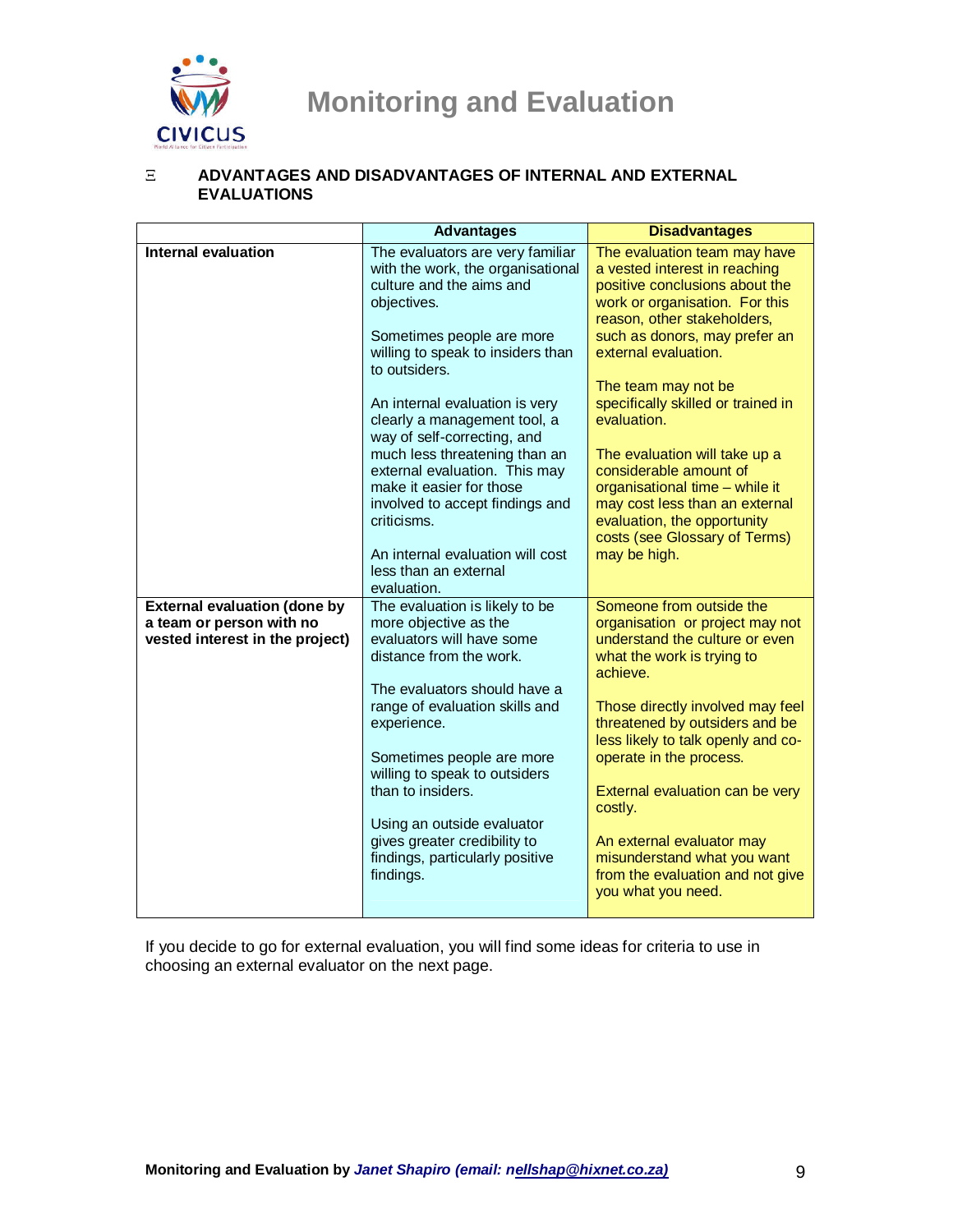

### Ξ **SELECTING AN EXTERNAL EVALUATOR OR EVALUATION TEAM**

Qualities to look for in an external evaluator or evaluation team:

- An understanding of development issues.
- An understanding of organisational issues.
- Experience in evaluating development projects, programmes or organisations.
- A good track record with previous clients.
- □ Research skills.
- A commitment to quality.
- A commitment to deadlines.
- Objectivity, honesty and fairness.
- □ Logic and the ability to operate systematically.
- Ability to communicate verbally and in writing.
- A style and approach that fits with your organisation.
- Values that are compatible with those of the organisation.
- □ Reasonable rates (fees), measured against the going rates.

How do you find all this out? By asking lots of questions!

When you decide to use an external evaluator:

- Check his/her/their references.
- □ Meet with the evaluators before making a final decision.
- Communicate what you want clearly good Terms of Reference (see Glossary of Terms) are the foundation of a good contractual relationship.
- Negotiate a contract which makes provision for what will happen if time frames and output expectations are not met.
- Ask for a workplan with outputs and timelines.
- Maintain contact ask for interim reports as part of the contract either verbal or written.
- □ Build in formal feedback times.

Do not expect any evaluator to be completely objective. S/he will have opinions and ideas – you are not looking for someone who is a blank page! However, his/her opinions must be clearly stated as such, and must not be disguised as "facts". It is also useful to have some idea of his/her (or their) approach to evaluation.

For more on different approaches to evaluation, go to the next page.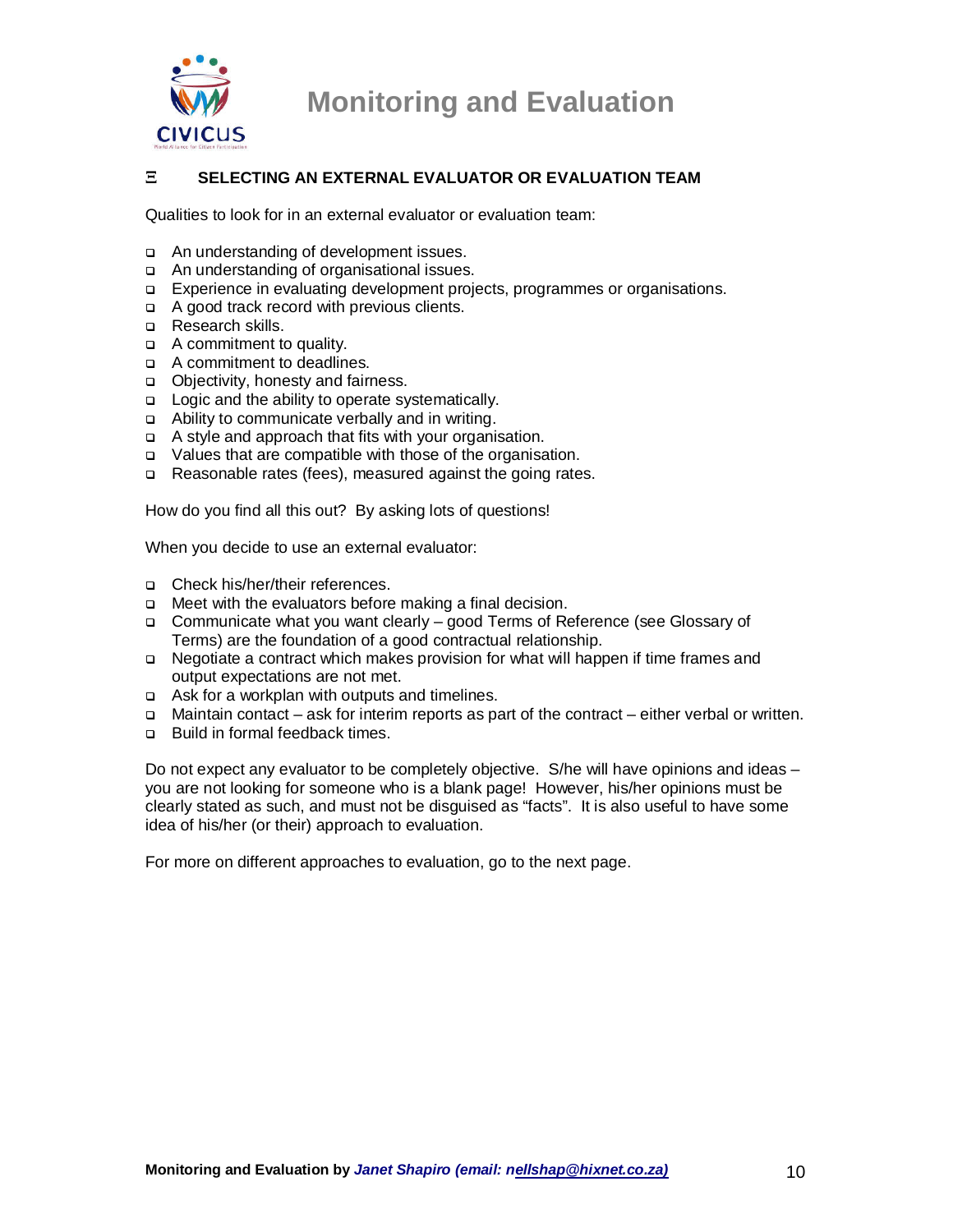

### Ξ **DIFFERENT APPROACHES TO EVALUATION**

| Approach         | <b>Major purpose</b>                                                           | <b>Typical focus</b><br>questions                                                | <b>Likely methodology</b>                                                                                                                                                     |
|------------------|--------------------------------------------------------------------------------|----------------------------------------------------------------------------------|-------------------------------------------------------------------------------------------------------------------------------------------------------------------------------|
| Goal-based       | <b>Assessing</b><br>achievement of goals<br>and objectives.                    | Were the goals<br>achieved? Efficiently?<br>Were they the right<br>goals?        | <b>Comparing baseline</b><br>(see Glossary of<br><b>Terms) and progress</b><br>data (see Glossary of<br>Terms); finding ways to<br>measure indicators.                        |
| Decision-making  | Providing information.                                                         | Is the project effective?<br>Should it continue?<br>How might it be<br>modified? | Assessing range of<br>options related to the<br>project context, inputs,<br>process, and product.<br><b>Establishing some kind</b><br>of decision-making<br>consensus.        |
| Goal-free        | Assessing the full<br>range of project effects,<br>intended and<br>unintended. | What are all the<br>outcomes? What value<br>do they have?                        | Independent<br>determination of needs<br>and standards to judge<br>project worth.<br><b>Qualitative and</b><br>quantitative techniques<br>to uncover any<br>possible results. |
| Expert judgement | Use of expertise.                                                              | How does an outside<br>professional rate this<br>project?                        | <b>Critical review based</b><br>on experience, informal<br>surveying, and<br>subjective insights.                                                                             |

Our feeling is that the best evaluators use a combination of all these approaches, and that an organisation can ask for a particular emphasis but should not exclude findings that make use of a different approach.

(Thanks to PACT's Evaluation Sourcebook, 1984, for much of this.)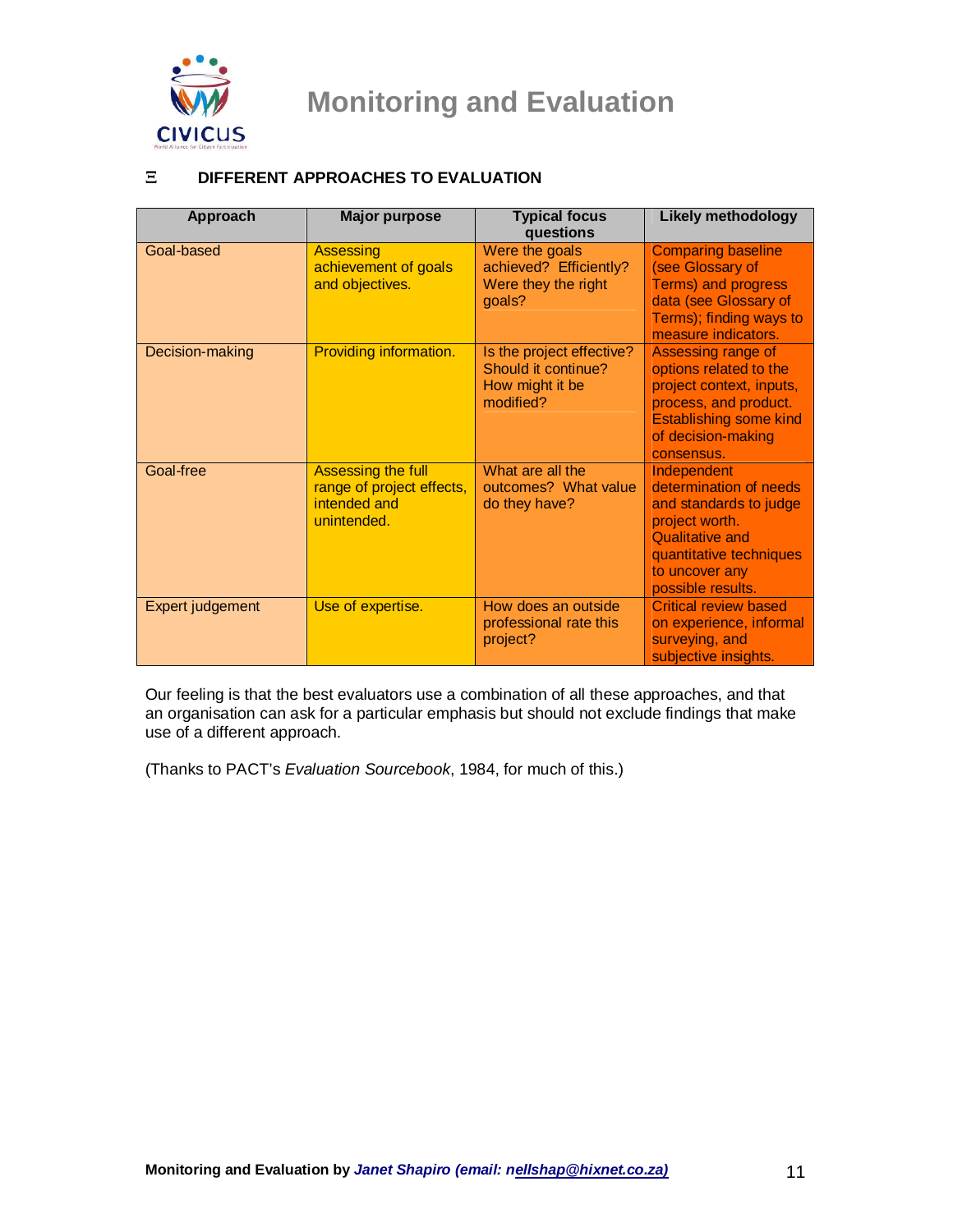

### **Planning for monitoring and evaluation**

Monitoring and evaluation should be part of your planning process. It is very difficult to go back and set up monitoring and evaluation systems once things have begun to happen. You need to begin gathering information about performance and in relation to targets from the word go. The first information gathering should, in fact, take place when you do your needs assessment (see the toolkit on overview of planning, the section on doing the ground work). This will give you the information you need against which to assess improvements over time.

When you do your planning process, you will set indicators (see Glossary of Terms). These indicators provide the framework for your monitoring and evaluation system. They tell you **what** you want to know and the kinds of information it will be useful to collect. In this section we look at:

- **What do we want to know**? This includes looking at indicators for both internal issues and external issues. (Also look at the examples of indicators later in this toolkit.)
- **Different kinds of information.**
- **How will we get information?**
- **Who should be involved?**

There is not one set way of planning for monitoring and evaluation. The ideas included in the toolkits on overview of planning, strategic planning and action planning will help you to develop a useful framework for your monitoring and evaluation system. If you are familiar with logical framework analysis and already use it in your planning, this approach lends itself well to planning a monitoring and evaluation system. (See also in the toolkit on overview of planning, the section on planning tools – overview, LFA.)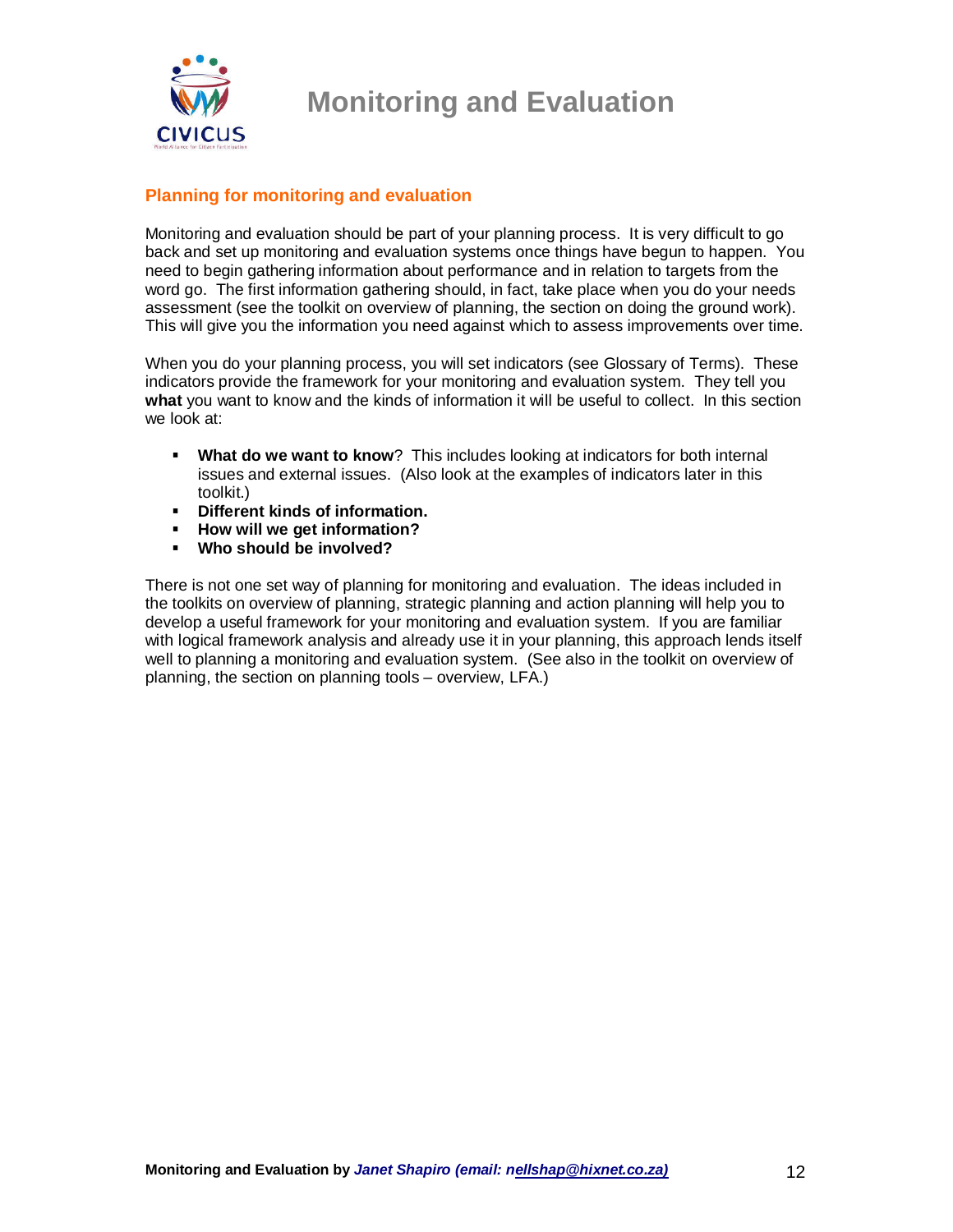

### **WHAT DO WE WANT TO KNOW?**

#### **What we want to know is linked to what we think is important. In development work, what we think is important is linked to our values.**

Most work in civil society organisations is underpinned by a value framework. It is this framework that determines the standards of acceptability in the work we do. The central values on which most development work is built are:

- Serving the disadvantaged;
- **Empowering the disadvantaged;**
- Changing society, not just helping individuals;
- **Sustainability;**
- **Efficient use of resources.**

So, the first thing we need to know is: Is what we are doing and how we are doing it meeting the requirements of these values? In order to answer this question, our monitoring and evaluation system must give us information about:

- Who is benefiting from what we do? How much are they benefiting?
- Are beneficiaries passive recipients or does the process enable them to have some control over their lives?
- Are there lessons in what we are doing that have a broader impact than just what is happening on our project?
- Can what we are doing be sustained in some way for the long-term, or will the impact of our work cease when we leave?
- Are we getting optimum outputs for the least possible amount of inputs?

#### **Do we want to know about the process or the product?**

Should development work be evaluated in terms of the process (the way in which the work is done) or the product (what the work produces)? Often, this debate is more about excusing inadequate performance than it is about a real issue. Process and product are not separate in development work. What we achieve and how we achieve it are often the very same thing. If the goal is development, based on development values, then sinking a well without the transfer of skills for maintaining and managing the well is not enough. Saying: "It was taking too long that way. We couldn't wait for them to sort themselves out. We said we'd sink a well and we did" is not enough. But neither is: "It doesn't matter that the well hasn't happened yet. What's important is that the people have been empowered."

Both process and product should be part of your monitoring and evaluation system.

But how do we make process and product and values measurable? The answer lies in the setting of indicators and this is dealt with in the sub-section that follows.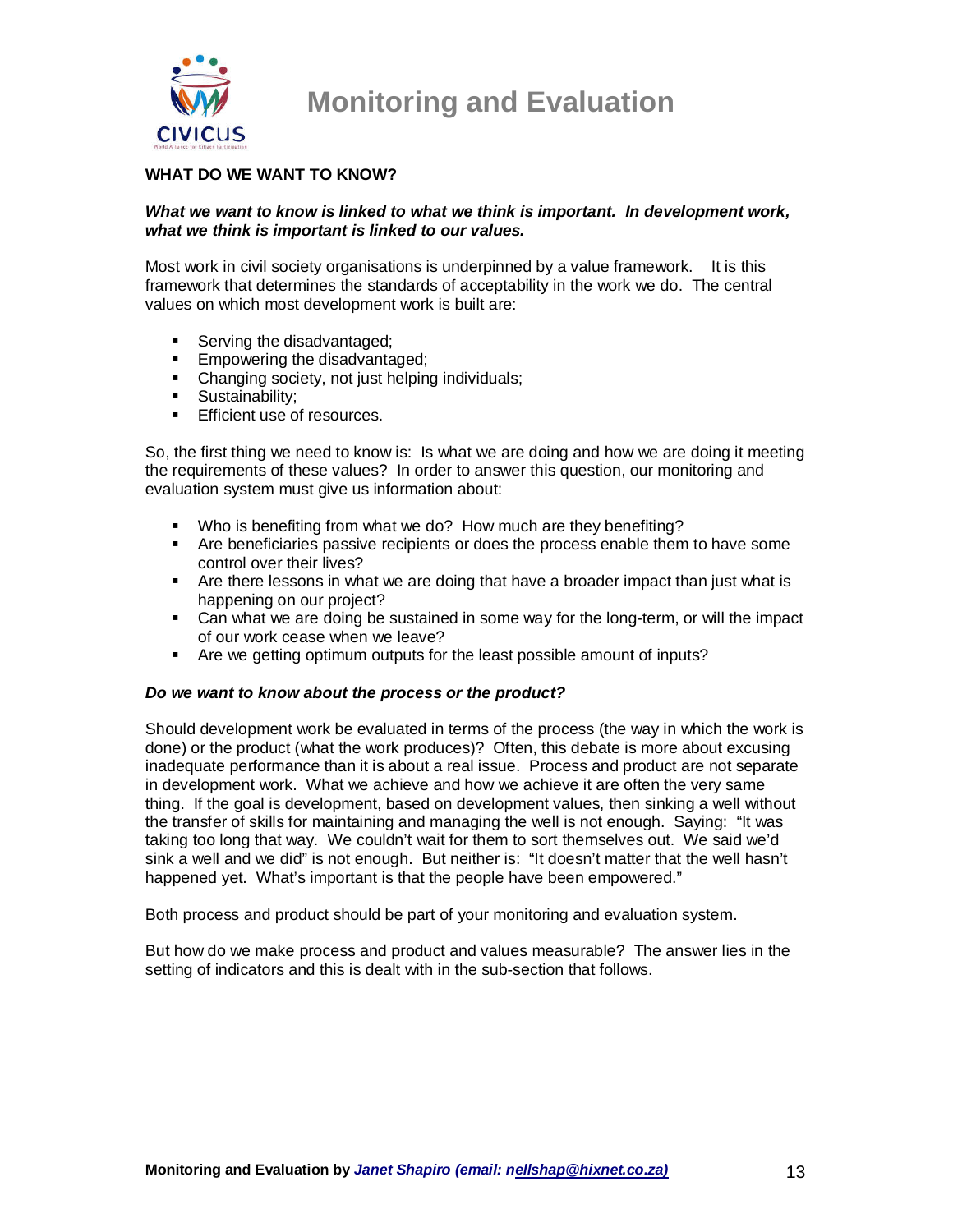

### **WHAT DO WE WANT TO KNOW?**

#### **Indicators**

Indicators are also dealt with in overview of planning, in the section on monitoring and evaluation. Indicators are measurable or tangible signs that something has been done or that something has been achieved. In some studies, for example, an increased number of television aerials in a community has been used as an indicator that the standard of living in that community has improved. An indicator of community empowerment might be an increased frequency of community members speaking at community meetings. If one were interested in the gender impact of, for example, drilling a well in a village, then you could use "increased time for involvement in development projects available to women" as an indicator. Common indicators for something like overall health in a community are the infant/child/maternal mortality rate, the birth rate, nutritional status and birth weights. You could also look at less direct indicators such as the extent of immunisation, the extent of potable (drinkable) water available and so on. (See further examples of indicators later in this toolkit, in the section on examples.)

Indicators are an essential part of a monitoring and evaluation system because they are what you measure and/or monitor. Through the indicators you can ask and answer questions such as:

- Who?
- $-How$  many?
- How often?
- How much?

But you need to decide early on what your indicators are going to be so that you can begin collecting the information immediately. You cannot use the number of television aerials in a community as a sign of improved standard of living if you don't know how many there were at the beginning of the process.

Some people argue that the problem with measuring indicators is that other variables (or factors) may have impacted on them as well. Community members may be participating more in meetings because a number of new people with activist backgrounds have come to live in the area. Women may have more time for development projects because the men of the village have been attending a gender workshop and have made a decision to share the traditionally female tasks. And so on. While this may be true, within a project it is possible to identify other variables and take them into account. It is also important to note that, if nothing is changing, if there is no improvement in the measurement of the key indicators identified, then your strategy is not working and needs to be rethought.

To see a method for developing indicators, go to the next page. To see examples of indicators, go to examples.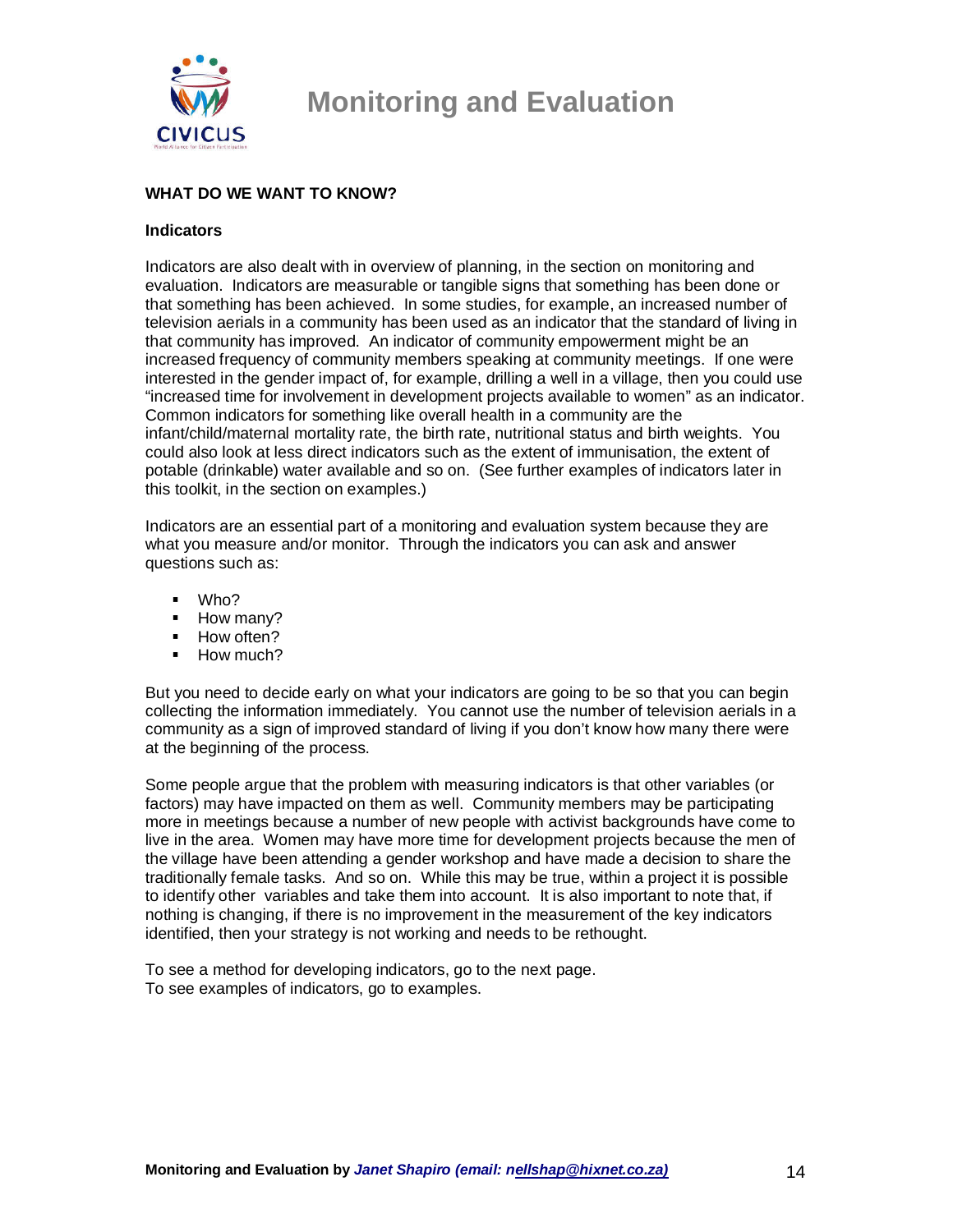

### Ξ **DEVELOPING INDICATORS**

Step 1: Identify the problem situation you are trying to address. The following might be problems:

- **Economic situation (unemployment, low incomes etc)**
- **Social situation (housing, health, education etc)**
- Cultural or religious situation (not using traditional languages, low attendance at religious services etc)
- Political or organisational situation (ineffective local government, faction fighting etc)

There will be other situations as well.

(See the section on problem analysis in the toolkit on overview of planning, in the section on doing the ground work.)

Step 2: Develop a vision for how you would like the problem areas to be/look. (See the toolkit on Strategic Planning, the section on vision.) This will give you impact indicators.

What will tell you that the vision has been achieved? What signs will you see that you can measure that will "prove" that the vision has been achieved? For example, if your vision was that the people in your community would be healthy, then you can use health indicators to measure how well you are doing. Has the infant mortality rate gone down? Do fewer women die during child-birth? Has the HIV/AIDS infection rate been reduced? If you can answer "yes" to these questions then progress is being made.

Step 3: Develop a process vision for how you want things to be achieved. This will give you process indicators.

If, for example, you want success to be achieved through community efforts and participation, then your process vision might include things like community health workers from the community trained and offering a competent service used by all; community organises clean-up events on a regular basis, and so on.

Step 4: Develop indicators for effectiveness.

For example, if you believe that you can increase the secondary school pass rate by upgrading teachers, then you need indicators that show you have been effective in upgrading the teachers e.g. evidence from a survey in the schools, compared with a baseline survey.

Step 5: Develop indicators for your efficiency targets.

Here you can set indicators such as: planned workshops are run within the stated timeframe, costs for workshops are kept to a maximum of US\$ 2.50 per participant, no more than 160 hours in total of staff time to be spent on organising a conference; no complaints about conference organisation etc.

With this framework in place, you are in a position to monitor and evaluate efficiency, effectiveness and impact (see Glossary of Terms).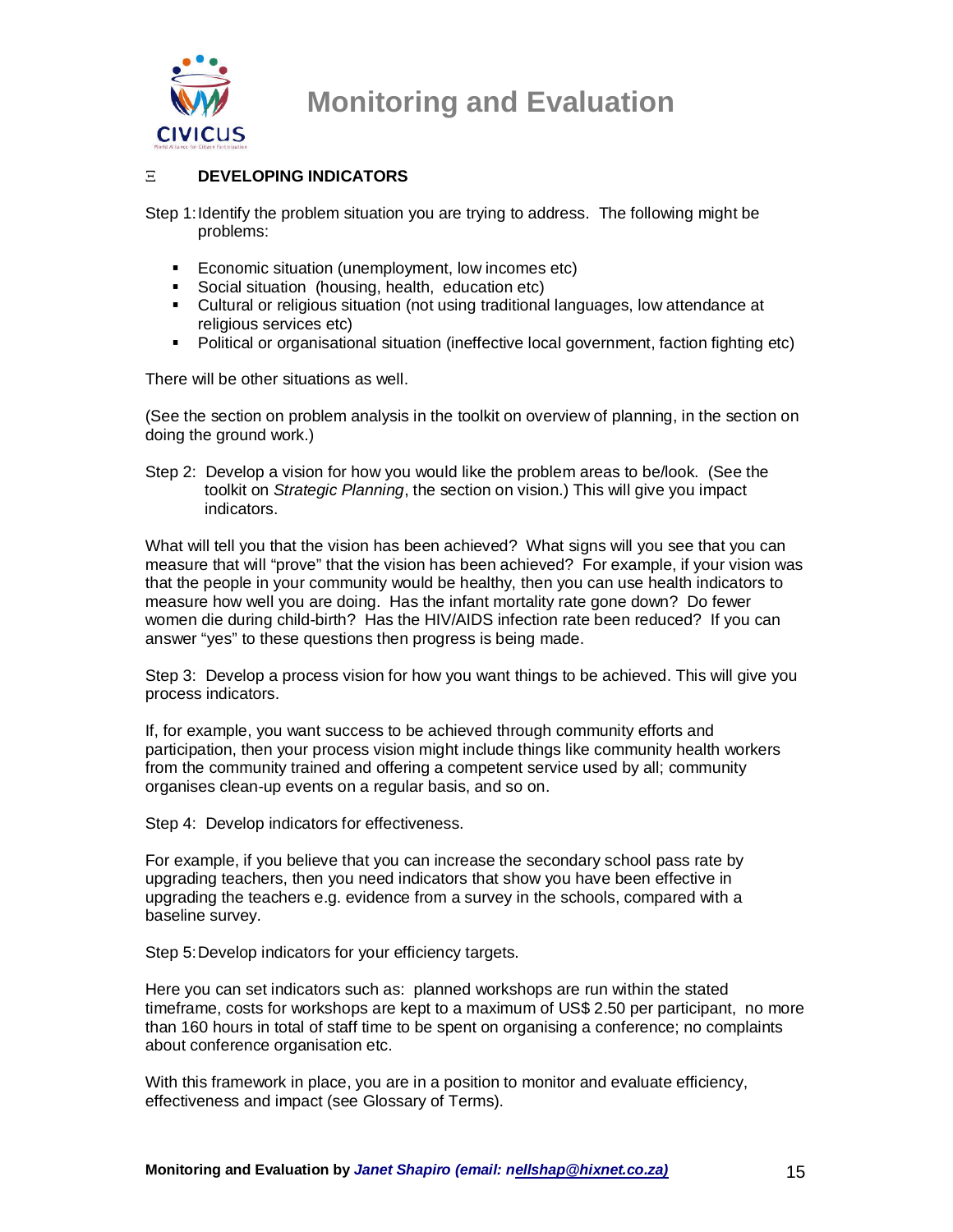

### **DIFFERENT KINDS OF INFORMATION – QUANTITATIVE AND QUALITATIVE**

Information used in monitoring and evaluation can be classified as:

- **Quantitative**; or
- **Qualitative.**

Quantitative measurement tells you "how much or how many". How many people attended a workshop, how many people passed their final examinations, how much a publication cost, how many people were infected with HIV, how far people have to walk to get water or firewood, and so on. Quantitative measurement can be expressed in absolute numbers (3 241 women in the sample are infected) or as a percentage (50% of households in the area have television aerials). It can also be expressed as a ratio (one doctor for every 30 000 people). One way or another, you get quantitative (number) information by counting or measuring.

Qualitative measurement tells you how people feel about a situation or about how things are done or how people behave. So, for example, although you might discover that 50% of the teachers in a school are unhappy about the assessment criteria used, this is still qualitative information, not quantitative information. You get qualitative information by asking, observing, interpreting.

Some people find quantitative information comforting – it seems solid and reliable and "objective". They find qualitative information unconvincing and "subjective". It is a mistake to say that "quantitative information speaks for itself". It requires just as much interpretation in order to make it meaningful as does qualitative information. It may be a "fact" that enrolment of girls at schools in some developing countries is dropping – counting can tell us that, but it tells us nothing about why this drop is taking place. In order to know that, you would need to go out and ask questions – to get qualitative information. Choice of indicators is also subjective, whether you use quantitative or qualitative methods to do the actual measuring. Researchers choose to measure school enrolment figures for girls because they believe that this tells them something about how women in a society are treated or viewed.

The monitoring and evaluation process requires a combination of quantitative and qualitative information in order to be comprehensive. For example, we need to know what the school enrolment figures for girls are, as well as why parents do or do not send their children to school. Perhaps enrolment figures are higher for boys than for girls because a particular community sees schooling as a luxury and prefers to train boys to do traditional and practical tasks such taking care of animals. In this case, the higher enrolment of girls does not necessarily indicate higher regard for girls.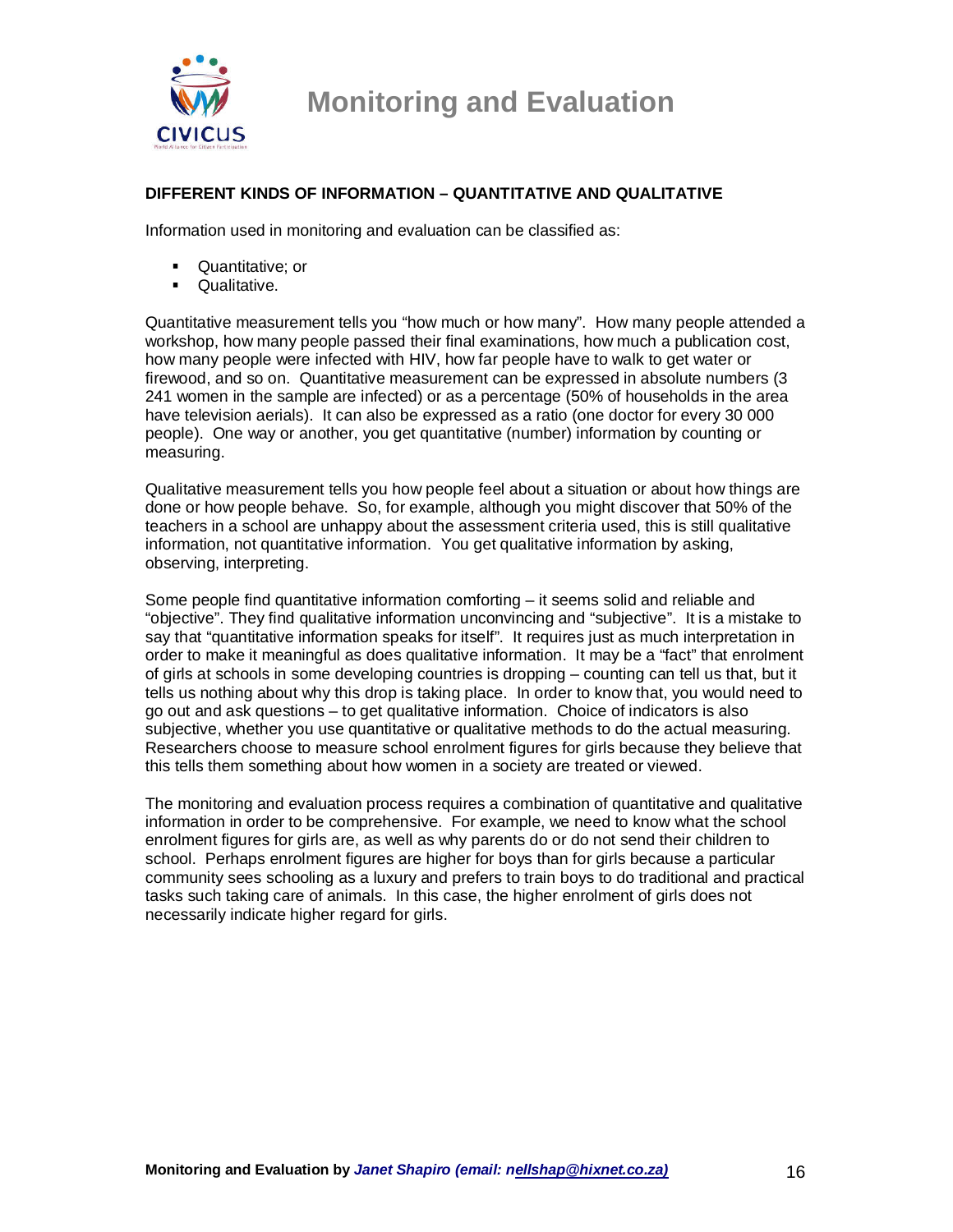

### **HOW WILL WE GET INFORMATION?**

This is dealt with in some detail in the toolkit on action planning, in the section on monitoring, collecting information as you go along. Your methods for information collecting need to be built into your action planning. You should be aiming to have a steady stream of information flowing into the project or organisation about the work and how it is done, without overloading anyone. The information you collect must mean something: don't collect information to keep busy, only do it to find out what you want to know, and then make sure that you store the information in such a way that it is easy to access.

Usually you can use the reports, minutes, attendance registers, financial statements that are part of your work anyway as a source of monitoring and evaluation information.

However, sometimes you need to use special tools that are simple but useful to add to the basic information collected in the natural course of your work. Some of the more common ones are:

- **Case studies**
- Recorded observation
- **Diaries**
- Recording and analysis of important incidents (called "critical incident analysis")<br>Structured questionnaires
- Structured questionnaires
- One-on-one interviews
- **Focus groups**
- **Sample surveys**
- **Systematic review of relevant official statistics.**

Go to the section on **methods** for more on ways of collecting information.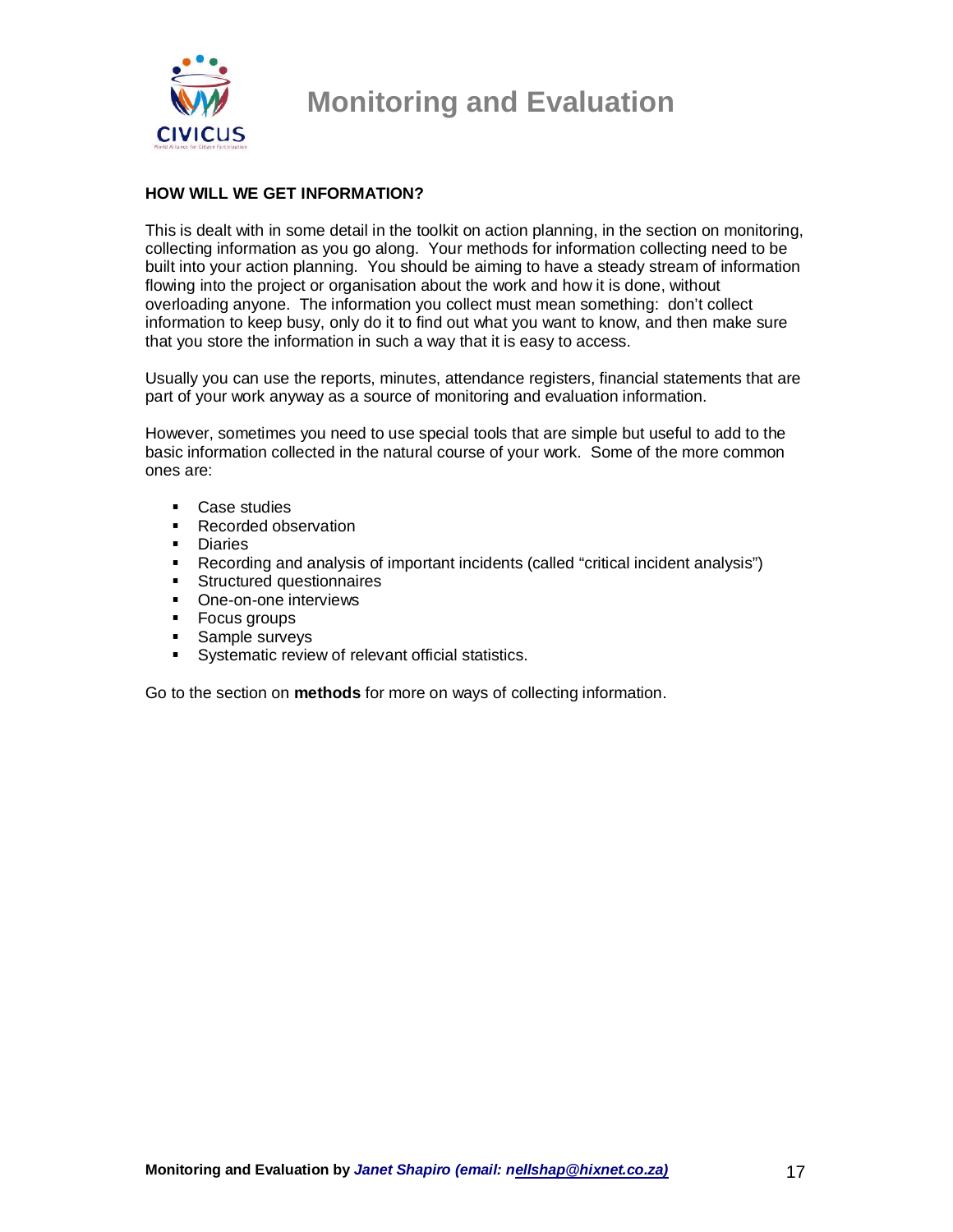

### **WHO SHOULD BE INVOLVED?**

Almost everyone in the organisation or project will be involved in some way in collecting information that can be used in monitoring and evaluation. This includes:

- The administrator who takes minutes at a meeting or prepares and circulates the attendance register;
- The fieldworkers who writes reports on visits to the field;
- The bookkeeper who records income and expenditure.

In order to maximise their efforts, the project or organisation needs to:

- **Prepare reporting formats that include measurement, either quantitative or** qualitative, of important indicators. For example, if you want to know about community participation in activities, or women's participation specifically, structure the fieldworkers reporting format so that s/he has to comment on this, backing up observations with facts. (Look at the fieldworker report format given later in this toolkit.)
- **Prepare recording formats that include measurement, either quantitative or** qualitative, of important indicators. For example, if you want to know how many men and how many women attended a meeting, include a gender column on your attendance list.
- Record information in such a way that it is possible to work out what you need to know. For example, if you need to know whether a project is sustainable financially, and which elements of it cost the most, then make sure that your bookkeeping records reflect the relevant information.

It is a useful principle to look at every activity and say: What do we need to know about this activity, both process (how it is being done) and product (what it is meant to achieve), and what is the easiest way to find it out and record it as we go along?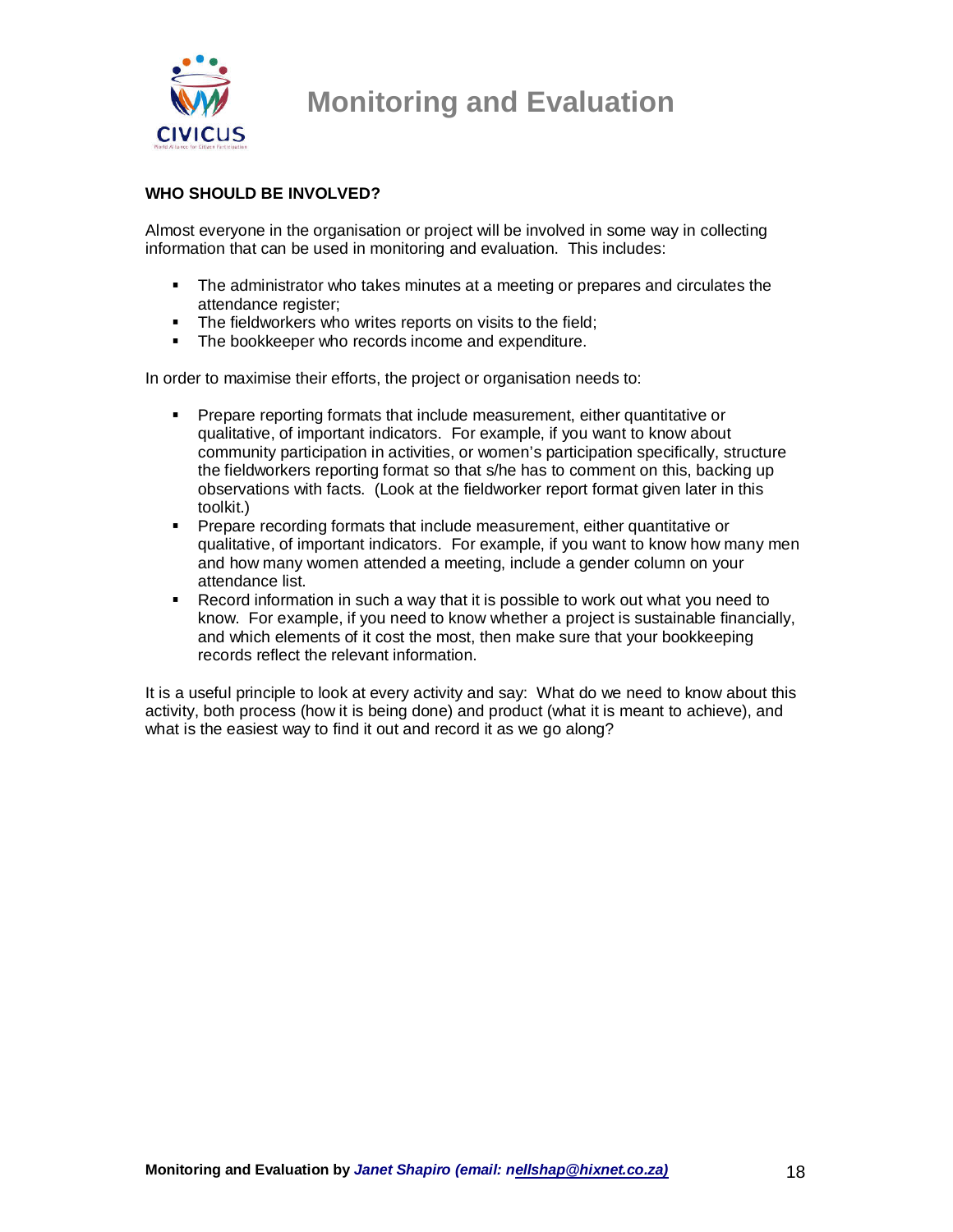

### **Designing a monitoring and/or evaluation process**

As there are differences between the design of a monitoring system and that of an evaluation process, we deal with them separately here.

Under **monitoring** we look at the process an organisation could go through to design a monitoring system.

Under **evaluation** we look at:

- **Purpose**
- **Key evaluation questions**
- **Methodology**.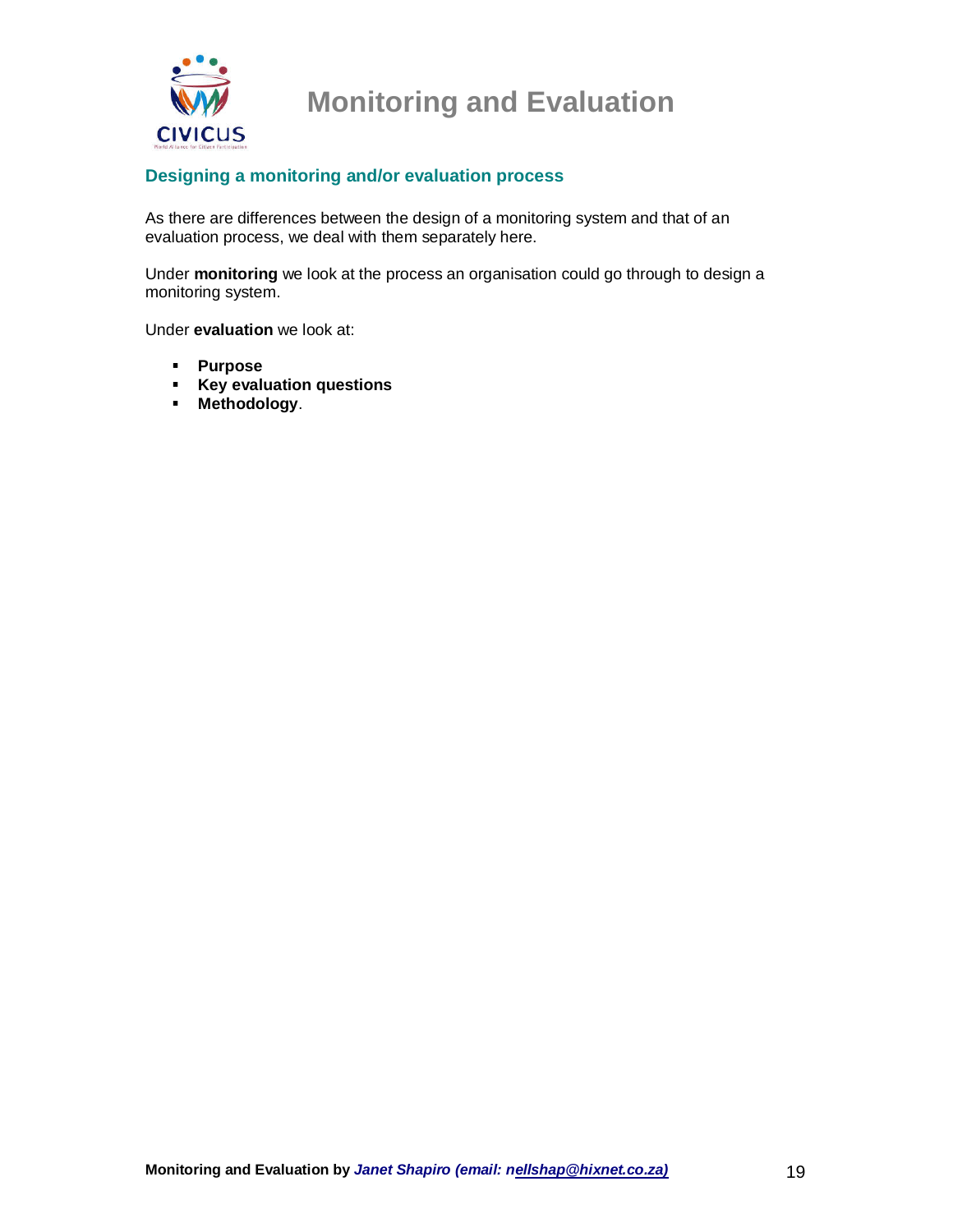

### **MONITORING**

When you design a monitoring system, you are taking a formative view point and establishing a system that will provide useful information on an ongoing basis so that you can improve what you do and how you do it.

On the next page, you will find a suggested process for designing a monitoring system.

For a case study of how an organisation went about designing a monitoring system, go to the section with examples, and the example given of designing a monitoring system.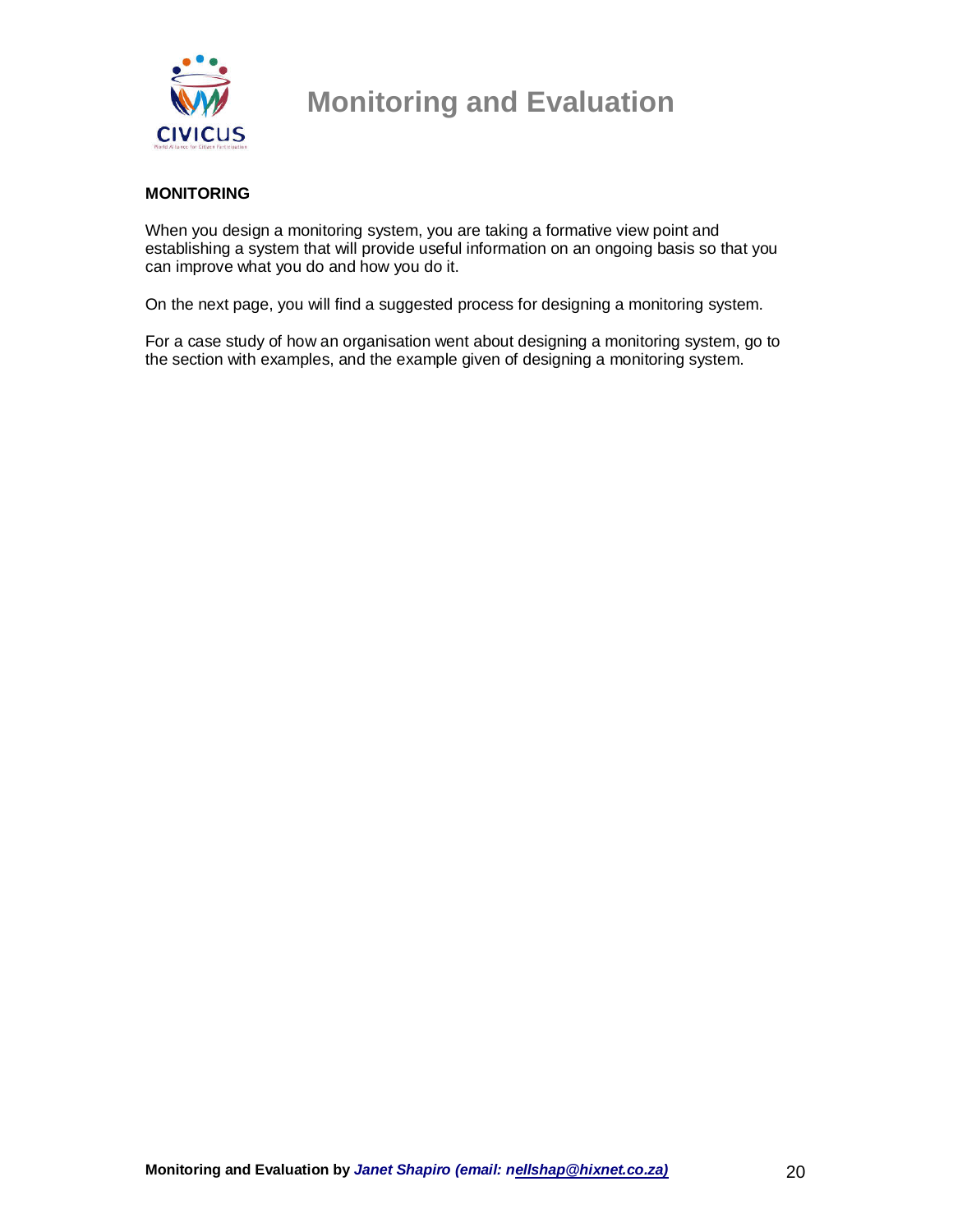

#### Ψ **DESIGNING A MONITORING SYSTEM**

Below is a step-by-step process you could use in order to design a monitoring system for your organisation or project.

For a case study of how an organisation went about designing a monitoring system, go to examples.

- Step 1: At a workshop with appropriate staff and/or volunteers, and run by you or a consultant:
	- $\Box$  Introduce the concepts of efficiency, effectiveness and impact (see Glossary of Terms).
	- □ Explain that a monitoring system needs to cover all three.
	- Generate a list of **indicators** for each of the three aspects.
	- Clarify what variables (see Glossary of Terms) need to be linked. So, for example, do you want to be able to link the age of a teacher with his/her qualifications in order to answer the question: Are older teachers more or less likely to have higher qualifications?
	- □ Clarify what information the project or organisation is already collecting.
- Step 2: Turn the input from the workshop into a brief for the questions your monitoring system must be able to answer. Depending on how complex your requirements are, and what your capacity is, you may decide to go for a computerised data base or a manual one. If you want to be able to link many **variables** across many cases (e.g. participants, schools, parent involvement, resources, urban/rural etc), you may need to go the computer route. If you have a few variables, you can probably do it manually. The important thing is to begin by knowing what variables you are interested in and to keep data on these variables. Linking and analysis can take place later. (These concepts are complicated. It will help you to read the case study in the examples section of the toolkit.)

 From the workshop you will know what you want to monitor. You will have the indicators of efficiency, effectiveness and impact that have been prioritised. You will then choose the variables that will help you answer the questions you think are important.

 So, for example, you might have an indicator of impact which is that "safer sex options are chosen" as an indicator that "young people are now making informed and mature lifestyle choices". The variables that might affect the indicator include:

- Age
- Gender
- **Religion**
- **Urban/rural**
- **Economic category**
- **Family environment**
- **EXECUTE:** Length of exposure to your project's initiative
- **Number of workshops attended.**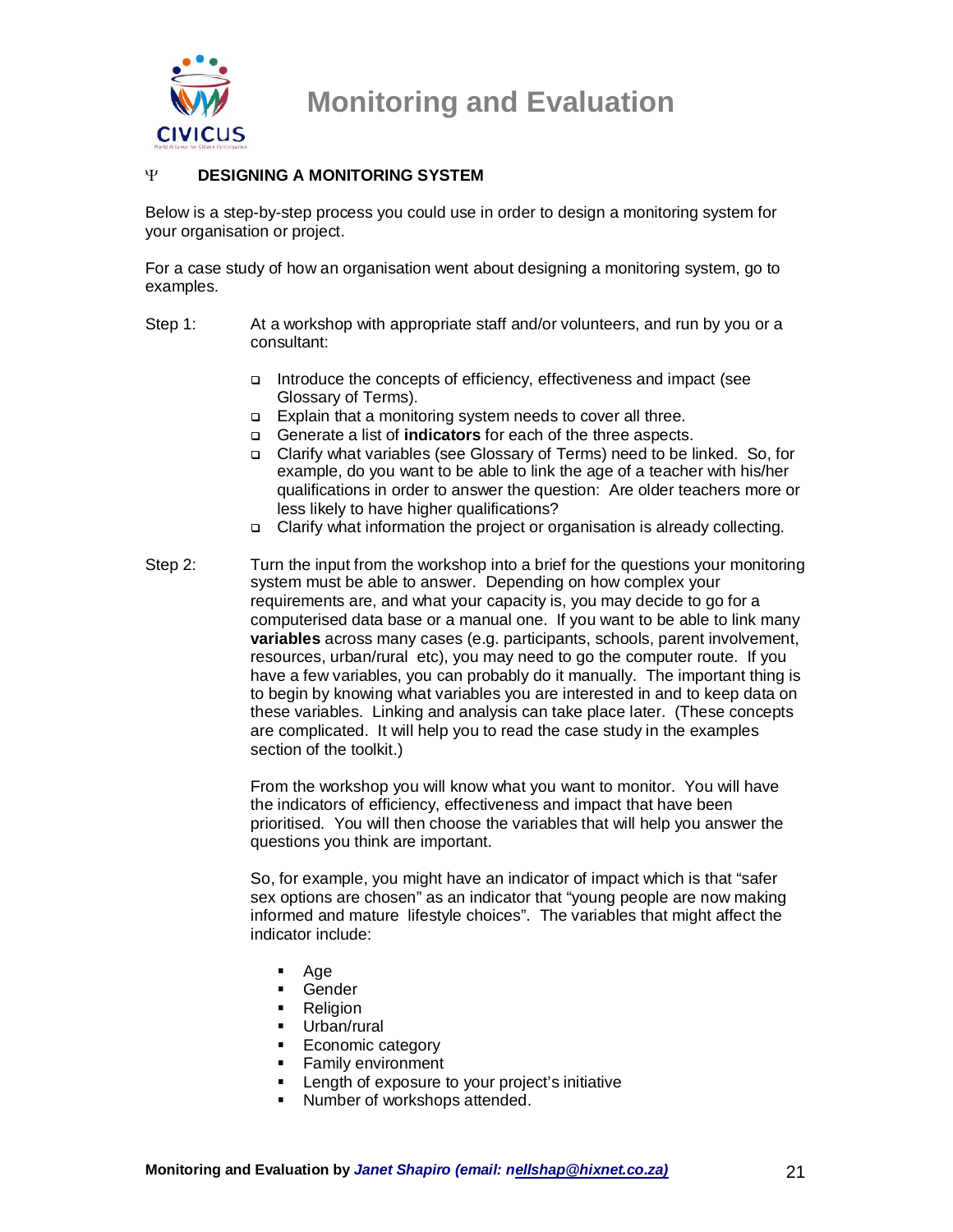

By keeping the right information you will be able to answer questions such as:

- Does age make a difference to the way our message is received?
- Does economic category i.e. do young people in richer areas respond better or worse to the message or does it make no difference?
- Does the number of workshops attended make a difference to the impact?

Answers to these kinds of questions enable a project or organisation to make decisions about what they do and how they do it, to make informed changes to programmes, and to measure their impact and effectiveness. Answers to questions such as:

- Do more people attend sessions that are organised well in advance?
- Do more schools participate when there is no charge?
- Do more young people attend when sessions are over weekends or in the evenings?
- Does it cost less to run a workshop in the community, or to bring people to our training centre to run the workshop?

enable the project or organisation to measure and improve their efficiency.

- Step 3: Decide how you will collect the information you need (**see collecting information**) and where it will be kept (on computer, in manual files).
- Step 4: Decide how often you will analyse the information this means putting it together and trying to answer the questions you think are important.
- Step 5: Collect, analyse, report.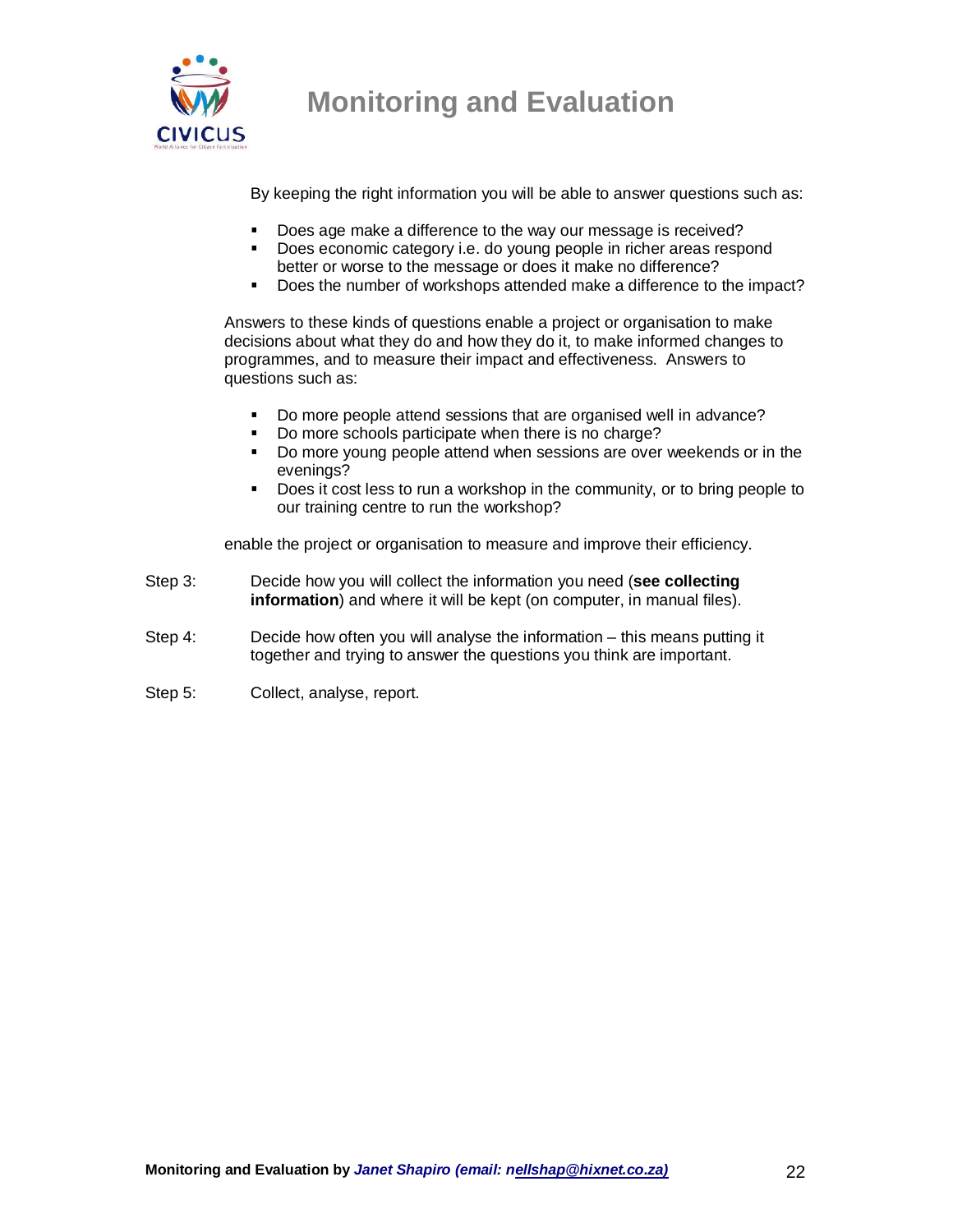

### **EVALUATION**

Designing an evaluation process means being able to develop Terms of Reference for such a process (if you are the project or organisation) or being able to draw up a sensible proposal to meet the needs of the project or organisation (if you are a consultant).

The main sections in Terms of Reference for an evaluation process usually include:

- Background: This is background to the project or organisation, something about the problem identified, what you do, how long you have existed, why you have decided to do an evaluation.
- Purpose: Here you would say what it is the organisation or project wants the evaluation to achieve.
- Key evaluation questions: What the central questions are that the evaluation must address.
- Specific objectives: What specific areas, internal and/or external, you want the evaluation to address. So, for example, you might want the evaluation to include a review of finances, or to include certain specific programme sites.
- Methodology: here you might give broad parameters of the kind of approach you favour in evaluation (see the section on more about monitoring and evaluation). You might also suggest the kinds of techniques you would like the evaluation team to use.
- **Logistical issues: These would include timing, costing, requirements of team** composition and so on.

For more on some of the more difficult components of Terms of Reference, see the following pages.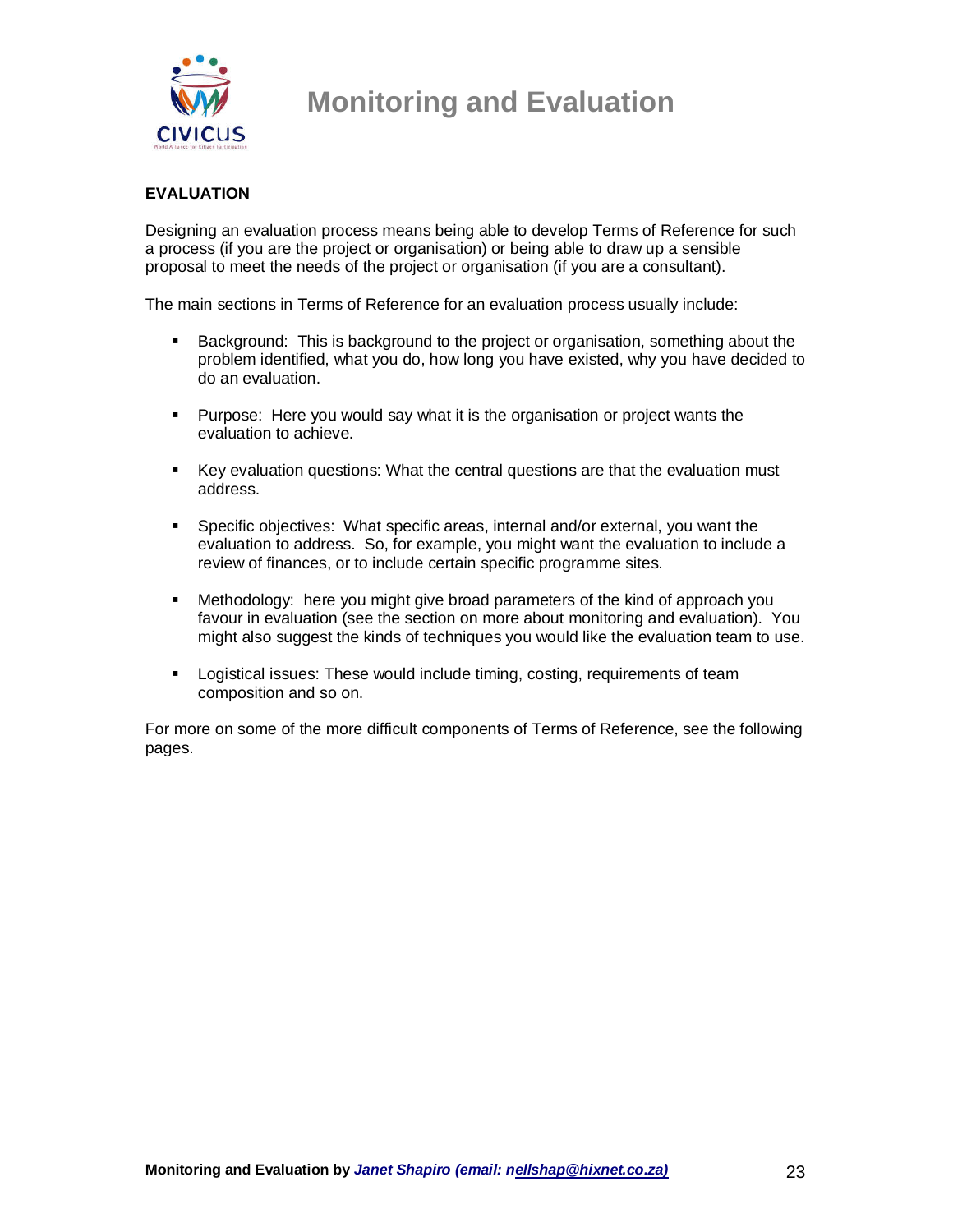

#### **Purpose**

The purpose of an evaluation is the reason why you are doing it. It goes beyond what you want to know to why you want to know it. It is usually a sentence or, at most, a paragraph. It has two parts:

- **What you want evaluated;**
- To what end you want it done.

Examples of an evaluation purpose could be:

To provide the organisation with information needed to make decisions about the future of the project.

To assess whether the organisation/project is having the planned impact in order to decide whether or not to replicate the model elsewhere.

To assess the programme in terms of effectiveness, impact on the target group, efficiency and sustainability in order to improve its functioning.

The purpose gives some focus to the broad evaluation process.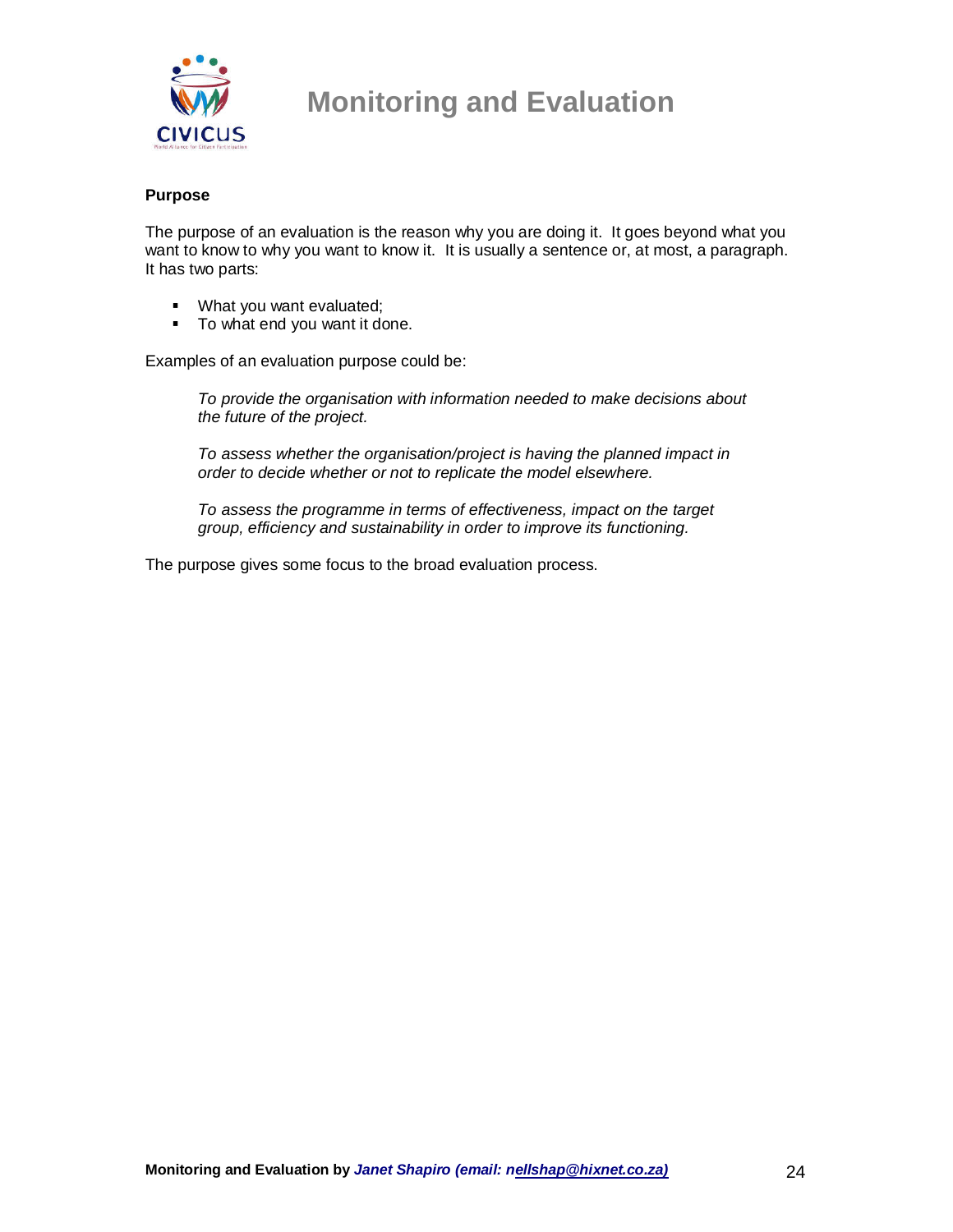

#### **Key evaluation questions**

The key evaluation questions are the central questions you want the evaluation process to answer. They are not simple questions. You can seldom answer "yes" or "no" them. A useful evaluation question is:

- Thought provoking
- **Challenges assumptions.**
- **Focuses inquiry and reflection.**
- **Raises many additional questions.**

Some examples of key evaluation questions related to a project purpose:

The purpose of the evaluation is to assess how efficient the project is in delivering benefits to the identified community in order to inform Board decisions about continuity and replicability.

Key evaluation questions:

- **Who is currently benefiting from the project and in what ways?**
- Do the inputs (in money and time) justify the outputs and, if so/if not, on what basis is this claim justified?
- What would improve the efficiency, effectiveness and impact of the current project?
- What are the lessons that can be learned from this project in terms of replicability?

Note that none of these questions deals with a specific element or area of the internal or external functioning of the project or organisation. Most would require the evaluation team to deal with a range of project or organisational elements in order to answer them.

Other examples of evaluation questions might be:

- What are the most effective ways in which a project of this kind can address the problem identified?
- To what extent does the internal functioning and structure of the organisation impact positively on the programme work?
- **What learnings from this project would have applicability across the full development** spectrum?

Clearly, there could be many, many examples. Our experience has shown us that, when an evaluation process is designed with such questions in mind, it produces far more interesting insights than simply asking obvious questions such as: Does the Board play a useful role in the organisation? Or: What impact are we having?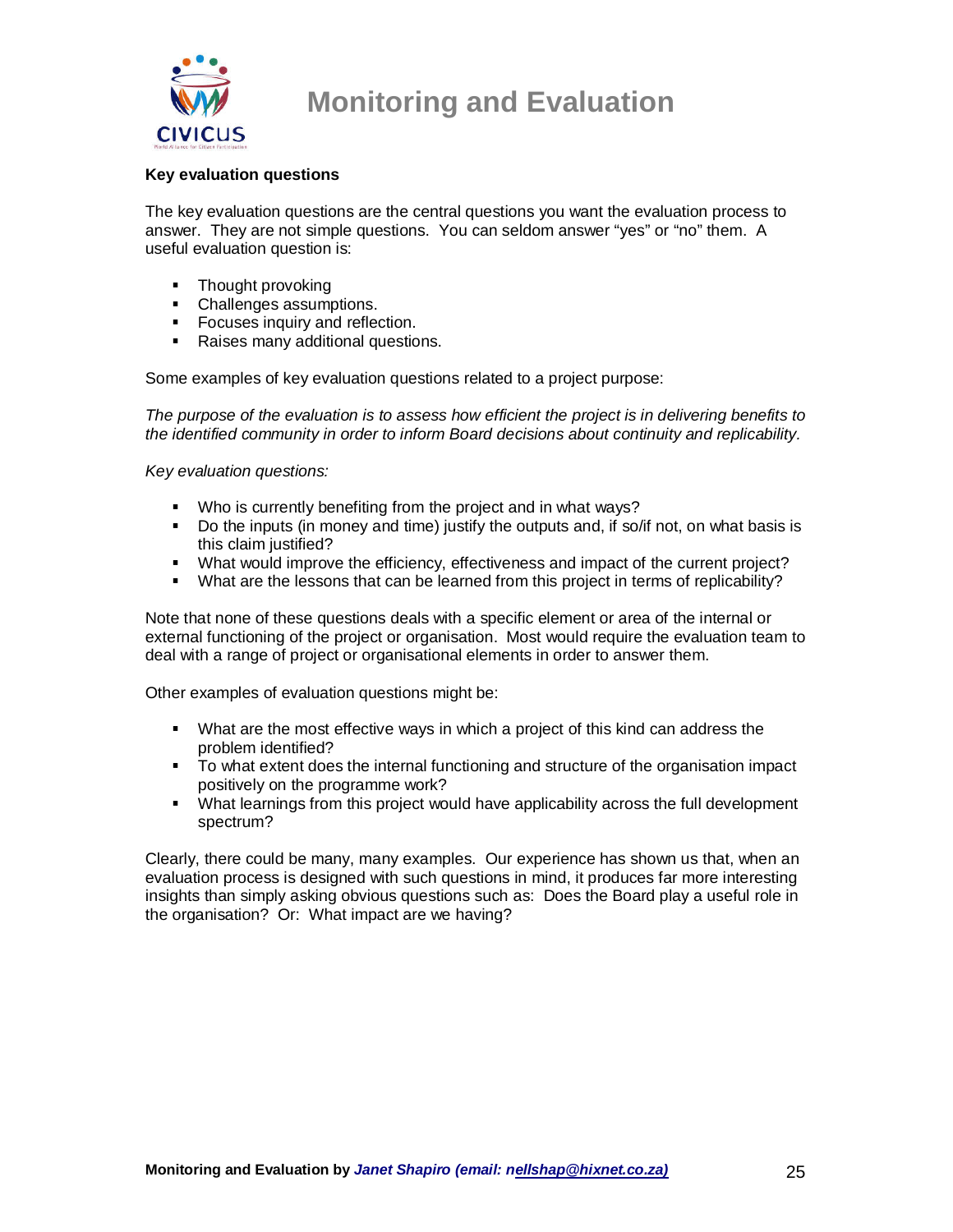

#### **Methodology**

"Methodology" as opposed to "methods" deals more with the kind of approach you use in your evaluation process. (See also more about monitoring and evaluation earlier in the toolkit). You could, for example, commission or do an evaluation process that looked almost entirely at written sources, primary or secondary: reports, data sheets, minutes and so on. Or you could ask for an evaluation process that involved getting input from all the key stakeholder groups. Most terms of reference will ask for some combination of these but they may also specify how they want the evaluation team to get input from stakeholder groups for example:

- Through a survey;
- **Through key informants;**
- **Through focus groups.**

(For more on actual methods, see the later section on collecting information, methods.)

Here too one would expect to find some indication of reporting formats: Will all reporting be written? Will the team report to management, or to all staff, or to staff and Board and beneficiaries? Will there be interim reports or only a final report? What sort of evidence does the organisation or project require to back up evaluator opinions? Who will be involved in analysis?

The methodology section of Terms of Reference should provide a broad framework for how the project or organisation wants the work of the evaluation done.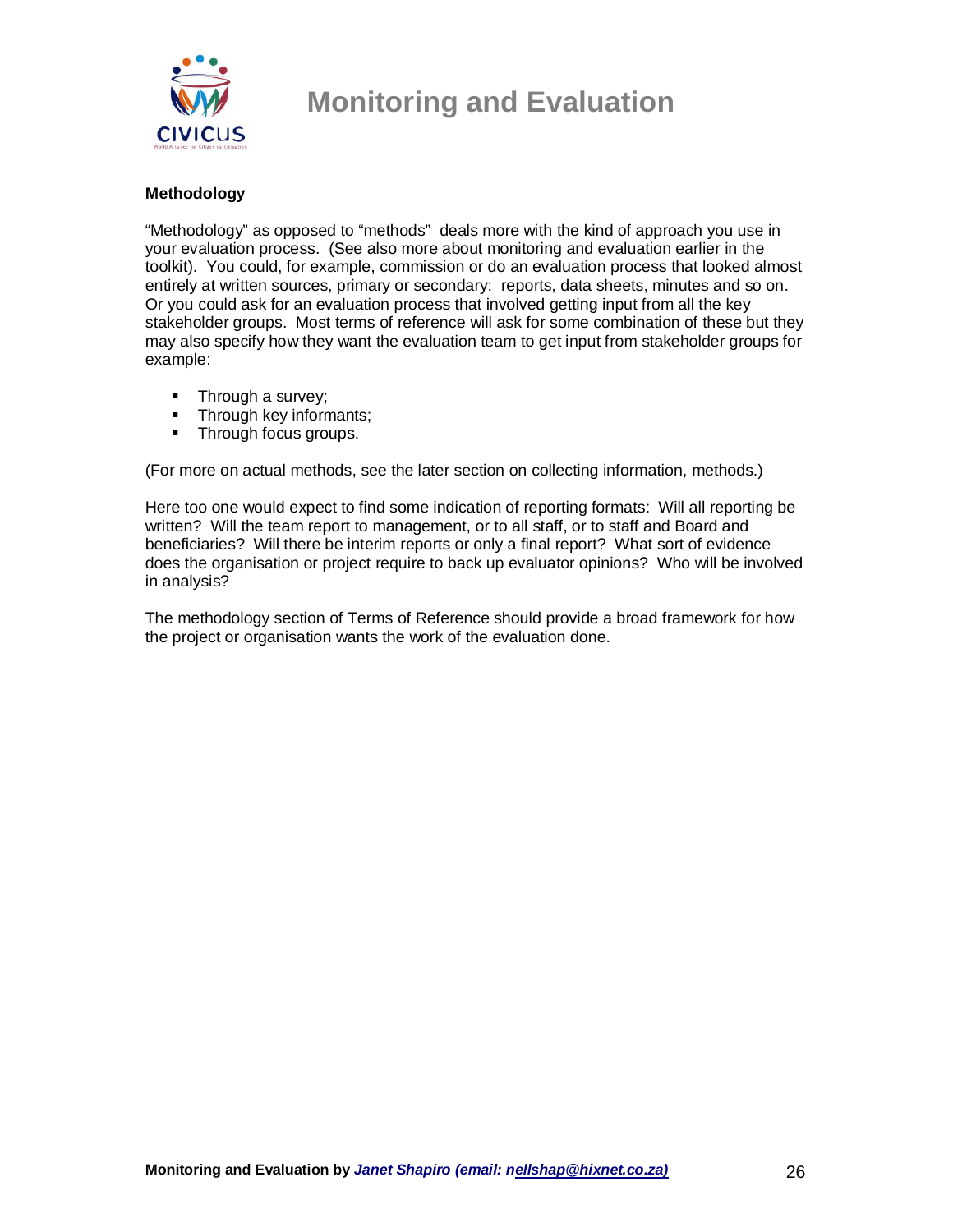

### **Collecting Information**

(This is also dealt with in the toolkit on action planning, in the section on monitoring, collecting information as you go along.)

Here we look in detail at:

- **Baselines and damage control;**
- **Methods.**

By damage control we mean what you need to do if you failed to get baseline information when you started out.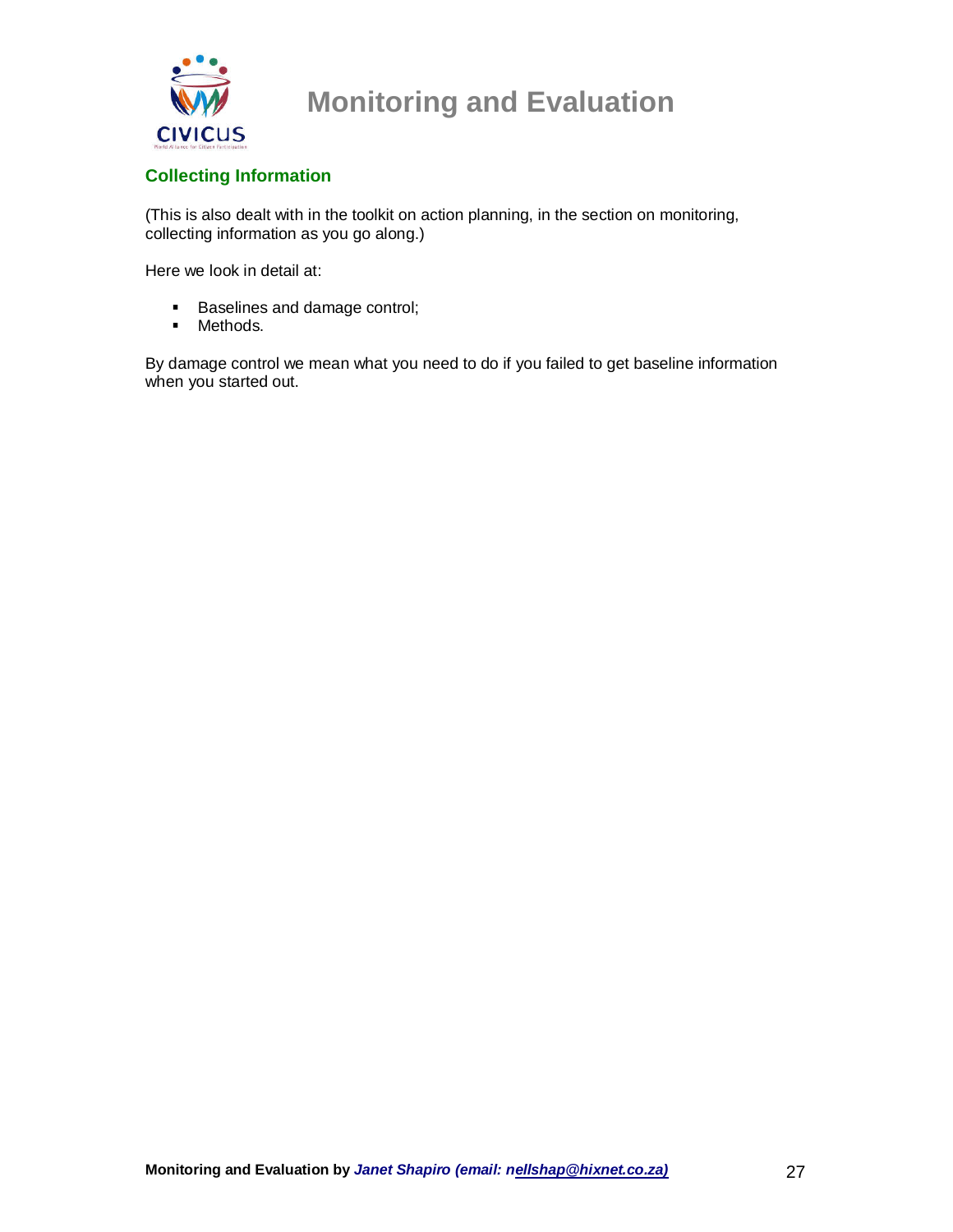

### **BASELINES AND DAMAGE CONTROL**

Ideally, if you have done your planning well and collected information about the situation at the beginning of your intervention, you will have baseline data.

**Baseline data** is the information you have about the situation before you do anything. It is the information on which your problem analysis is based. It is very difficult to measure the impact of your initiative if you do not know what the situation was when you began it. (See also the toolkit on overview of planning, the section on doing the ground work.) You need baseline data that is relevant to the indicators you have decided will help you measure the impact of your work.

There are different levels of baseline data:

- General information about the situation, often available in official statistics e.g. infant mortality rates, school enrolment by gender, unemployment rates, literacy rates and so on. If you are working in a particular geographical area, then you need information for that area. If it is not available in official statistics, you may need to do some information gathering yourselves. This might involve house-to-house surveying, either comprehensively or using sampling (see the section after this on methods), or visiting schools, hospitals etc. Focus on your indicators of impact when you collect this information.
- If you have decided to measure impact through a sample of people or families with whom you are working, you will need specific information about those people or families. So, for example, for families (or business enterprises or schools or whatever units you are working with) you may want specific information about income, history, number of people employed, number of children per classroom and so on. You will probably get this information from a combination of interviewing and filling in of basic questionnaires. Again, remember to focus on the indicators which you have decided are important for your work.
- If you are working with individuals, then you need "intake" information documented information about their situation at the time you began working with them. For example, you might want to know, in addition to age, gender, name and so on, current income, employment status, current levels of education, amount of money spent on leisure activities, amount of time spent on leisure activities, ambitions and so on, for each individual participant. Again, you will probably get the information from a combination of interviewing and filling in of basic questionnaires, and you should focus on the indicators which you think are important.

It is very difficult to go back and get this kind of baseline information after you have begun work and the situation has changed. But what if you didn't collect this information at the beginning of the process? There are ways of doing **damage control**. You can get anecdotal information (see Glossary of Terms) from those who were involved at the beginning and you can ask participants if they remember what the situation was when the project began. You may not even have decided what your important indicators are when you began your work. You will have to work it out "backwards", and then try to get information about the situation related to those indicators when you started out. You can speak to people, look at records and other written sources such as minutes, reports and so on.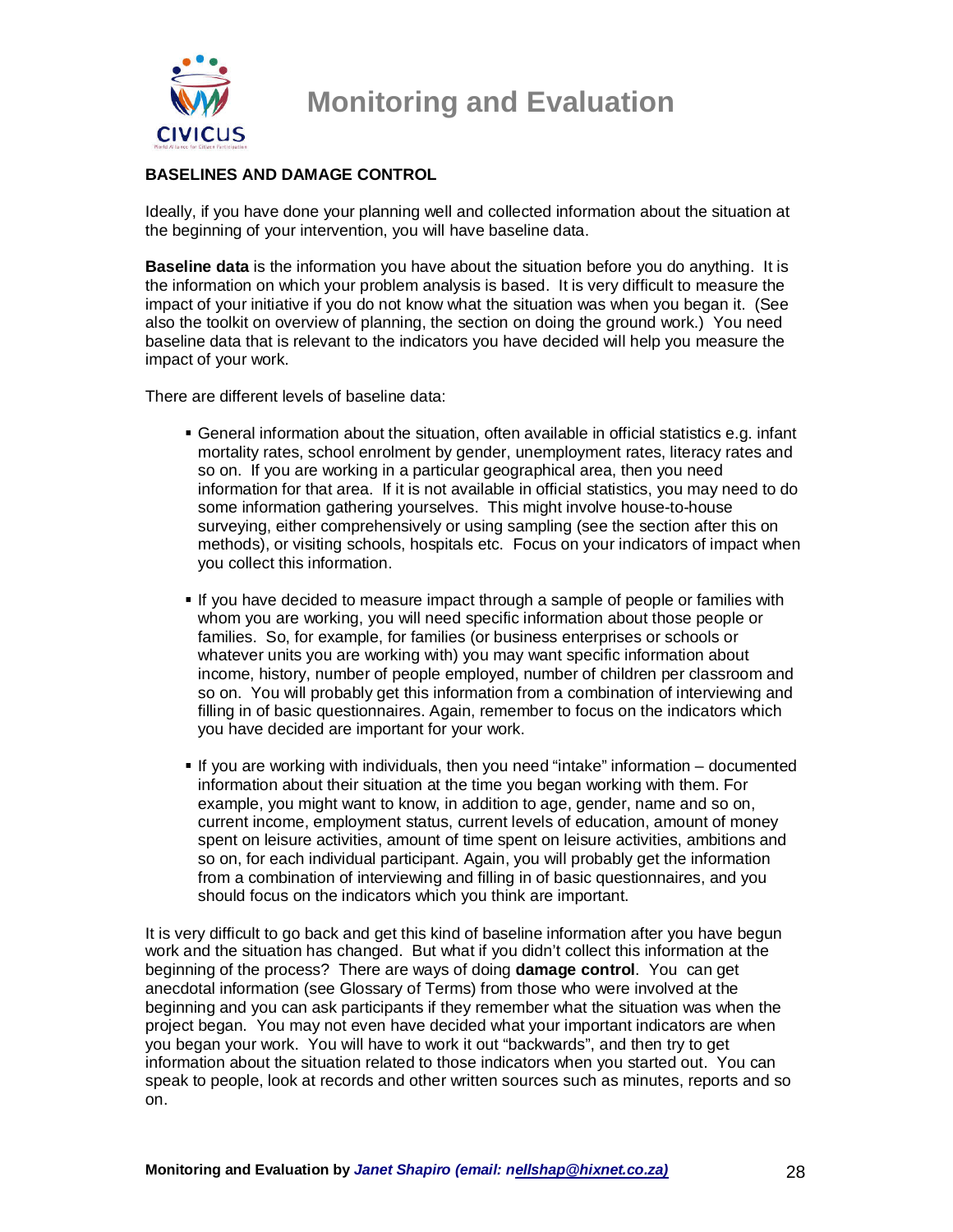

One useful way of making meaningful comparisons where you do not have baseline information is through using **control groups**. Control groups are groups of people, businesses, families or whatever unit you are focusing on, that have not had input from your project or organisation but are, in most other ways, very similar to those you are working with.

For example: You have been working with groups of school children around the country in order to build their self-esteem and knowledge as a way of combating the spread of HIV/AIDS and preventing teenage pregnancies. After a few years, you want to measure what impact you have had on these children. You are going to run a series of focus groups (see methods) with the children at the schools where you have worked. But you did not do any baseline study with them. **How will you know what difference you have made**?

You could set up a control groups at schools in the same areas, with the same kinds of profiles, where you have not worked. By asking both the children at those schools you have worked at, and the children at the schools where you have not worked, the same sorts of questions about self-esteem, sexual behaviour and so on, you should be able to tell whether or not your work has made any difference. When you set up control groups, you should try to ensure that:

- The profiles of the control groups are very similar to those of the groups you have worked with. For example, it might be schools that serve the same economic group, in the same geographical area, with the same gender ratio, age groups, ethnic or racial mix.
- **There are no other very clear variables that could affect the findings or comparisons.** For example, if another project, doing similar work, has been involved with the school, this school would not be a good place to establish a control group. You want a situation as close to what the situation was with the beneficiaries of your project when you started out.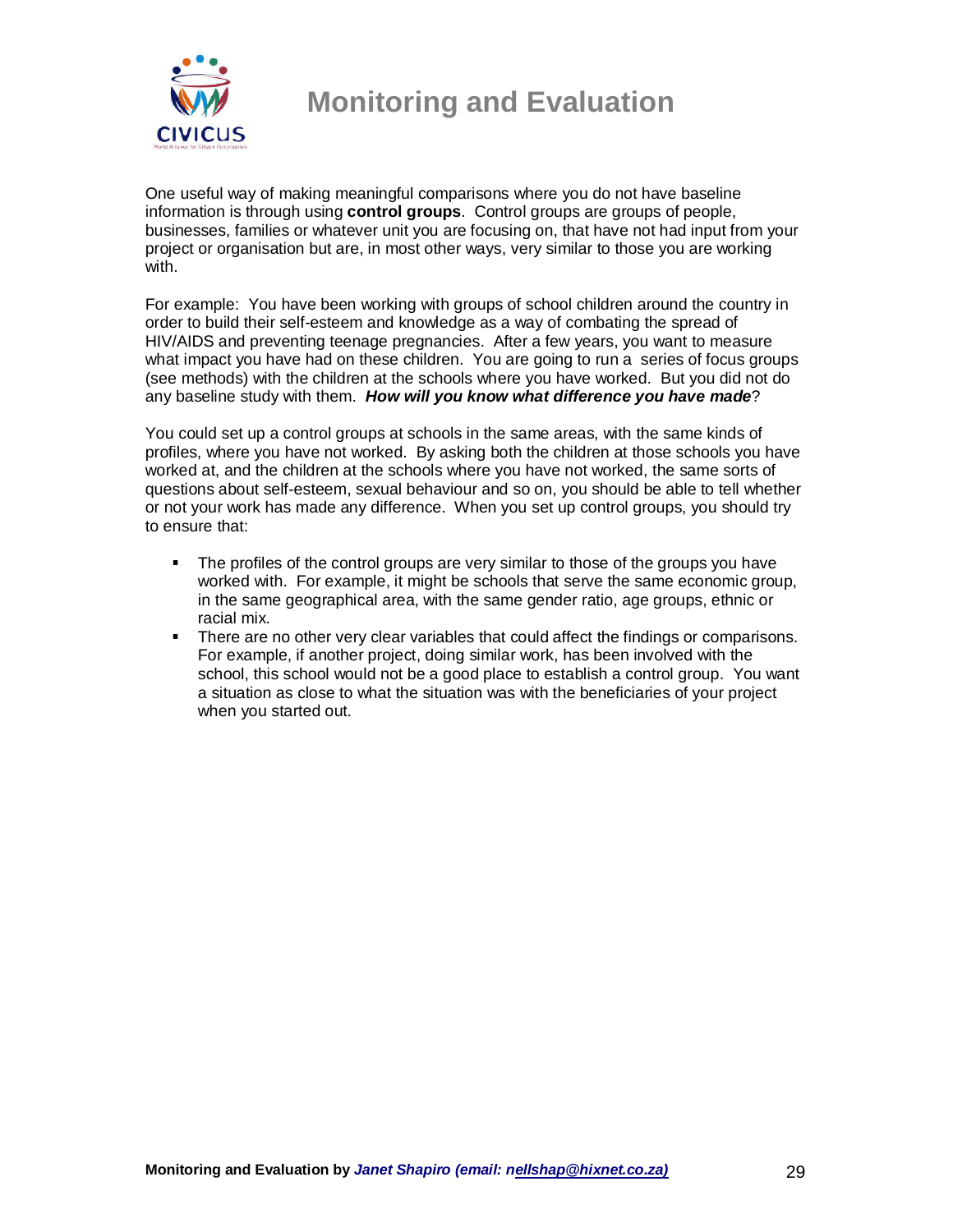

### **METHODS**

In this section we are going to give you a "shopping list" of the different kinds of methods that can be used to collect information for monitoring and evaluation purposes. You need to select methods that suit your purposes and your resources. Do not plan to do a comprehensive survey of 100 000 households if you have two weeks and very little money! Use sampling in this case.

**Sampling** (see Glossary of Terms) is another important concept when using various tools for a monitoring or evaluation process. Sampling is not really a tool in itself, but used with other tools it is very useful. Sampling answers the question: Who do we survey, interview, include in a focus group etc? It is a way of narrowing down the number of possible respondents to make it manageable and affordable. Sometimes it is necessary to be comprehensive. This means getting to every possible household, or school or teacher or clinic etc. In an evaluation, you might well use all the information collected in every case during the monitoring process in an overall analysis. Usually, however, unless numbers are very small, for in-depth exploration you will use a sample. Sampling techniques include:

- Random sampling (In theory random sampling means doing the sampling on a sort of lottery basis where, for example all the names go into a container, are tumbled around and then the required number are drawn out. This sort of random sampling is very difficult to use in the kind of work we are talking about. For practical purposes you are more likely to, for example, select every seventh household or every third person on the list. The idea is that there is no bias in the selection.);
- Stratified sampling (e.g. every seventh household in the upper income bracket, every third household in the lower income bracket);
- Cluster sampling (e.g. only those people who have been on the project for at least two years).

It is also usually best to use **triangulation** (See Glossary of Terms**).** This is a fancy word that means that one set of data or information is confirmed by another. You usually look for confirmation from a number of sources saying the same thing.

| <b>Tool</b>                        | <b>Description</b>                                                                                                                                                                                                                                                                                                                                            | <b>Usefulness</b>                                                                                                                                                        | <b>Disadvantages</b>                                                                                         |
|------------------------------------|---------------------------------------------------------------------------------------------------------------------------------------------------------------------------------------------------------------------------------------------------------------------------------------------------------------------------------------------------------------|--------------------------------------------------------------------------------------------------------------------------------------------------------------------------|--------------------------------------------------------------------------------------------------------------|
| <b>Interviews</b>                  | These can be structured,<br>semi-structured or<br>unstructured (see<br>Glossary of Terms). They<br>involve asking specific<br>questions aimed at<br>getting information that<br>will enable indicators to<br>be measured. Questions<br>can be open-ended or<br>closed (yes/no answers).<br>Can be a source of<br>qualitative and<br>quantitative information. | Can be used with almost<br>anyone who has some<br>involvement with the<br>project. Can be done in<br>person or on the<br>telephone or even by e-<br>mail. Very flexible. | Requires some skill in the<br>interviewer. For more on<br>interviewing skills, see<br>later in this toolkit. |
| Key informant<br><i>interviews</i> | These are interviews that<br>are carried out with                                                                                                                                                                                                                                                                                                             | As these key informants<br>often have little to do with                                                                                                                  | Needs a skilled<br>interviewer with a good                                                                   |
|                                    | specialists in a topic or                                                                                                                                                                                                                                                                                                                                     | the project or                                                                                                                                                           | understanding of the                                                                                         |
|                                    | someone who may be                                                                                                                                                                                                                                                                                                                                            | organisation, they can be                                                                                                                                                | topic. Be careful not to                                                                                     |
|                                    | able to shed a particular                                                                                                                                                                                                                                                                                                                                     | quite objective and offer                                                                                                                                                | turn something into an                                                                                       |
|                                    | light on the process.                                                                                                                                                                                                                                                                                                                                         | useful insights. They can<br>provide something of the                                                                                                                    | absolute truth (cannot be<br>challenged) because it                                                          |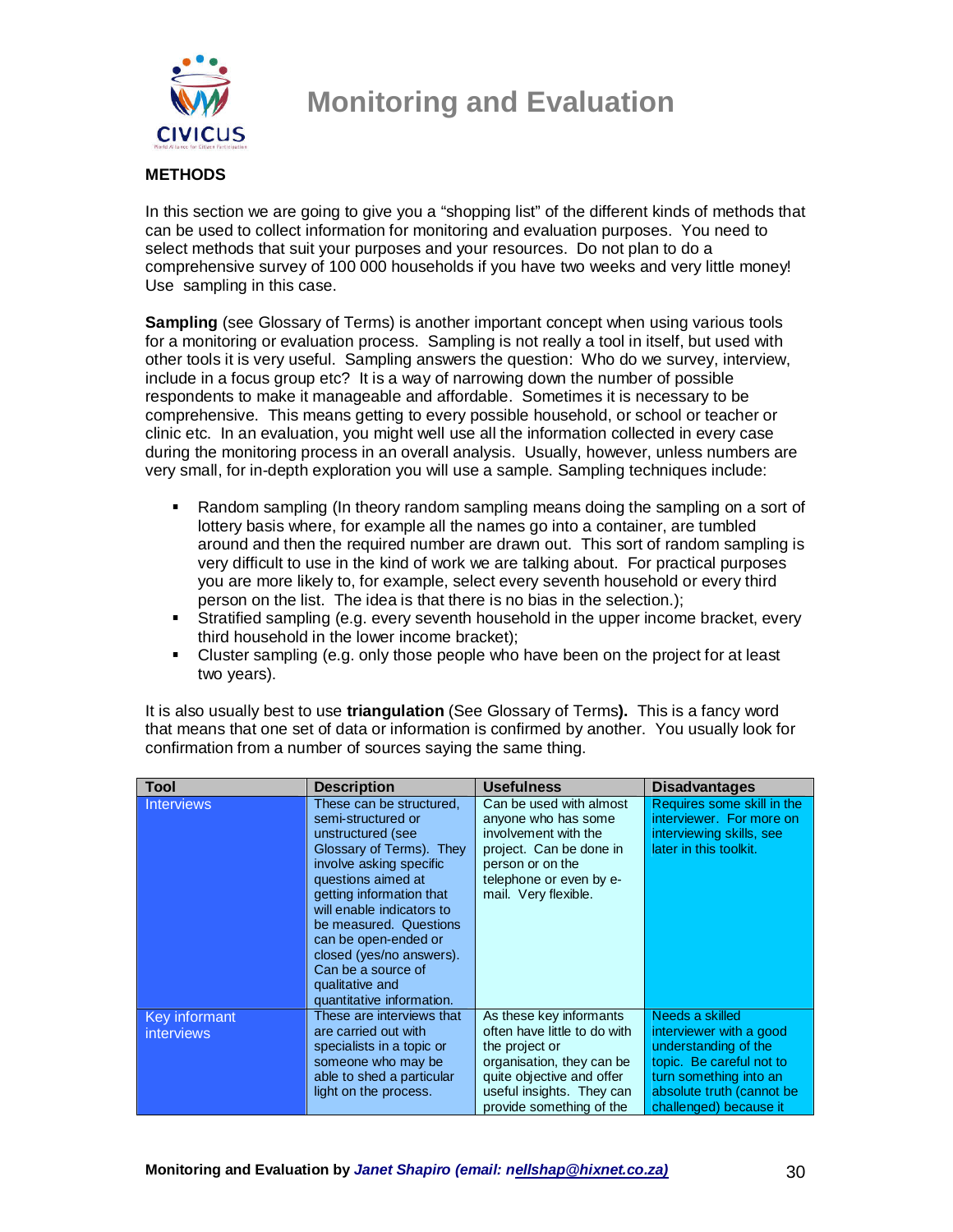

|                                                                                     |                                                                                                                                                                                                                                                              | "big picture" where people<br>more involved may focus<br>at the micro (small) level.                                                                                                                                                                                                                                               | has been said by a key<br>informant.                                                                                                                                                                                                                                                                                                                                                                                                                                                                                                                                                                                          |
|-------------------------------------------------------------------------------------|--------------------------------------------------------------------------------------------------------------------------------------------------------------------------------------------------------------------------------------------------------------|------------------------------------------------------------------------------------------------------------------------------------------------------------------------------------------------------------------------------------------------------------------------------------------------------------------------------------|-------------------------------------------------------------------------------------------------------------------------------------------------------------------------------------------------------------------------------------------------------------------------------------------------------------------------------------------------------------------------------------------------------------------------------------------------------------------------------------------------------------------------------------------------------------------------------------------------------------------------------|
| Questionnaires                                                                      | These are written<br>questions that are used to<br>get written responses<br>which, when analysed,<br>will enable indicators to<br>be measured.                                                                                                               | This tool can save lots of<br>time if it is self-<br>completing, enabling you<br>to get to many people.<br>Done in this way it gives<br>people a feeling of<br>anonymity and they may<br>say things they would not<br>say to an interviewer.                                                                                       | With people who do not<br>read and write, someone<br>has to go through the<br>questionnaire with them<br>which means no time is<br>saved and the numbers<br>one can reach are limited.<br>With questionnaires, it is<br>not possible to explore<br>what people are saying<br>any further.<br>Questionnaires are also<br>over-used and people get<br>tired of completing them.<br>Questionnaires must be<br>piloted to ensure that<br>questions can be<br>understood and cannot be<br>misunderstood. If the<br>questionnaire is complex<br>and will need<br>computerised analysis,<br>you need expert help in<br>designing it. |
| Focus groups                                                                        | In a focus group, a group<br>of about six to 12 people<br>are interviewed together<br>by a skilled<br>interviewer/facilitator with<br>a carefully structured<br>interview schedule.<br>Questions are usually<br>focused around a specific<br>topic or issue. | This can be a useful way<br>of getting opinions from<br>quite a large sample of<br>people.                                                                                                                                                                                                                                         | It is quite difficult to do<br>random sampling for<br>focus groups and this<br>means findings may not<br>be generalised.<br>Sometimes people<br>influence one another<br>either to say something or<br>to keep quiet about<br>something. If possible,<br>focus groups interviews<br>should be recorded and<br>then transcribed. This<br>requires special<br>equipment and can be<br>very time-consuming.                                                                                                                                                                                                                      |
| <b>Community meetings</b>                                                           | This involves a gathering<br>of a fairly large group of<br>beneficiaries to whom<br>questions, problems,<br>situations are put for input<br>to help in measuring<br>indicators.                                                                              | Community meetings are<br>useful for getting a broad<br>response from many<br>people on specific issues.<br>It is also a way of<br>involving beneficiaries<br>directly in an evaluation<br>process, giving them a<br>sense of ownership of the<br>process. They are useful<br>to have at critical points in<br>community projects. | Difficult to facilitate $-$<br>requires a very<br>experienced facilitator.<br>May require breaking into<br>small groups followed by<br>plenary sessions when<br>everyone comes together<br>again.                                                                                                                                                                                                                                                                                                                                                                                                                             |
| Fieldworker reports<br>(See also fieldworker<br>reporting format under<br>examples) | Structured report forms<br>that ensure that indicator-<br>related questions are<br>asked and answers<br>recorded, and<br>observations recorded on<br>every visit.                                                                                            | Flexible, an extension of<br>normal work, so cheap<br>and not time-consuming.                                                                                                                                                                                                                                                      | <b>Relies on field workers</b><br>being disciplined and<br>insightful.                                                                                                                                                                                                                                                                                                                                                                                                                                                                                                                                                        |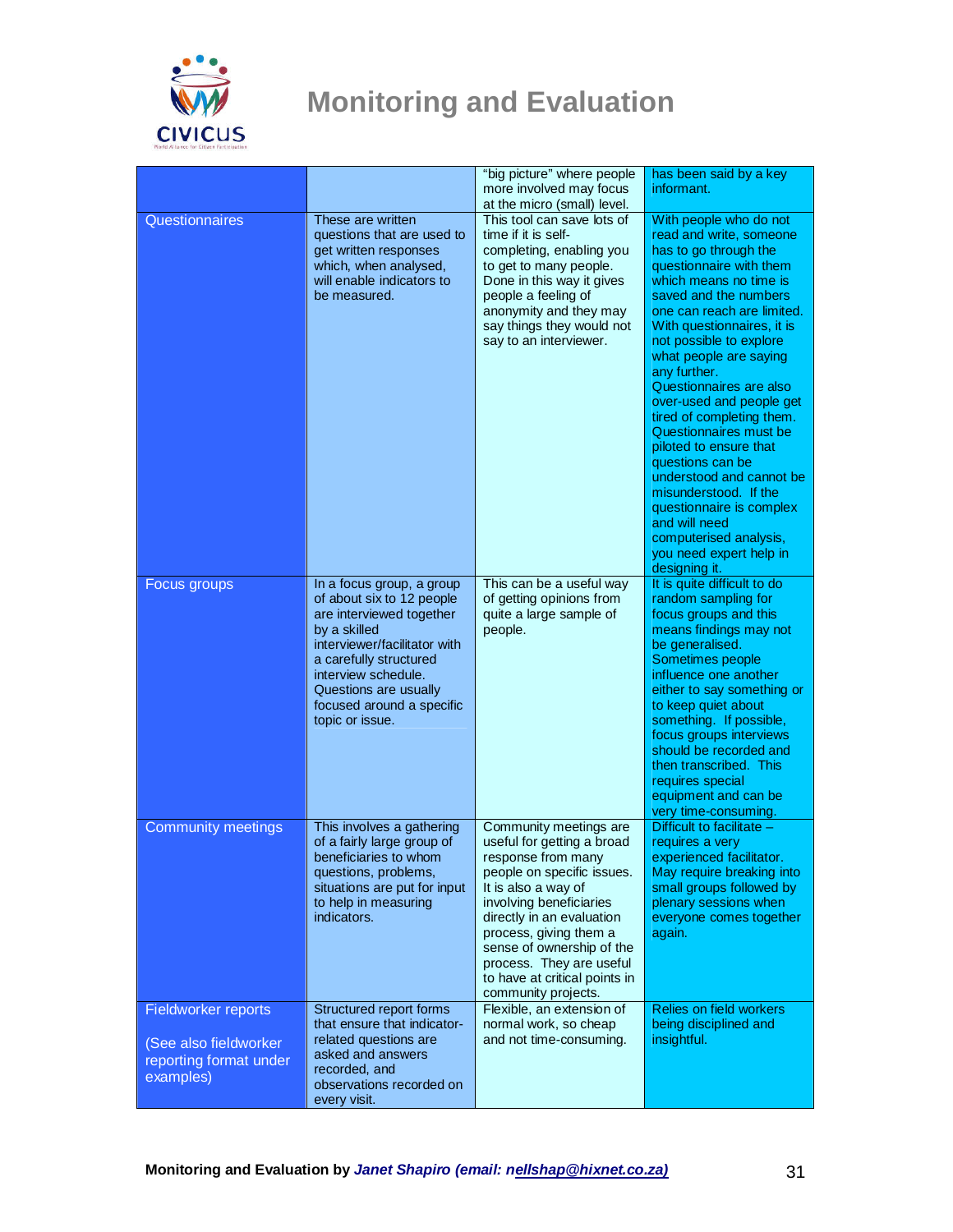

| Ranking                                    | This involves getting<br>people to say what they<br>think is most useful, most<br>important, least useful<br>etc.                                                                                                                                                                                                                                                                   | It can be used with<br>individuals and groups, as<br>part of an interview<br>schedule or<br>questionnaire, or as a<br>separate session. Where<br>people cannot read and<br>write, pictures can be<br>used.                                                                                                     | Ranking is quite a difficult<br>concept to get across and<br>requires very careful<br>explanation as well as<br>testing to ensure that<br>people understand what<br>you are asking. If they<br>misunderstand, your data<br>can be completely<br>distorted.                                               |
|--------------------------------------------|-------------------------------------------------------------------------------------------------------------------------------------------------------------------------------------------------------------------------------------------------------------------------------------------------------------------------------------------------------------------------------------|----------------------------------------------------------------------------------------------------------------------------------------------------------------------------------------------------------------------------------------------------------------------------------------------------------------|----------------------------------------------------------------------------------------------------------------------------------------------------------------------------------------------------------------------------------------------------------------------------------------------------------|
| Visual/audio stimuli                       | These include pictures,<br>movies, tapes, stories,<br>role plays, photographs,<br>used to illustrate<br>problems or issues or<br>past events or even future<br>events.                                                                                                                                                                                                              | Very useful to use<br>together with other tools,<br>particularly with people<br>who cannot read or write.                                                                                                                                                                                                      | You have to have<br>appropriate stimuli and<br>the facilitator needs to be<br>skilled in using such<br>stimuli.                                                                                                                                                                                          |
| <b>Rating scales</b>                       | This technique makes use<br>of a continuum, along<br>which people are<br>expected to place their<br>own feelings,<br>observations etc. People<br>are usually asked to say<br>whether they agree<br>strongly, agree, don't<br>know, disagree, disagree<br>strongly with a statement.<br>You can use pictures and<br>symbols in this technique<br>if people cannot read and<br>write. | It is useful to measure<br>attitudes, opinions,<br>perceptions.                                                                                                                                                                                                                                                | You need to test the<br>statements very carefully<br>to make sure that there is<br>no possibility of<br>misunderstanding. A<br>common problem is when<br>two concepts are included<br>in the statement and you<br>cannot be sure whether<br>an opinion is being given<br>on one or the other or<br>both. |
| Critical event/incident<br><b>Analysis</b> | This method is a way of<br>focusing interviews with<br>individuals or groups on<br>particular events or<br>incidents. The purpose of<br>doing this is to get a very<br>full picture of what<br>actually happened.                                                                                                                                                                   | Very useful when<br>something problematic<br>has occurred and people<br>feel strongly about it. If all<br>those involved are<br>included, it should help<br>the evaluation team to get<br>a picture that is<br>reasonably close to what<br>actually happened and to<br>be able to diagnose what<br>went wrong. | The evaluation team can<br>end up submerged in a<br>vast amount of<br>contradictory detail and<br>lots of "he said/she said".<br>It can be difficult not to<br>take sides and to remain<br>objective.                                                                                                    |
| <b>Participant observation</b>             | This involves direct<br>observation of events,<br>processes, relationships<br>and behaviours.<br>"Participant" here implies<br>that the observer gets<br>involved in activities<br>rather than maintaining a<br>distance.                                                                                                                                                           | It can be a useful way of<br>confirming, or otherwise,<br>information provided in<br>other ways.                                                                                                                                                                                                               | It is difficult to observe<br>and participate. The<br>process is very time-<br>consuming.                                                                                                                                                                                                                |
| Self-drawings                              | This involves getting<br>participants to draw<br>pictures, usually of how<br>they feel or think about<br>something.                                                                                                                                                                                                                                                                 | Can be very useful,<br>particularly with younger<br>children.                                                                                                                                                                                                                                                  | Can be difficult to explain<br>and interpret.                                                                                                                                                                                                                                                            |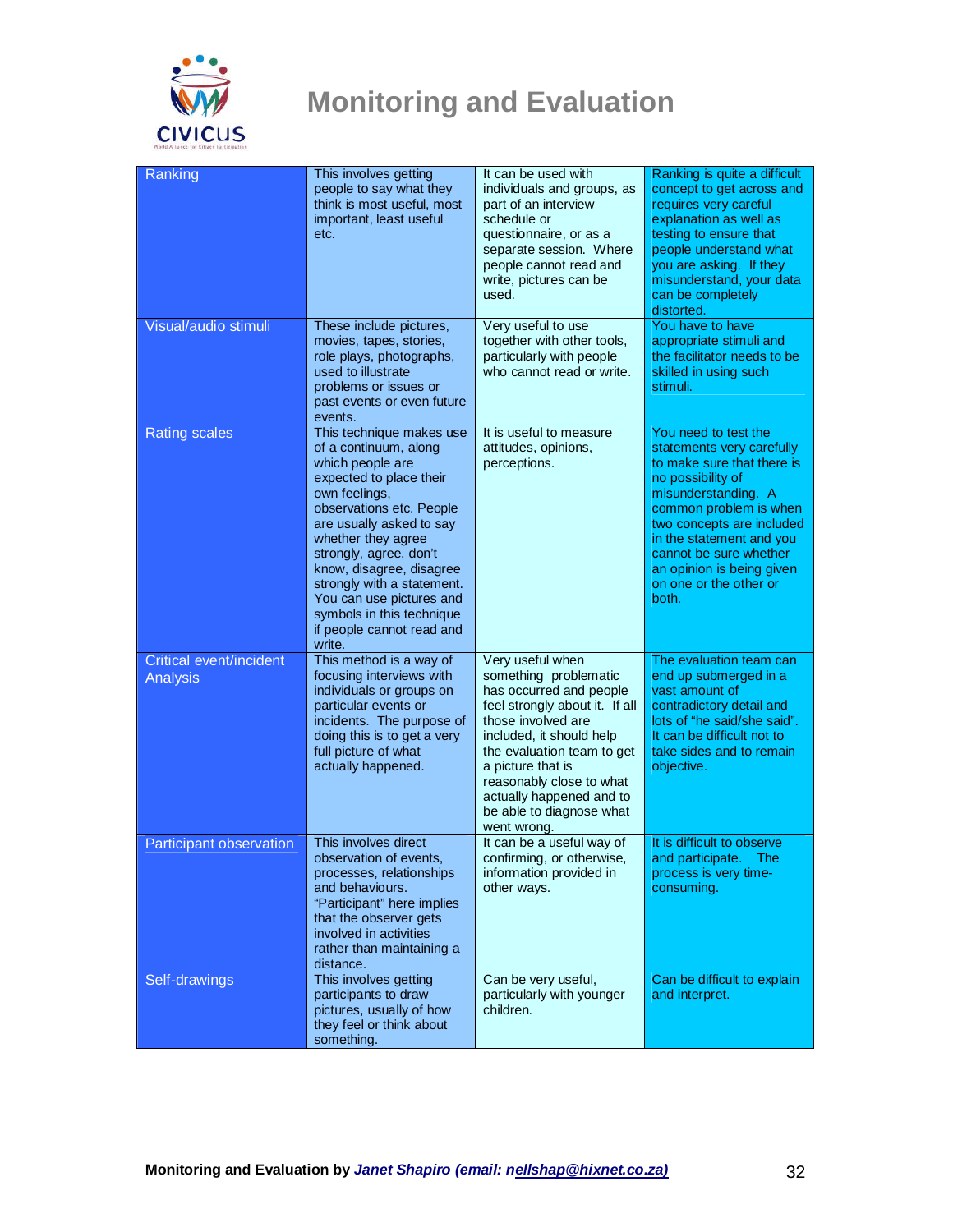

### Ψ **INTERVIEWING SKILLS**

#### **Some do's and don'ts for interviewing:**

 $\Box$  DO test the interview schedule beforehand for clarity, and to make sure questions cannot be misunderstood.

- $\square$  DO state clearly what the purpose of the interview is.
- $\Box$  DO assure the interviewee that what is said will be treated in confidence.
- $\Box$  DO ask if the interviewee minds if you take notes or tape record the interview.
- $\Box$  DO record the exact words of the interviewee as far as possible.
- $\square$  DO keep talking as you write.
- $\square$  DO keep the interview to the point.
- $\Box$  DO cover the full schedule of questions.
- $\Box$  DO watch for answers that are vague and probe for more information.

 $\Box$  DO be flexible and note down everything interesting that is said, even if it isn't on the schedule.

- $\Box$  DON'T offend the interviewee in any way.
- $\Box$  DON'T say things that are judgmental.
- □ DON'T interrupt in mid-sentence.
- □ DON'T put words into the interviewees mouth.
- $\Box$  DON'T show what you are thinking through changed tone of voice.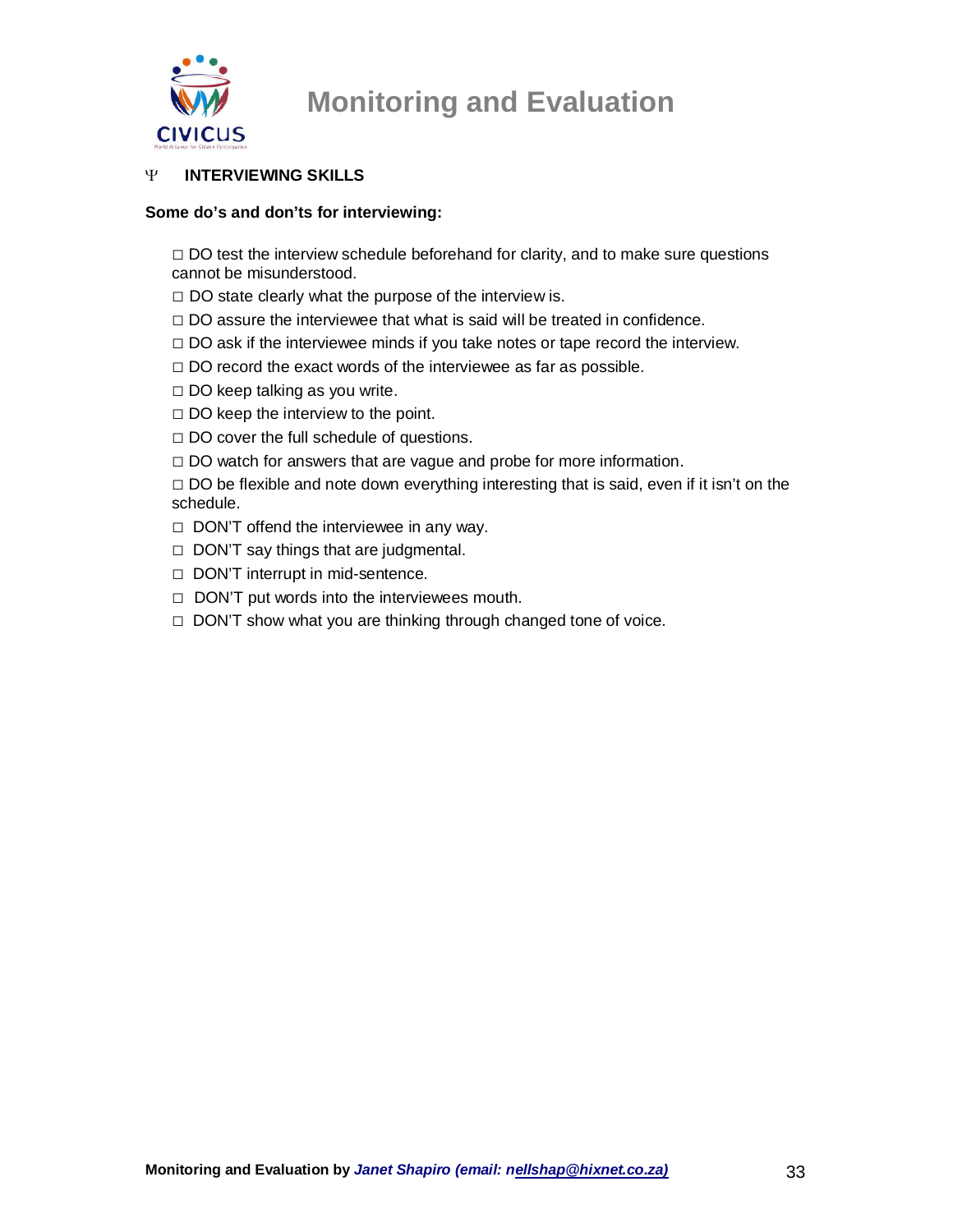

### **Analysing information**

Whether you are looking at monitoring or evaluation, at some point you are going to find yourself with a large amount of information and you will have to decide how to make sense of it or to analyse it. If you are using an external evaluation team, it will be up to this team to do the analysis, but, sometimes in evaluation, and certainly in monitoring, you, the organisation or project, have to do the analysis.

Analysis is the process of turning the detailed information into an understanding of patterns, trends, interpretations. The starting point for analysis in a project or organisational context is quite often very unscientific. It is your intuitive understanding of the key themes that come out of the information gathering process. Once you have the key themes, it becomes possible to work through the information, structuring and organising it. The next step is to write up your analysis of the findings as a basis for reaching conclusions, and making recommendations.

So, your process looks something like this:

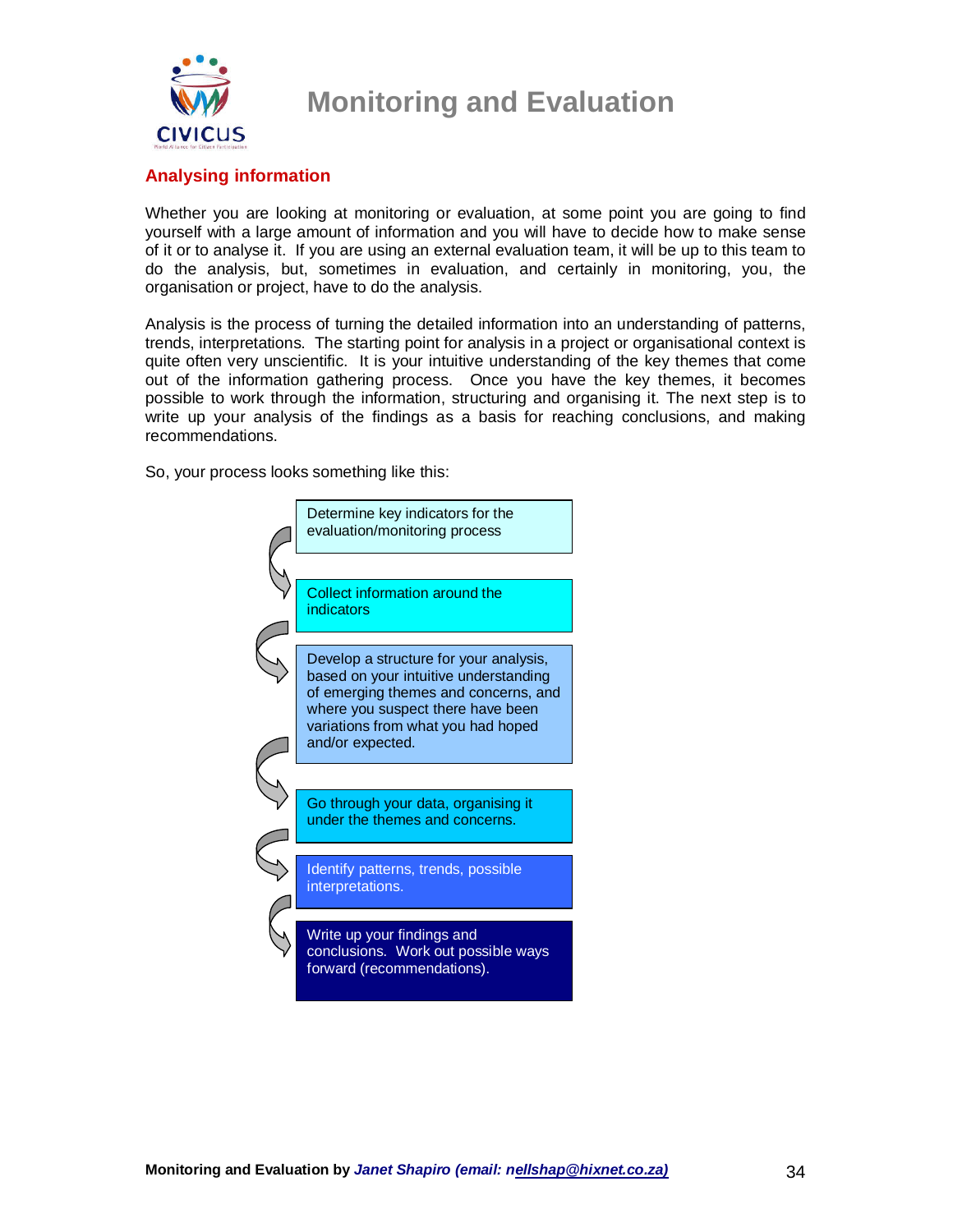

### **Taking action**

Monitoring and evaluation have little value if the organisation or project does not act on the information that comes out of the analysis of data collected. Once you have the findings, conclusions and recommendations from your monitoring and evaluation process, you need to:

- Report to your stakeholders;
- **Learn from the overall process;**
- Make effective decisions about how to move forward; and, if necessary,
- Deal with resistance to the necessary changes within the organisation or project, or even among other stakeholders.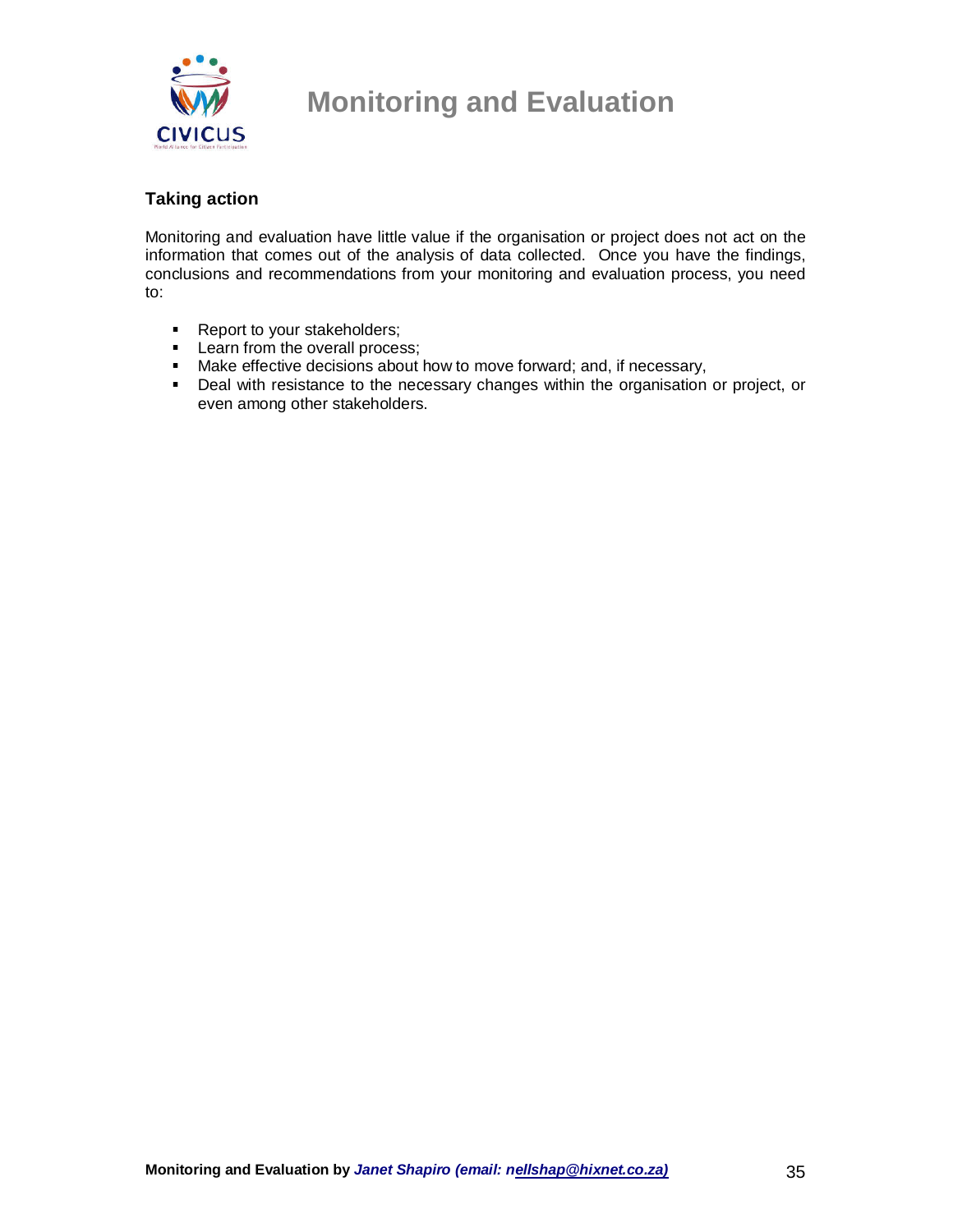

#### **REPORTING**

Whether you are monitoring or evaluating, at some point, or points, there will be a reporting process. This reporting process follows the stage of analysing information. You will report to different stakeholders in different ways, sometimes in written form, sometimes verbally and, increasingly, making use of tools such as Powerpoint presentations, slides and videos.

Below is a table, suggesting different reporting mechanisms that might be appropriate for different stakeholders and at different times in project cycles. For writing tips, go to the toolkit on effective writing for organisations.

| <b>Target group</b>  | Stage of project cycle                            | <b>Appropriate format</b>                                           |
|----------------------|---------------------------------------------------|---------------------------------------------------------------------|
| <b>Board</b>         | based<br>monitoring<br>Interim,<br>on<br>analysis | <b>Written report</b>                                               |
|                      | Evaluation                                        | Written report, with an Executive                                   |
|                      |                                                   | Summary, and verbal presentation<br>from the evaluation team.       |
| Management Team      | Interim,<br>based<br>monitoring<br><b>on</b>      | Written<br>discussed<br>report,<br>at                               |
|                      | analysis                                          | management team meeting.                                            |
|                      | Evaluation                                        | Written report, presented verbally<br>by the evaluation team.       |
| <b>Staff</b>         | Interim, based on monitoring                      | Written and verbal presentation at<br>departmental and team levels. |
|                      | Evaluation                                        | Written report, presented verbally                                  |
|                      |                                                   | by evaluation team and followed by                                  |
|                      |                                                   | in-depth discussion of relevant                                     |
|                      |                                                   | recommendations at departmental<br>and team levels.                 |
| <b>Beneficiaries</b> | Interim, but only at significant                  | Verbal presentation, backed up by                                   |
|                      | points, and evaluation                            | document.<br>summarised<br>usina                                    |
|                      |                                                   | appropriate tables, charts, visuals                                 |
|                      |                                                   | audio-visuals.<br>and<br><b>This</b><br>is                          |
|                      |                                                   | particularly important<br>if.<br>the                                |
|                      |                                                   | organisation<br>project<br><b>or</b><br>is.                         |
|                      |                                                   | contemplating a major change that<br>will impact on beneficiaries.  |
| <b>Donors</b>        | Interim, based on monitoring                      | Summarised in a written report.                                     |
|                      | Evaluation                                        | Full written report with executive                                  |
|                      |                                                   | summary or a special version,                                       |
|                      |                                                   | focused on donor concerns and<br>interests.                         |
| Wider development    | Evaluation                                        | articles.<br>Journal<br>seminars.                                   |
| community            |                                                   | conferences, websites.                                              |

For an outline of what would normally be contained in a written report, go to the following page.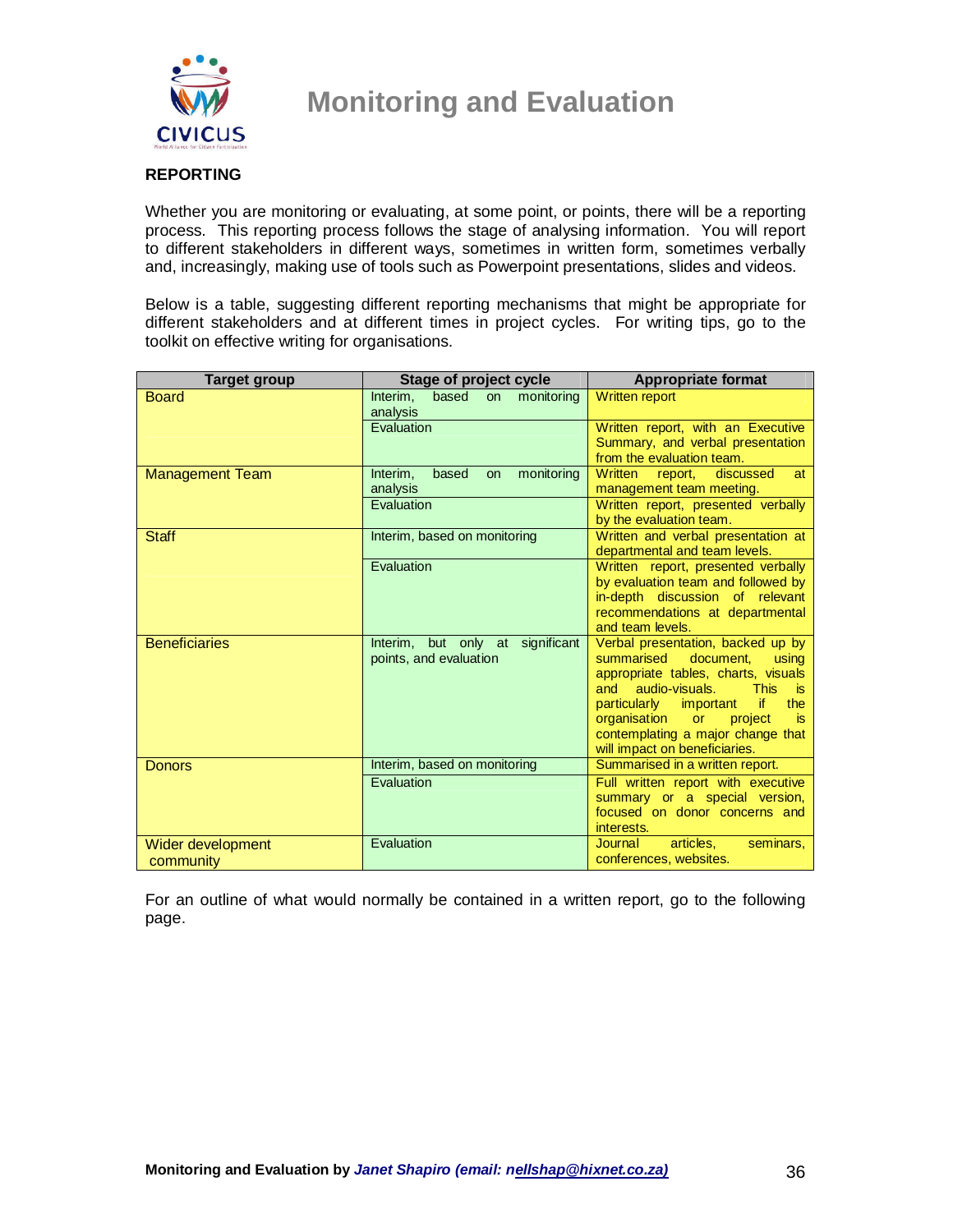

### Ψ **OUTLINE OF AN EVALUATION REPORT**

| <b>EXECUTIVE SUMMARY</b>                     | (Usually not more than five pages - the shorter the better -<br>intended to provide enough information for busy people, but<br>also to tease people's appetite so that they want to read the<br>full report.) |
|----------------------------------------------|---------------------------------------------------------------------------------------------------------------------------------------------------------------------------------------------------------------|
| <b>PREFACE</b>                               | (Not essential, but a good place to thank people and make a<br>broad comment about the process, findings etc.)                                                                                                |
| <b>CONTENTS PAGE</b>                         | (With page numbers, to help people find their way around the<br>report.)                                                                                                                                      |
| <b>SECTION 1:</b><br>INTRODUCTION:           | (Usually deals with background to the project/organisation,<br>background to the evaluation, the brief to the evaluation team,<br>the methodology, the actual process and any problems that<br>occurred.)     |
| SECTION 2:<br><b>FINDINGS:</b>               | (Here you would have sections dealing with the important<br>areas of findings, e.g. efficiency, effectiveness and impact, or<br>the themes that have emerged.)                                                |
| <b>SECTION 3:</b><br>CONCLUSIONS:            | (Here you would draw conclusions from the findings $-$ the<br>interpretation, what they mean. It is quite useful to use a<br>SWOT Analysis - explained in Glossary of Terms - as a<br>summary here.)          |
| <b>SECTION 4:</b><br><b>RECOMMENDATIONS:</b> | (This would give specific ideas for a way forward in terms of<br>addressing weaknesses and building on strengths.)                                                                                            |
| <b>APPENDICES:</b>                           | (Here you would include Terms of Reference, list of people<br>interviewed, questionnaires used, possibly a map of the area<br>and so on.)                                                                     |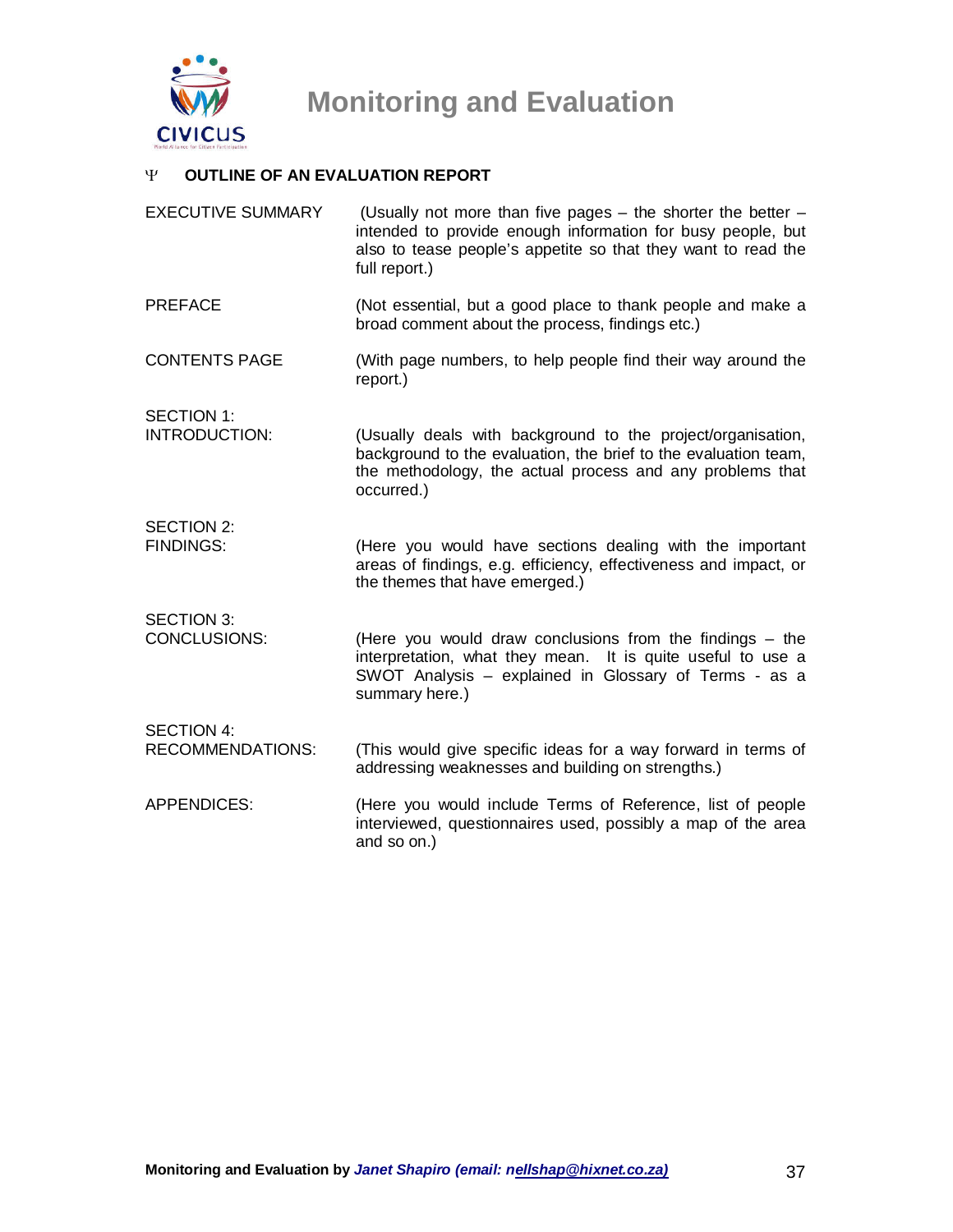

### **LEARNING**

Learning is, or should be, the main reason why a project or organisation monitors its work or does an evaluation. By learning what works and what does not, what you are doing right and what you are doing wrong, you, as project or organisation management, are empowered to act in an informed and constructive way. This is part of a cycle of **action reflection**. (See the diagram in the section on why do monitoring and evaluation?)

The purpose of learning is to make changes where necessary, and to identify and build on strengths where they exist. Learning also helps you to understand, to make conscious, assumptions you have. So, for example, perhaps you assumed that children at more affluent schools would have benefited less from your intervention than those from less affluent schools. Your monitoring data might show you that this assumption was wrong. Once you realise this, you will probably view your interactions with these schools differently.

Being in a constant mode of action-reflection-action also helps to make you less complacent. Sometimes, when projects or organisations feel they "have got it right", they settle back and do things the same way, without questioning whether they are **still** getting it right. They forget that situations change, that the needs of project beneficiaries may change, and that strategies need to be reconsidered and revised.

So, for example, an organisation provided training and programmes for community radio stations. Because it had excellent equipment and an excellent production studio, it invited stations to send presenters to its training centre for training in how to present the programmes it (the organisation) was producing. It developed an excellent reputation for high quality training and production. Over time, however, the community radio stations began to produce their own programmes and what they really wanted was for the organisation to send someone to their stations to help them workshop ideas and to give them feedback on the work they were doing. This came out in an evaluation process and organisation realised that it had become a bit smug in the comfort zone of what it was good at, but that, if it really wanted to help community radio stations, it needed to change its strategy.

Organisations and projects that don't learn, stagnate. The process of rigorous (see Glossary of Terms) monitoring and evaluation forces organisations and projects to keep learning and growing.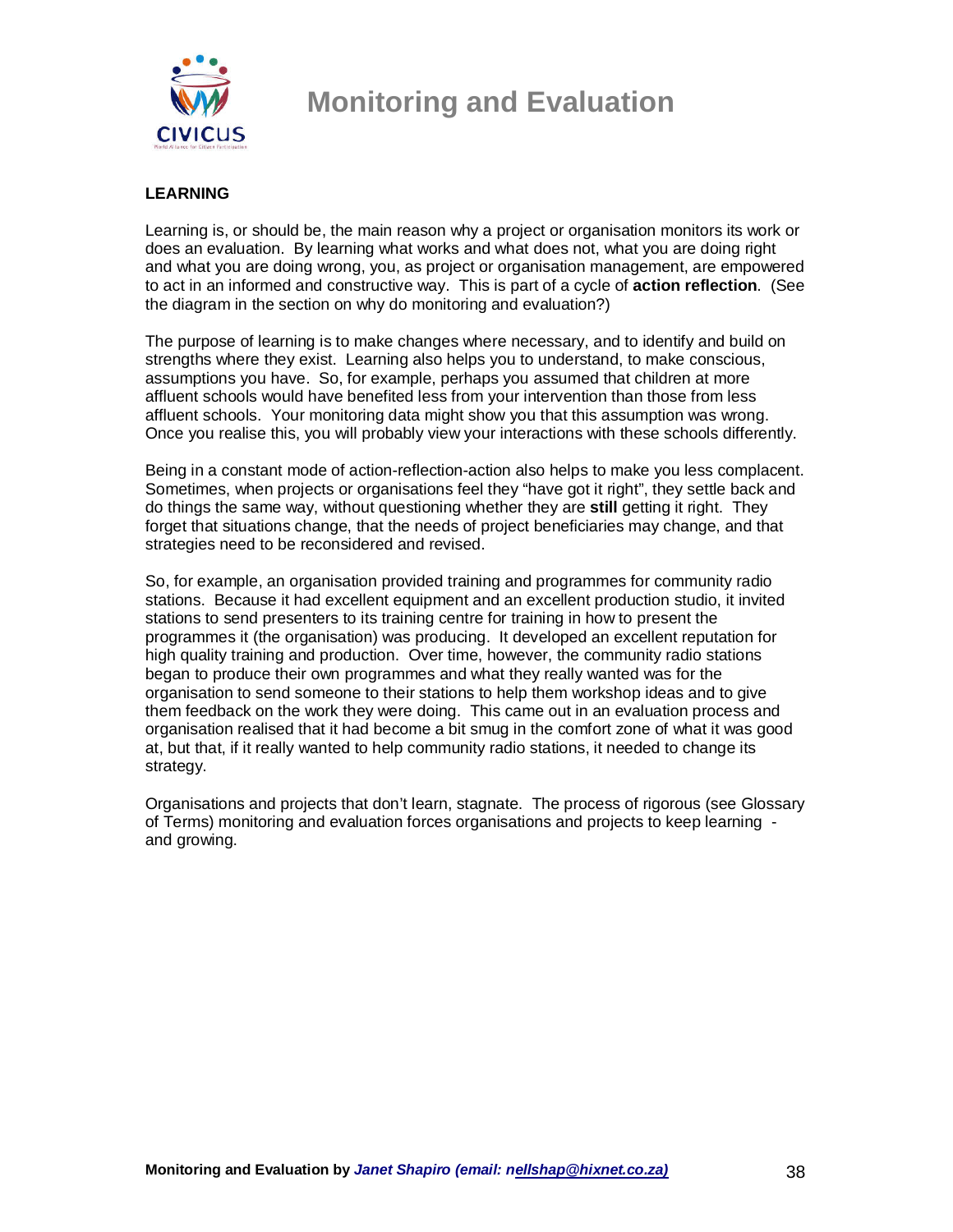

### **EFFECTIVE DECISION-MAKING**

As project or organisation management, you need the conclusions and recommendations that come out of monitoring and evaluation to help you make decisions about your work and the way you do it.

The success of the process is dependent on the ability of those with management responsibilities to make decisions and take action. The steps involved in the whole process are:

- 1 Plan properly know what you are trying to achieve and how you intend to achieve it
- 2 Implement
- 3 Monitor and evaluate.
- 4 Analyse the information you get from monitoring and evaluation and work out what it is telling you.
- 5 Look at the potential consequences to your plans of what you have learned from the analysis of your monitoring and evaluation data.
- 6 Draw up a list of options for action.
- 7 Get consensus on what you should do and a mandate to take action.
- 8 Share adjustments and plans with the rest of the organisation and, if necessary, your donors and beneficiaries.
- 9 Implement.<br>10 Monitor and
- Monitor and evaluate.

The key steps for effective decision making are:

- As a management team, understand the implications of what you have learned.
- Work out what needs to be done and have clear motivations for why it needs to be done.
- Generate options for how to do it.
- **Look at the options critically in terms of which are likely to be the most effective.**
- Agree as a management team.
- Get organisational/project consensus on what needs to be done and how it needs to be done.
- Get a mandate (usually from a Board, but possibly also from donors and beneficiaries) to do it.
- $\blacksquare$  Do it.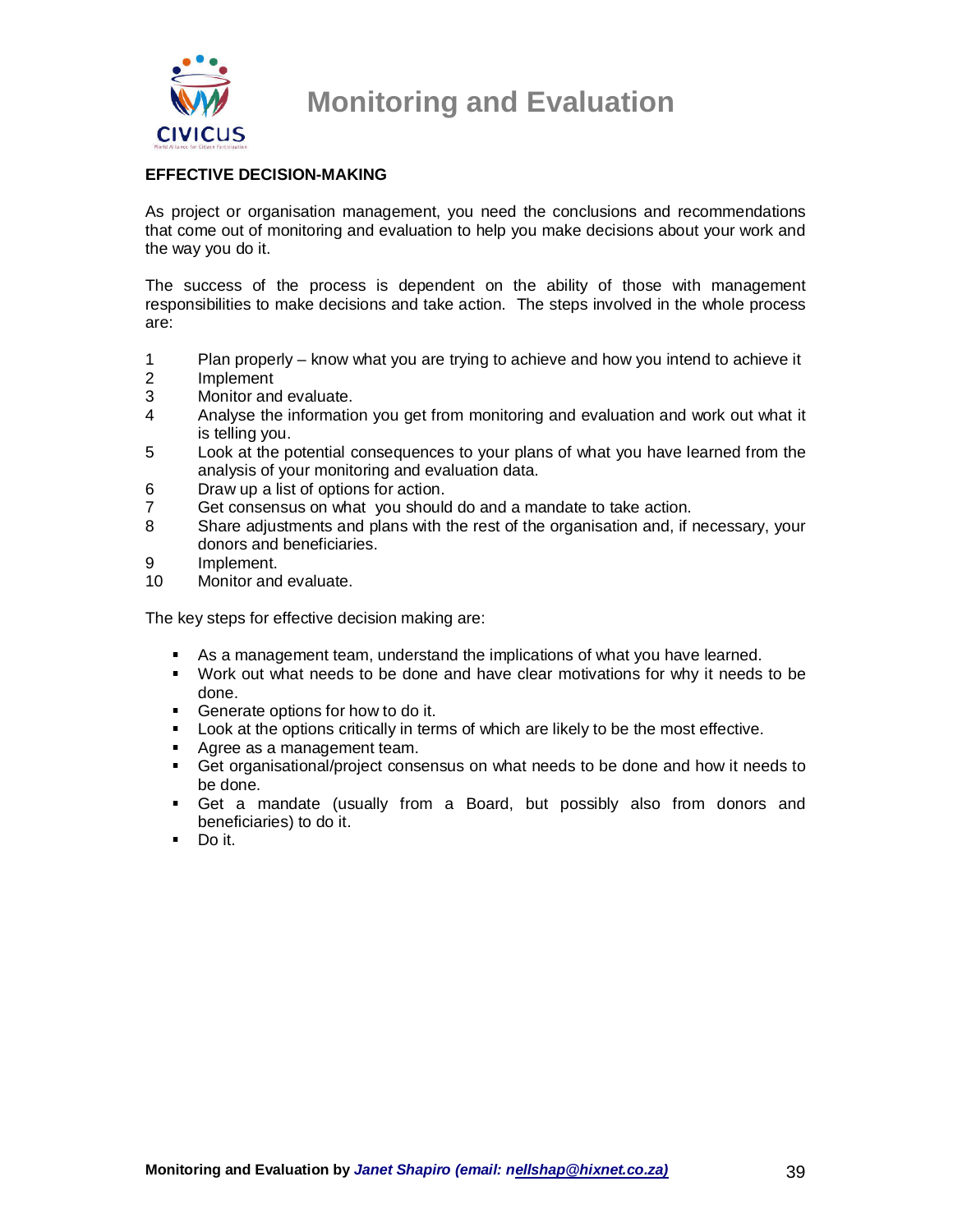

#### **DEALING WITH RESISTANCE**

Not everyone will be pleased about any changes in plans you decide need to be made. People often resist change. Some of the reasons for this include:

- **People are comfortable with things the way they are they don't want to be pushed** out of their comfort zones.
- **People worry that any changes will lessen their levels of productivity they feel** judged by what they do and how much they do, and don't want to take the time out necessary to change plans or ways of doing things.
- **People don't like to rush into change how do we know that something different will** be better? They spend so long thinking about it that it is too late for useful changes to be made.
- People don't have a "big picture". They know what they are doing and they can see it is working, so they can't see any reason to change anything at all.
- People don't have a long term commitment to the project or the organisation  $-$  they see it as a stepping stone on their career path. They don't want change because it will delay the items they want to be able to tick off on their curriculum vitaes.
- **People feel they can't cope they have to keep doing what they are doing but also** work at bringing about change. It's all too much.

#### **How can you help people accept changes?**

- Make the reasons why change is needed very clear take people through the findings and conclusions of the monitoring and evaluation processes, involve them in decision-making.
- $\blacksquare$  Help people see the whole picture beyond their little bit to the overall impact on the problem analysed.
- Focus on the key issues we have to do something about this!<br>Fecognise anger, fear, resistance. Listen to people, give the
- Recognise anger, fear, resistance. Listen to people, give them the opportunity to express frustration and other emotions.
- Find common ground things that they also want to see changed.
- **Encourage a feeling that change is exciting, that it frees people from doing things that** are not working so they can try new things that are likely to work, that it releases productive energy.
- **Emphasise the importance of everyone being committed to making it work.**
- Create conditions for regular interaction anything from a seminar to graffiti on a notice board - to discuss what is happening and how it is going.
- Pace change so that people can deal with it.

(Thanks to Olive Publications, Ideas for a Change Part 4, June 1999, for the ideas used in this sub-section.)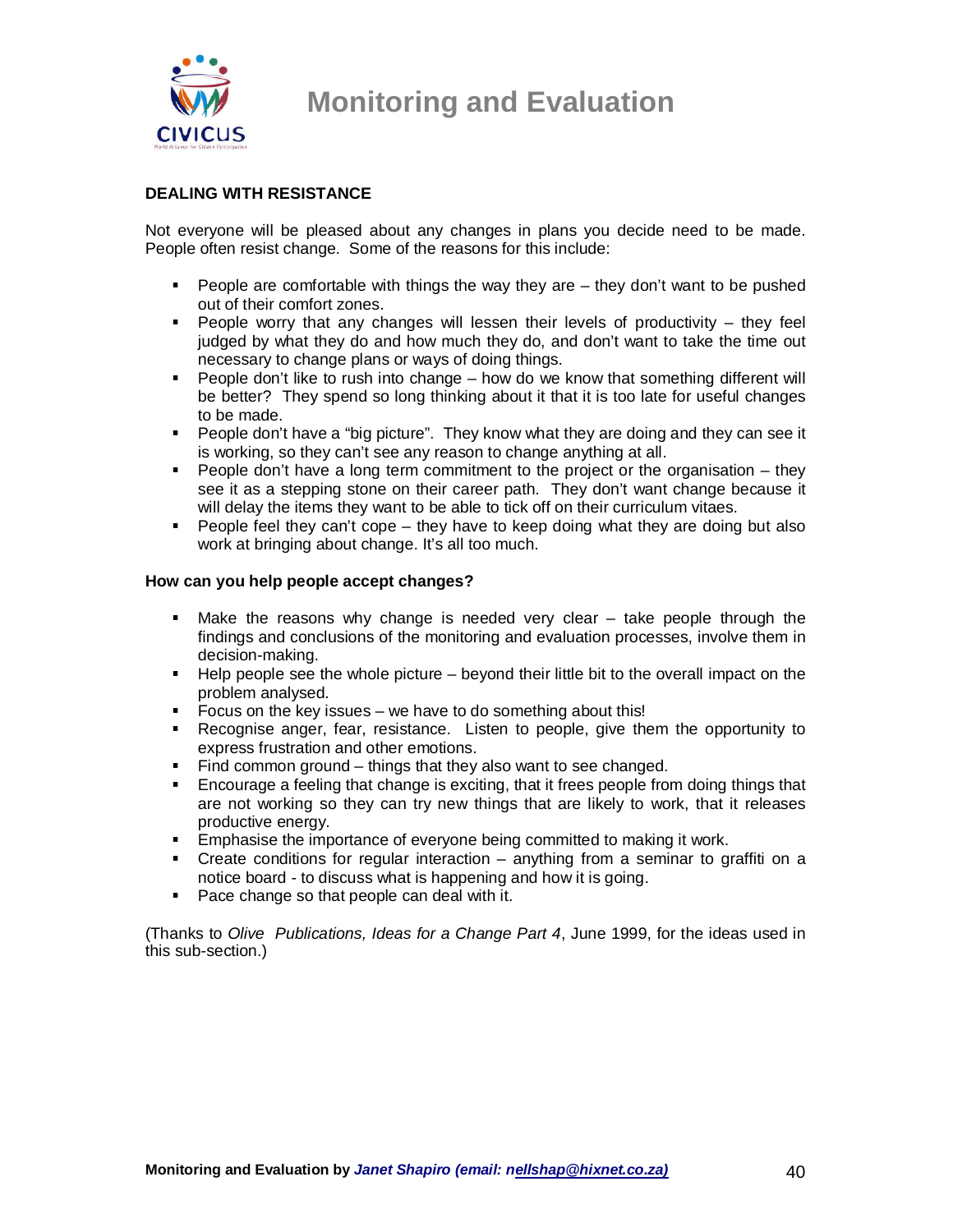

### **BEST PRACTICE**

### **EXAMPLES OF INDICATORS**

**Please note that these are just examples – they may or may not suit your needs but they should give you some idea of the kind of indicators you can use, especially for measuring impact.** 

#### **Economic Development Indicators**

- Average annual household income
- Average weekly/monthly wages
- **Employment, by age group**
- □ Unemployment, by age group, by gender
- Employment, by occupation, by gender
- Government employment
- □ Earned income levels
- Average length of unemployment period
- Default rates on loans
- Ratio of home owners to renters
- □ Per capita income
- Average annual family income
- □ % people below the poverty line
- Ratio of seasonal to permanent employment
- □ Growth rate of small businesses
- Value of residential construction and/or renovation

#### **Social Development Indicators**

- Death rate
- □ Life expectancy at birth
- Infant mortality rates
- □ Causes of death
- Number of doctors per capita
- Number of hospital beds per capita
- □ Number of nurses per capita
- □ Literacy rates, by age and gender
- □ Student: teacher ratios
- Retention rate by school level
- School completion rates by exit points
- p Public spending per studnet
- □ Number of suicides
- □ Causes of accidents
- □ Dwellings with running water
- Dwellings with electricity
- Number of homeless
- Number of violent crimes
- □ Birth rate
- □ Fertility rate
- Gini distribution of income (see Glossary of Terms)
- Infant mortality rate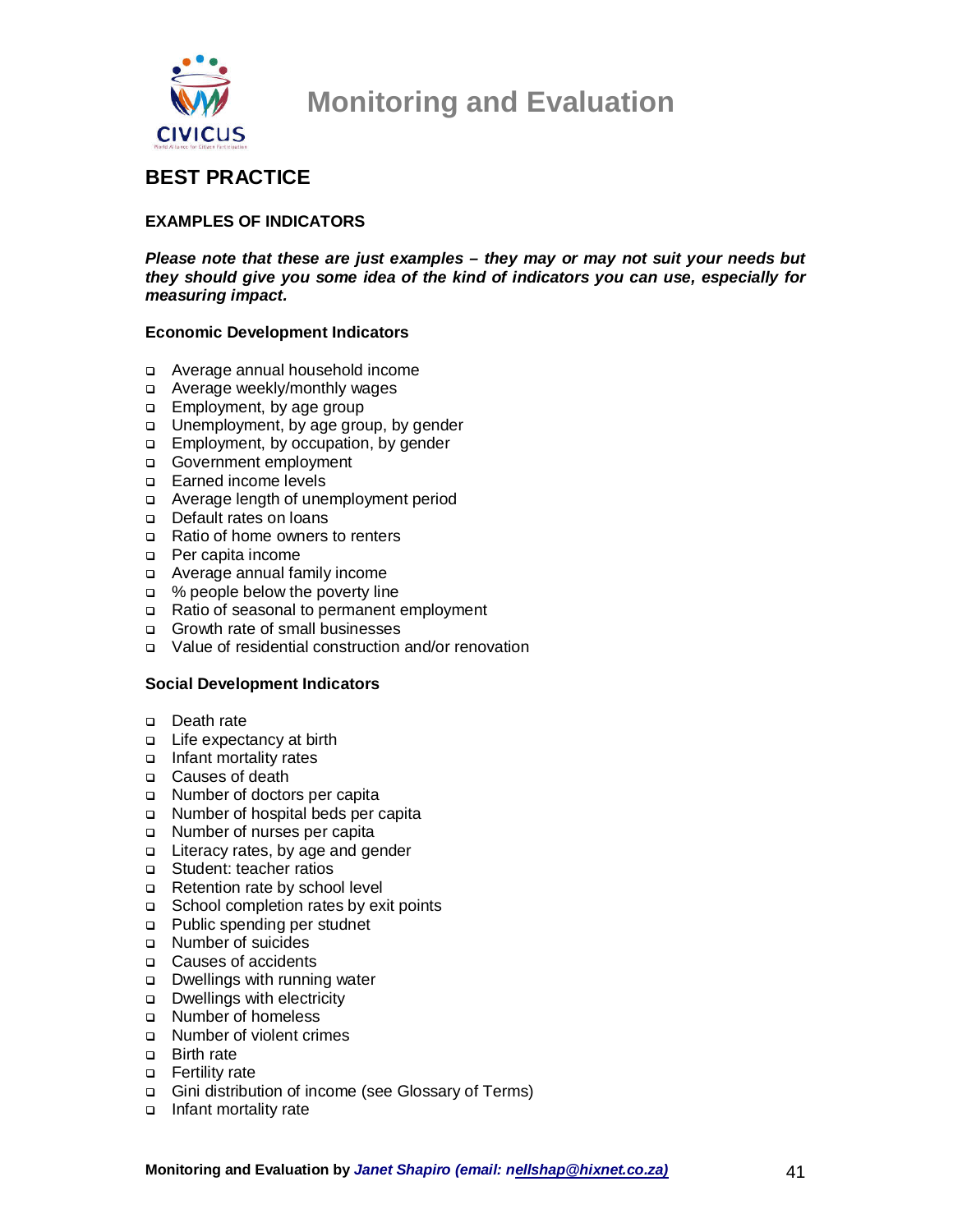

- Rates of hospitalisation
- □ Rates of HIV infection
- Rates of AIDS deaths
- Number of movie theatres/swimming pools per 1000 residents
- Number of radios/televisions per capita
- Availability of books in traditional languages
- Traditional languages taught in schools
- Time spent on listening to radio/watching television by gender
- Number of programmes on television and radio in traditional languages and/or dealing with traditional customs
- Church participation, by age and gender

### **Political/organisational Development Indicators**

- □ Number of community organisations
- Types of organised sport
- Number of tournaments and games
- Participation levels in organised sport
- □ Number of youth groups
- □ Participation in youth groups
- □ Participation in women's groups
- **Participation in groups for the elderly**
- □ Number of groups for the elderly
- Structure of political leadership, by age and gender
- □ Participation rate in elections, by age and gender
- □ Number of public meetings held
- □ Particiaption in public meetings, by age and gender

Examples adapted from Using Development Indicators for Aboriginal Development, the Development Indicator Project Steering Committee, September 1991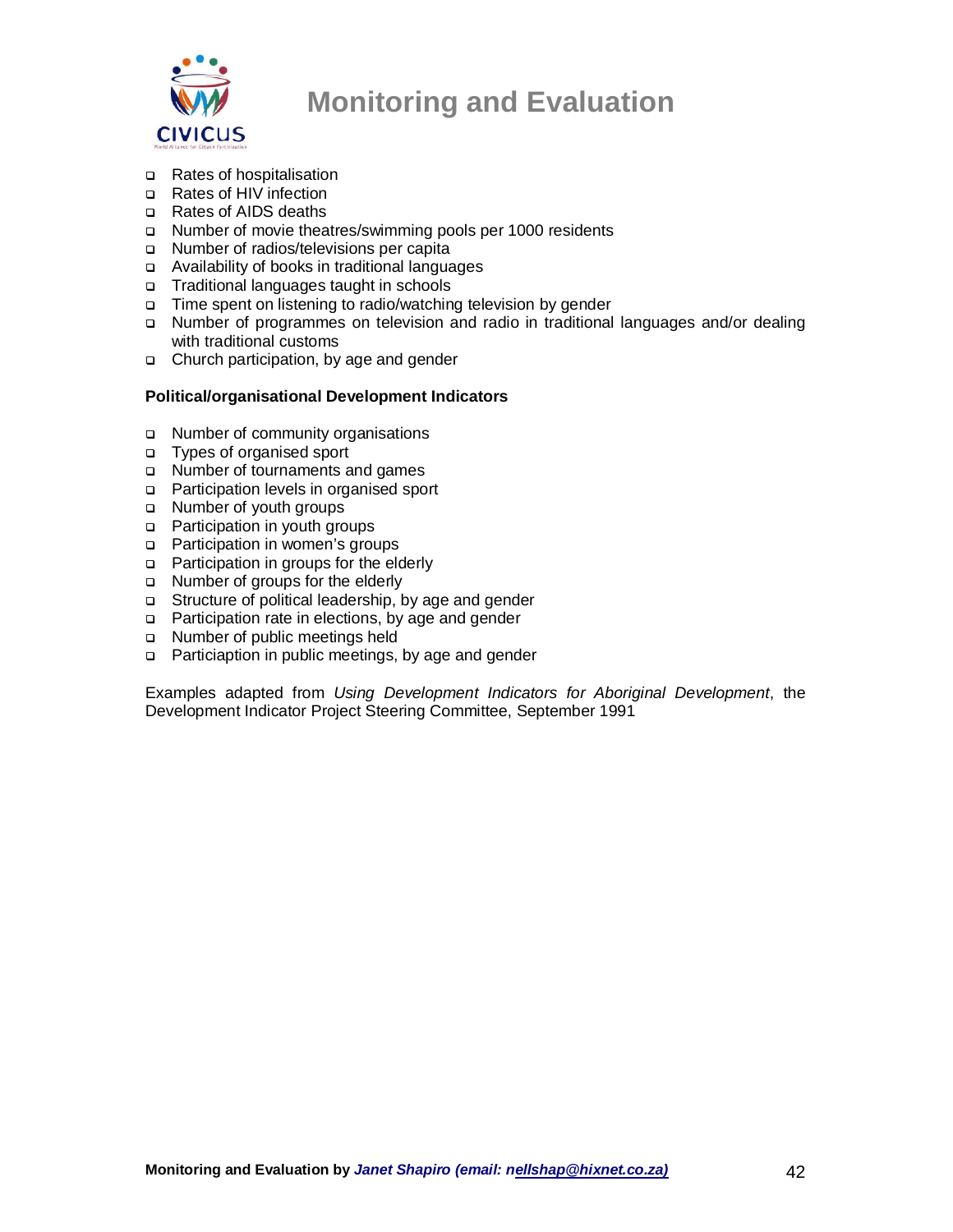

### **DESIGNING A MONITORING SYSTEM – CASE STUDY**

What follows is a description of a process that a South African organisation called Puppets against AIDS went through in order to develop a monitoring system which would feed into monitoring and evaluation processes.

The main work of the organisation is presenting workshopped plays and/or puppet shows related to lifeskill issues, especially those lifeskills to do with sexuality, at schools, across the country. The organisation works with a range of age groups, with different "products" (scripts) being appropriate at different levels.

Puppets against AIDS wanted to develop a monitoring and evaluation system that provided useful information on the efficiency, effectiveness and impact of its operations. To this end, it wanted to develop a data base that:

- **Provided all the basic information the organisation needed about clients and services** given;
- Produced reports that enabled the organisation to inform itself and other stakeholders, including donors, partners and even schools, about the impact of the work, and what affected the impact of the work.

The organisation made a decision to go for a computerised monitoring system. Much of the day-to-day information needed by the organisation was already on a computerised data base (e.g. schools, regions, services provided and so on), but the monitoring system would require a substantial upgrading and the development of data base software specific to the organisation's needs. The organisation also made the decision to develop a system initially for a pilot project, but with the intention of extending it to all the work over time. This pilot project would work with about 60 schools, using different scripts each year, over a period of three years. In order to raise the money needed for this process, Puppets against AIDS needed some kind of a brief for what was required so that it could be costed.

At an initial workshop with staff, facilitated by consultants, the staff generated a list of indicators for efficiency, effectiveness and impact, in relation to their work. These were the things staff wanted to know from the system about what they did, how they did it, and what difference it made. The terms were defined as follows:

- Efficiency Here what needed to be assessed was how quickly, how correctly, how cost effectively and with what use of resources the services of the organisation were offered. Much of this information was already collected and was contained in reports which reflected planning against achievement. It needed to be made "computer friendly".
- Effectiveness Here what needed to be assessed was getting results in terms of the strategy and shorter-term impact. For example, were the puppet shows an effective means of communicating messages about sexuality? Again, this information was already being collected and just needed to be adapted to fit the computerised system.
- Impact Here what needed to be assessed was whether the strategy worked in that it had an impact on changing behaviour in individuals (in this case the students) and that that change in behaviour impacted positively on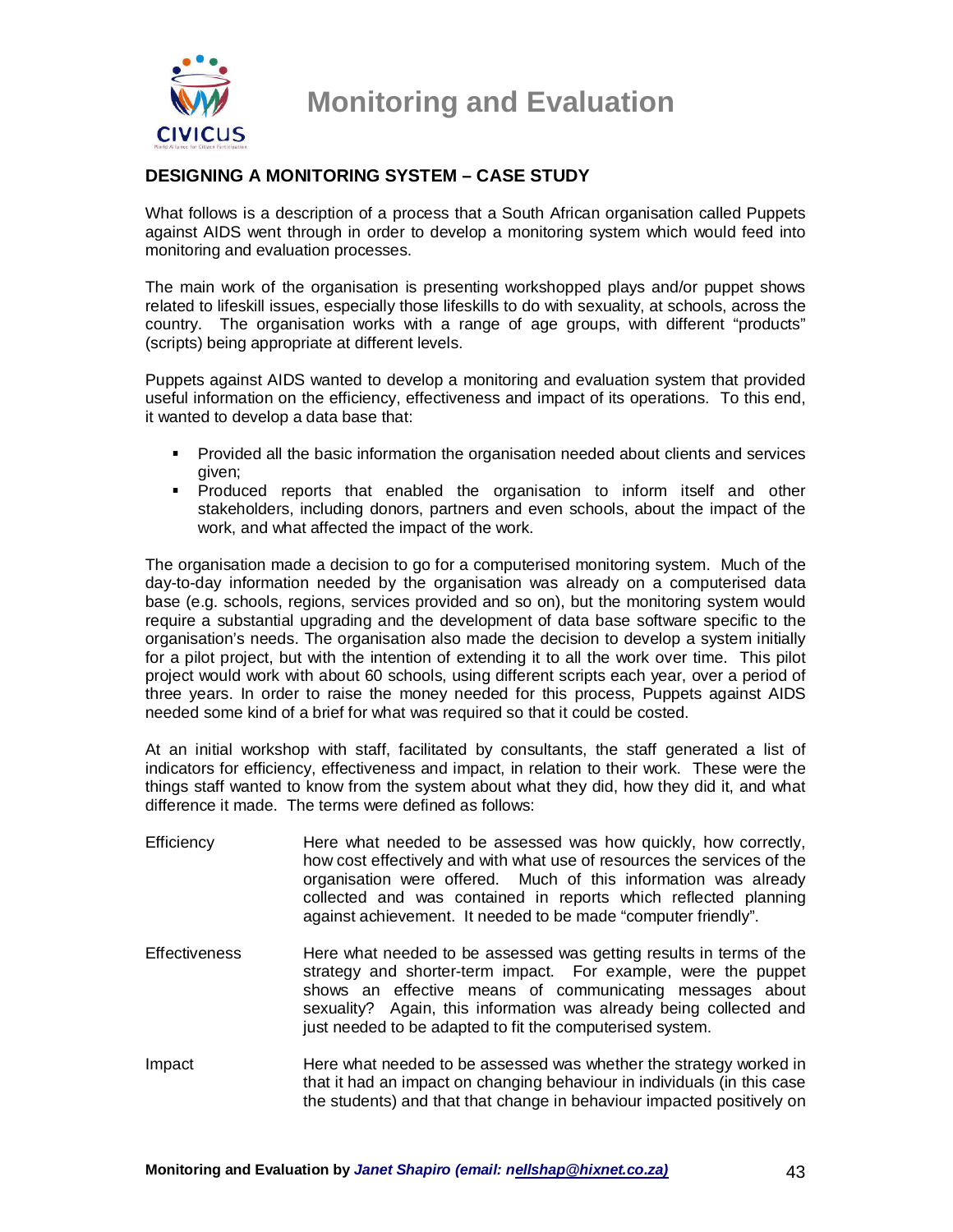

the society of which the individuals are a part. The organisation had a strong intuitive feeling that it was working, but wanted to be able to measure this more scientifically and to be able to look at what variables made impact more or less likely, or affected the degree of impact.

Staff generated a list of the different variables that they thought might be important in assessing and accounting for differences of impact. The monitoring system would need to link information on impact to these variables. The intention was to provide both qualitative and quantitative information.

The consultants and a senior staff member then developed measurable indicators of impact and a tabulation of important variables which included:

- Gender and age profile of proposed age cohort<br>Economic profile of school
- Economic profile of school
- Religious profile of the school
- **Teacher profile at the school**
- **Approach to discipline at the school**
- **Which scripts were used**
- **Which acting teams presented the scripts**
- And so on.

Forms/questionnaires were developed to measure impact indicators before the first intervention (to provide baseline information) and then at various points in the process, as well as to categorise such concepts as "teacher profile". With the student questionnaire, it was designed in such a way to make it possible to aggregate a score which could be compared when the questionnaire was administered at different stages in the process. The questionnaire took the form of a series of statements with which students were asked to agree/disagree/strongly agree/strongly disagree etc. So, for example, statements to do with an increase in student self-esteem inlcuded "When I look in a mirror, I like what I see", and "Most of the people I know like the real me".

The organisation indicated that it wanted the system to generate reports that would enable it to know:

- What difference is there between the indicator ratings on the impact objective at the beginning and end of the process?
- What difference is there between teacher attitudes at the beginning and end of the process?
- What variables to do with the school and school environment impact on the degree of difference between indicators at the beginning and end of the process?
- What variables to do with the way in which the shows are presented impact on the degree of difference at the beginning and end of the process?

All this was written up as a brief which was given to software experts who then came up with a system that would meet the necessary requirements. The process was slow and demanding but eventually the system was in place and it is currently being tested.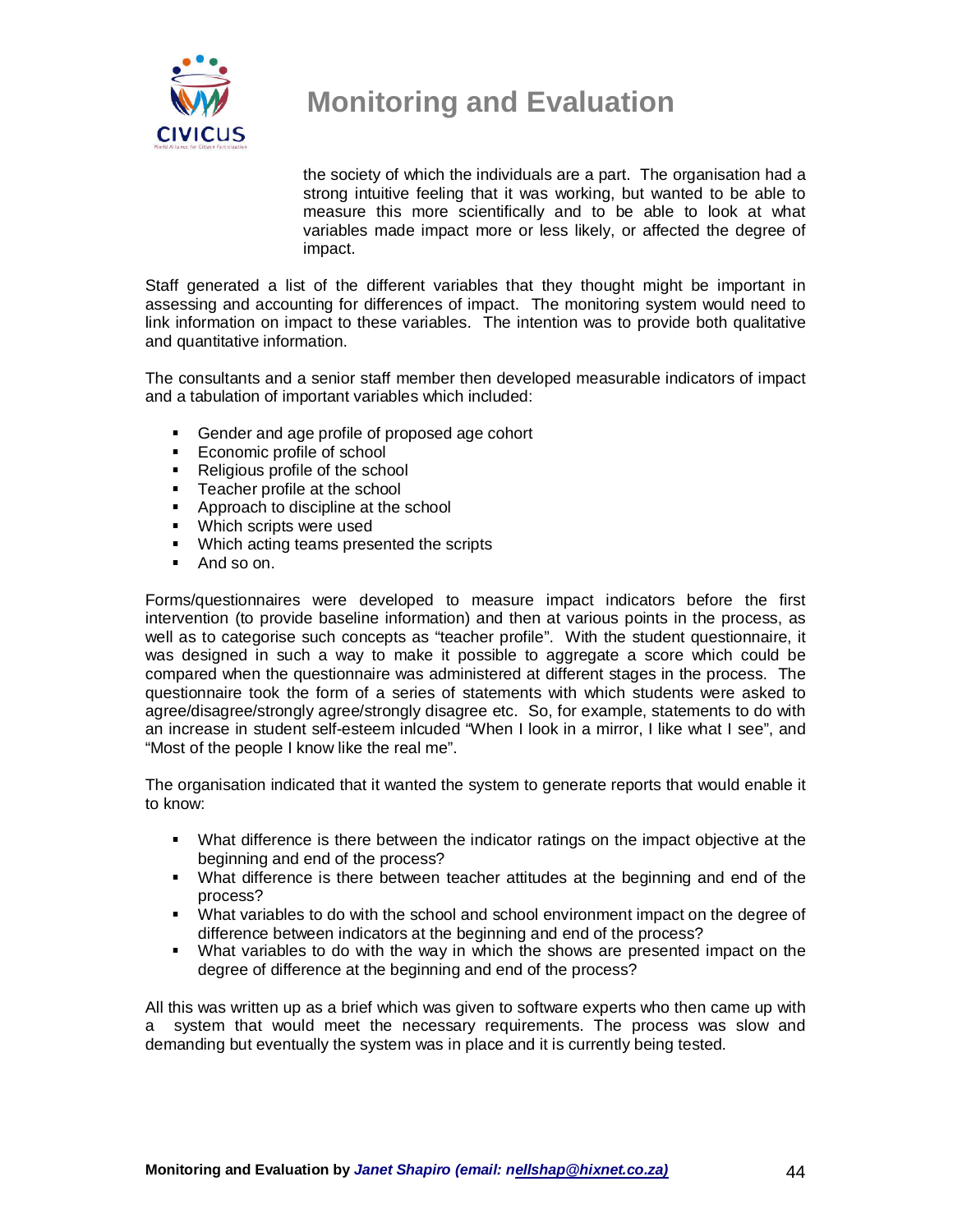

#### **FIELDWORKER REPORTING FORMAT**

This format was used by an early childhood development learning centre to measure the following indicators in the informal schools with which it worked:

**\_\_\_\_\_\_\_\_\_\_\_\_\_\_\_\_\_\_\_\_\_\_\_\_\_\_\_\_\_\_\_\_\_\_\_\_\_\_\_\_\_\_\_\_\_\_\_\_\_\_\_\_\_\_\_\_\_\_\_\_\_\_\_\_\_\_\_\_\_\_\_\_** 

- **Increasingly skilled educare teachers.**
- **Increased amount of self-made equipment.**
- Records up-to-date.
- **Payments up-to-date.**
- **Attendance at committee meetings.**

#### **CARE-ED FIELD VISIT REPORT**

Date:

Name of school:

Information obtained from:

Report completed by:

Field visit number:

---------------------------------------------------------------------------------------------

1. List the skills used by the teachers in the time period of your visit to the school:

2. List self-made equipment visible in the school:

3. List the fundraising activities the school committee is currently involved in: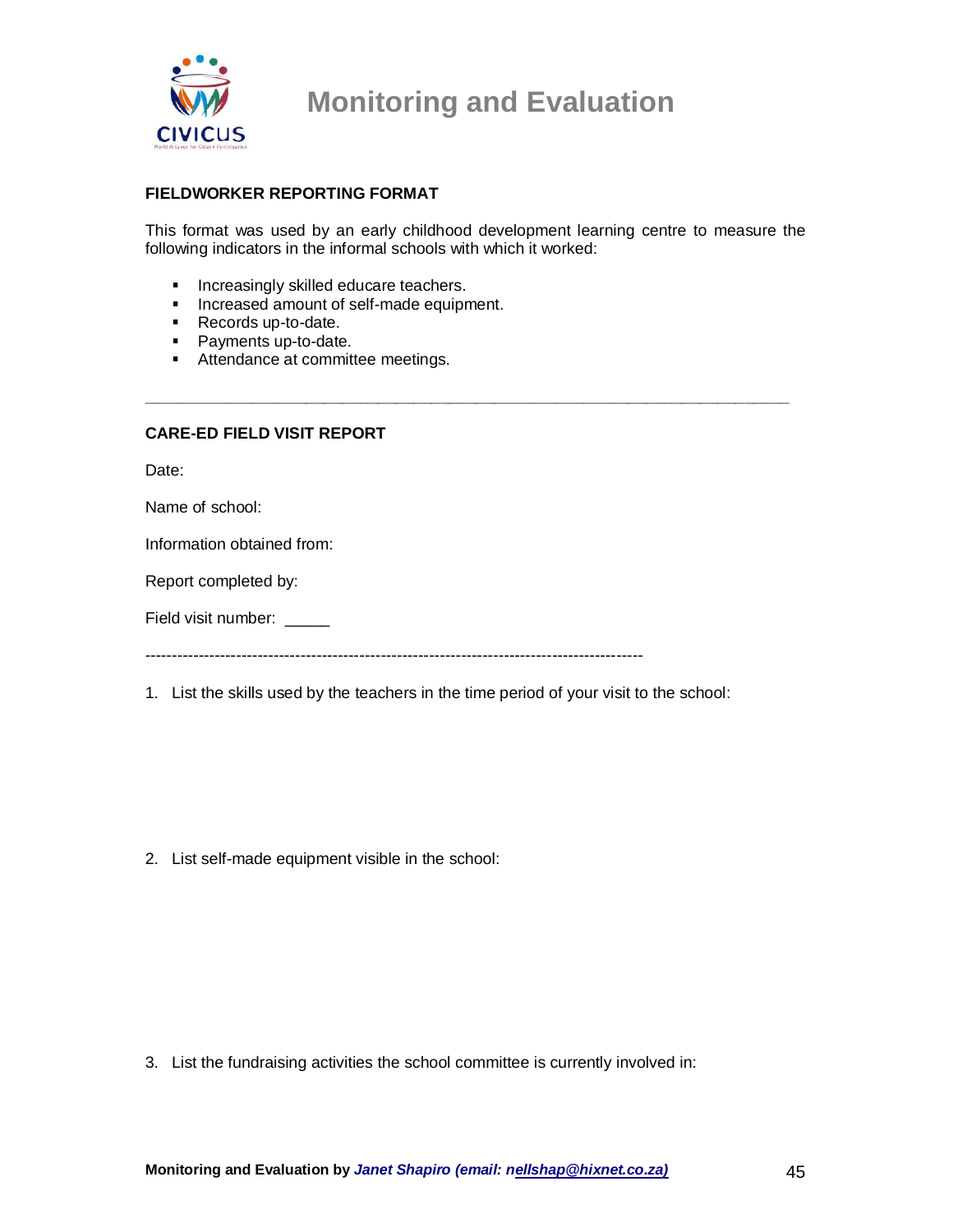

#### 4. Record-keeping assessment:

| <b>Kind of</b><br>record | Up-to-date<br>and accurate | Up-to-date<br>but not very<br>accurate | Not up-to-<br>date | <b>Not attempted</b> |
|--------------------------|----------------------------|----------------------------------------|--------------------|----------------------|
| Bookkeeping              |                            |                                        |                    |                      |
| Petty cash               |                            |                                        |                    |                      |
| Filing                   |                            |                                        |                    |                      |
| Correspond-              |                            |                                        |                    |                      |
| ence                     |                            |                                        |                    |                      |
| Stock control            |                            |                                        |                    |                      |
| Registers                |                            |                                        |                    |                      |

5. Number of children registered:

Average attendance over past two months:

- 6. Number of payments outstanding for longer than two months:
- 7. Average attendance at committee meetings over past two months:
- 8. Comments on this visit:
- 9. Comparison with previous field visit: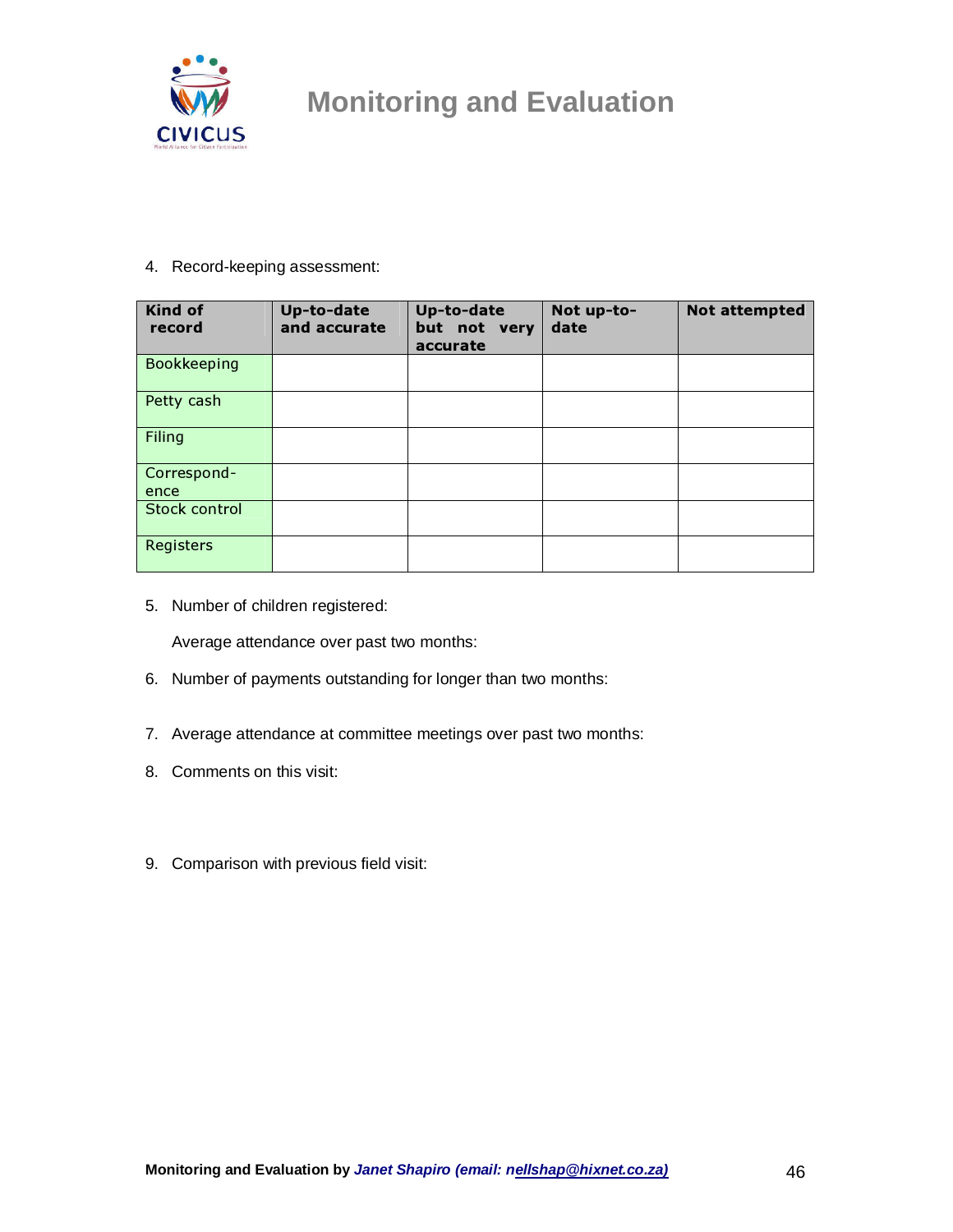

### **RESOURCES**

CIVICUS would like to acknowledge the following as invaluable resources in the preparation of this toolkit:

Olive Publications Planning for Monitoring and Evaluation, Olive 2002

Shapiro, Janet Evaluation: Judgement Day or Management Tool? Olive 1996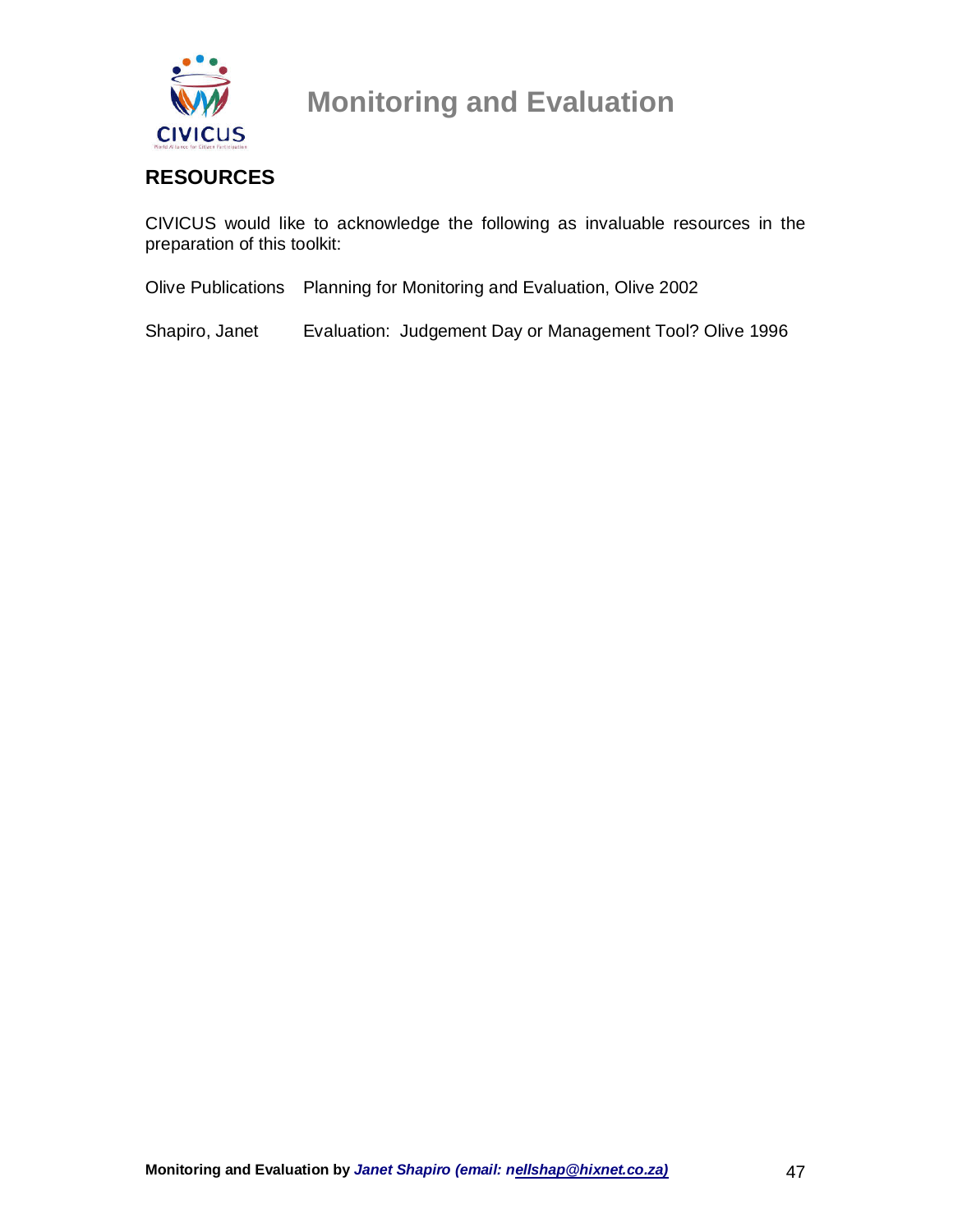

### **GLOSSARY OF TERMS**

| Anecdotal information             | Anecdotal information is information that comes in the<br>form of stories people remember that are relevant to<br>the indicators you are interested in. They do not have<br>scientific validity, but they can provide useful qualitative<br>information.                                                                                                                                                                                                                              |
|-----------------------------------|---------------------------------------------------------------------------------------------------------------------------------------------------------------------------------------------------------------------------------------------------------------------------------------------------------------------------------------------------------------------------------------------------------------------------------------------------------------------------------------|
| Baseline data                     | Baseline information comes from a study done before<br>an intervention. It provides you with data (information)<br>about the situation before an intervention. This<br>information is very important when you get to<br>monitoring and evaluation as it enables you to assess<br>what difference the intervention has made.                                                                                                                                                           |
| <b>Bottom</b> line                | In business, bottom line refers to the bottom line of your<br>profit and loss report - it tells you whether or not you<br>are making a profit. This is how business assesses<br>success. In development work, the "bottom line" is Are<br>we making a difference to the problem or not?                                                                                                                                                                                               |
| Efficiency, effectiveness, impact | Efficiency tells you that the input into the work is<br>appropriate in terms of the output. This could be input<br>in terms of money, time, staff, equipment and so on.<br>Effectiveness is a measure of the extent to which a<br>development programme or project achieves the<br>specific objectives it set. Impact tells you whether or not<br>what you did made a difference to the problem situation<br>you were trying to address. In other words, was your<br>strategy useful? |
| Gini distribution of income       | The difference between the top end and bottom end of<br>the economic scale in a society.                                                                                                                                                                                                                                                                                                                                                                                              |
| Go to scale                       | Take a project from dealing with small numbers of<br>beneficiaries to dealing with large numbers<br>of<br>beneficiaries.                                                                                                                                                                                                                                                                                                                                                              |
| Indicators                        | Indicators are a measurable or tangible sign that<br>something has been done. So, for example, an<br>increase in the number of students passing is an<br>indicator of an improved culture of learning and<br>teaching. The means of verification (proof) is the<br>officially published list of passes.                                                                                                                                                                               |
| Opportunity costs                 | Opportunity costs are the opportunities you give up<br>when you decide to do one thing rather than another.<br>For example, If you spend your money upgrading                                                                                                                                                                                                                                                                                                                         |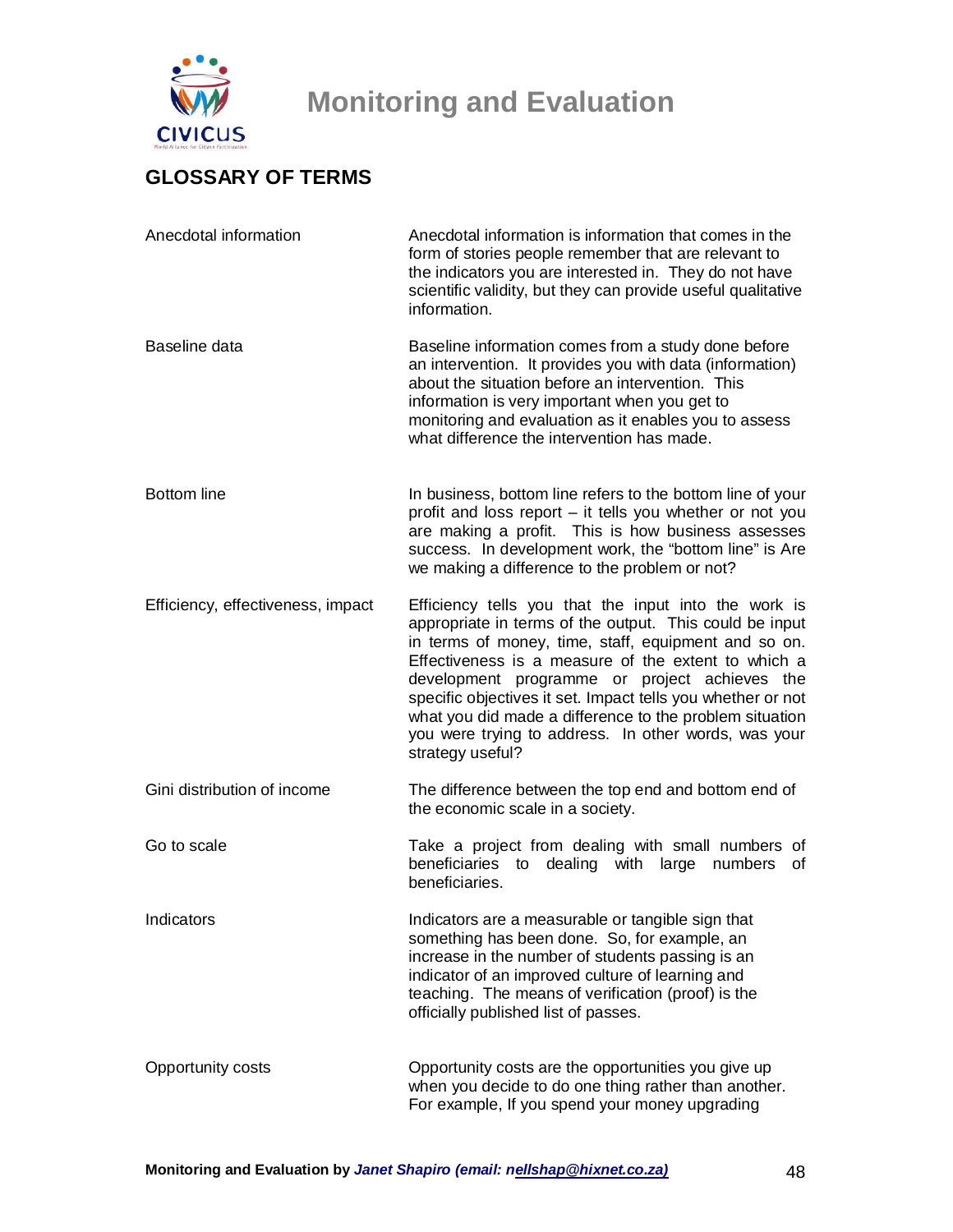

|                                                           | teachers, you give up the opportunity of using the<br>money to buy more text books. You have to decide<br>which is the better use of the money.                                                                                                                                                                    |
|-----------------------------------------------------------|--------------------------------------------------------------------------------------------------------------------------------------------------------------------------------------------------------------------------------------------------------------------------------------------------------------------|
| Outputs                                                   | Outputs here usually include a draft written report, a<br>verbal presentation, a final written report in hard copy<br>and electronic form (specifying programme<br>compatibility). They can also include interim reports,<br>interview schedules that must be signed off by the<br>client and so on.               |
| Progress data                                             | This is data (information) that you get during the<br>monitoring of the progress of the project.                                                                                                                                                                                                                   |
| Qualitative                                               | Qualitative data or information deals with how people<br>feel about something, opinions, experiences, rather<br>than with numbers (quantitative data).                                                                                                                                                             |
| Rigorous                                                  | Disciplined, thorough and done with honesty and<br>integrity.                                                                                                                                                                                                                                                      |
| Sampling                                                  | Sampling is a way of selecting who to speak to, who to<br>interview, who to survey when you are doing an<br>evaluation, and cannot cover all the cases that exist.                                                                                                                                                 |
| Secondary data                                            | Secondary data is information that already exists,<br>collected by other people, organisations. If it comes<br>from your own organisation it is primary data. Primary<br>data is information collected by you - from other project<br>stakeholders, the general population, your own<br>observation and so on.     |
| Structured, semi-structured or<br>unstructured interviews | Structured interviews follow a fixed set of questions,<br>unstructured interviews do not have any pre-prepared<br>questions and semi-structured combine structured and<br>unstructured, with the interviewer asking some set<br>questions but adding others in order to follow a line of<br>inquiry that comes up. |
| <b>SWOT Analysis</b>                                      | Analysis of Strengths, Weaknesses, Opportunities and<br>Threats. Dealt with in detail in the toolkit: Overview of<br>Planning.                                                                                                                                                                                     |
| Terms of Reference                                        | Terms of Reference form the basis on which you ask<br>for proposals and against which you assess what you<br>are getting. They should include: some background to<br>the project and/or organisation, what the purpose of the                                                                                      |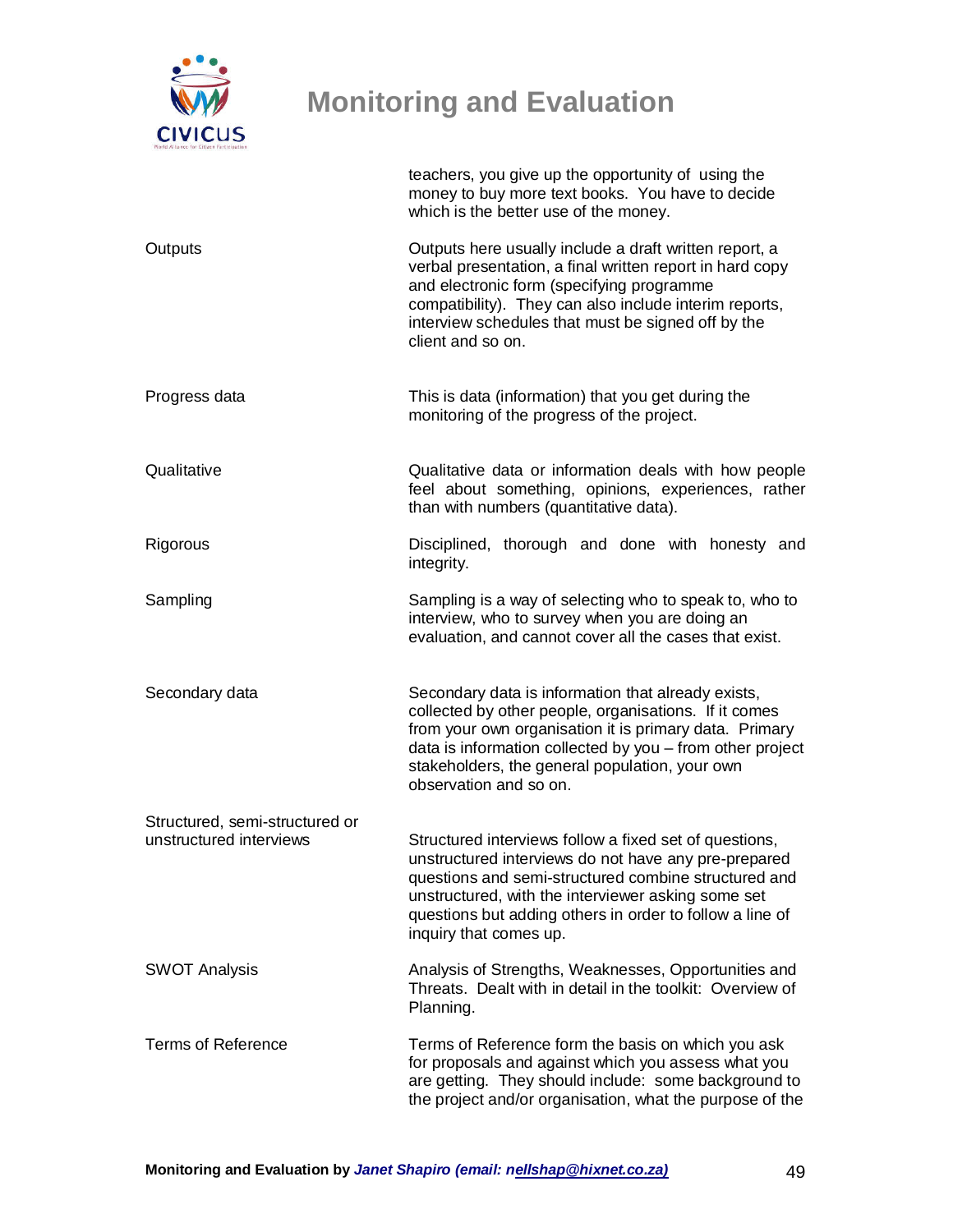

evaluation is (why you want it done), the key evaluation questions you want answered, the specific aspects you want included (although this should be open to negotiation), the kinds of methodologies you have in mind (again, open to negotiation), the outputs you expect, the time frame for both submission of proposals and for doing the evaluation.

Triangulation Triangulation is a way of confirming data by using several sources to reflect on/measure the same thing. For example, if the teachers, learners and parents in a school all praise the principal for being open-minded, this information is more likely to be acceptable in an evaluation than if only the teachers said so.

Variables **A** variable is a changing element of the situation which may or may not affect efficiency, effectiveness and/or impact, and which you want to be able to link to other variables in your indicators. Income level of parents in a school is a variable, so is location in terms of rural or urban areas.

**CIVICUS: World Alliance for Citizen Participation is an international alliance established in 1993 to nurture the foundation, growth and protection of citizen action throughout the world, especially in areas where participatory democracy and citizens' freedom of association are threatened. CIVICUS envisions a worldwide community of informed, inspired, committed citizens in confronting the challenges facing humanity.** 

**These CIVICUS Toolkits have been produced to assist civil society organisations build their capacity and achieve their goals. The topics range from budgeting, strategic planning and dealing with the media, to developing a financial strategy and writing an effective funding proposal. All are available on-line, in MS-Word and PDF format at www.civicus.org and on CD-ROM.** 

For further information about CIVICUS: CIVICUS: World Alliance for Citizen Participation 24 Pim Street, corner Quinn Street Newtown, Johannesburg 2001 South Africa P.O. Box 933